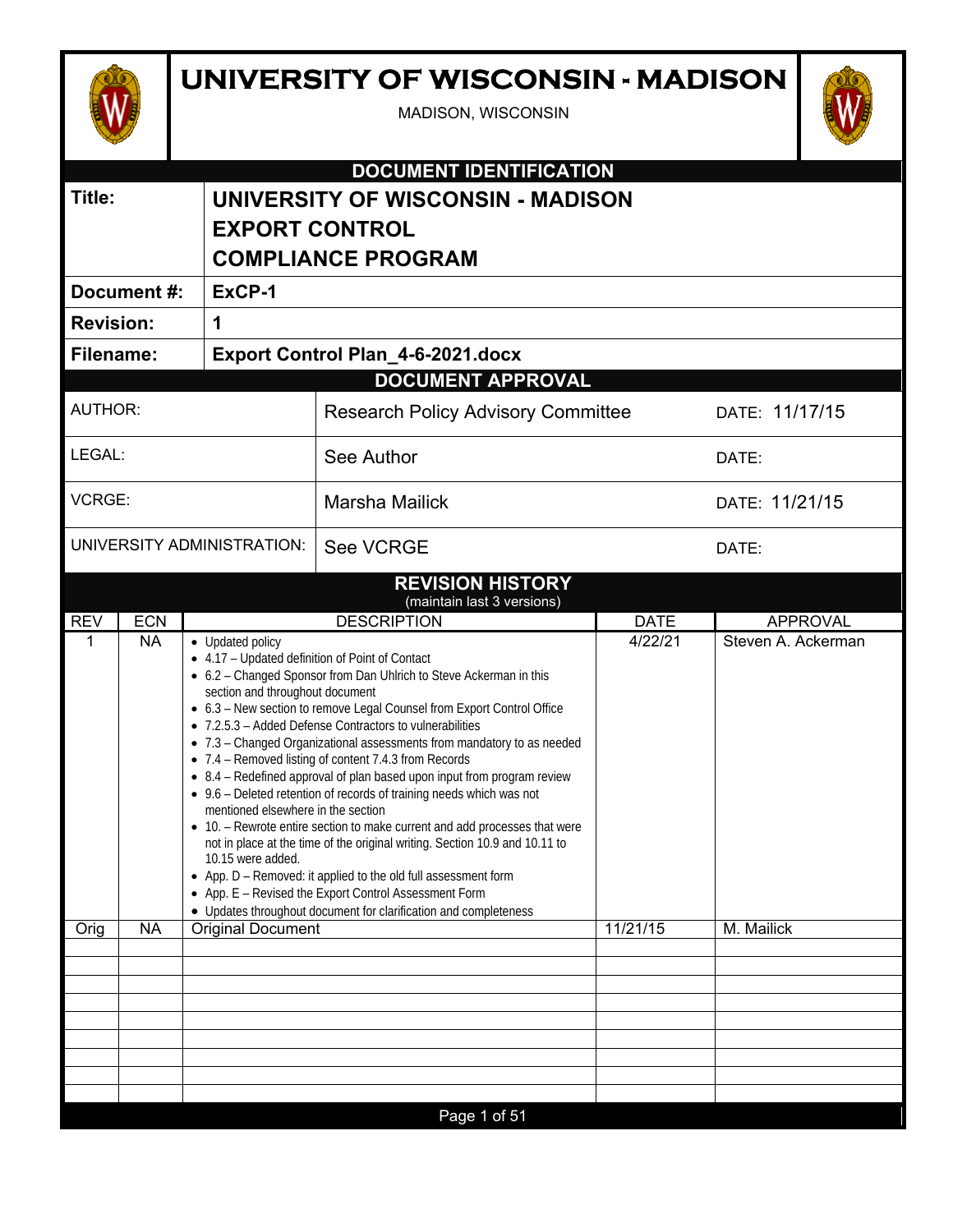#### **1.0 PURPOSE**

This document describes the compliance program implemented by the University of Wisconsin-Madison campus for ensuring that items, technology and services are exported in compliance with United States export control regulations.

# **2.0 SCOPE**

- **2.1 Regulations** This program covers items exported under the jurisdiction of the following agencies of the federal government:
	- 2.1.1 **Department of Commerce** Export Administration Regulations (EAR).
	- 2.1.2 **Department of State** International Traffic in Arms Regulations (ITAR).
	- 2.1.3 **Department of Treasury** Foreign Assets Control Regulations (FACR).

# **2.2 Items Covered**

- 2.2.1 **Products and Materials** Hardware, software, biological agents and substances/materials from which products are made.
- 2.2.2 **Technology** Data, descriptions, drawings, procedures, design documents, trade studies and engineering analyses.
- 2.2.3 **Services** Installing, maintaining, servicing or operating a product exported from the United States, or providing technical assistance/support and training to persons operating an exported product.
- 2.2.4 **Deemed Export** The transfer of technology, including articles, information, data or use of equipment that has certain export restrictions, to a foreign national in the US.
- **2.3 Affected Personnel** All persons involved in the exportation of items from the UW to foreign entities, including, but not limited to:
	- 2.3.1 Researchers, scientists and engineers.
	- 2.3.2 Shipping staff.
	- 2.3.3 School, institute and center administration.
	- 2.3.4 Quality assurance and regulatory staff.

# **3.0 REFERENCES**

- **3.1** Export Administration Regulations, 15CFR 730-774.
- **3.2** International Traffic in Arms Regulations, 22CFR 120-130.
- **3.3** Foreign Assets Control Regulations, 31CFR 500-598.
- **3.4** How to Develop an Export Management and Compliance Program, Bureau of Industry and Security, Department of Commerce – Class Handouts Jan. 27-28, 2009.
- **3.5** Stanford, Export Controls: Decision Tree.

# **4.0 DEFINITIONS**

 $\overline{a}$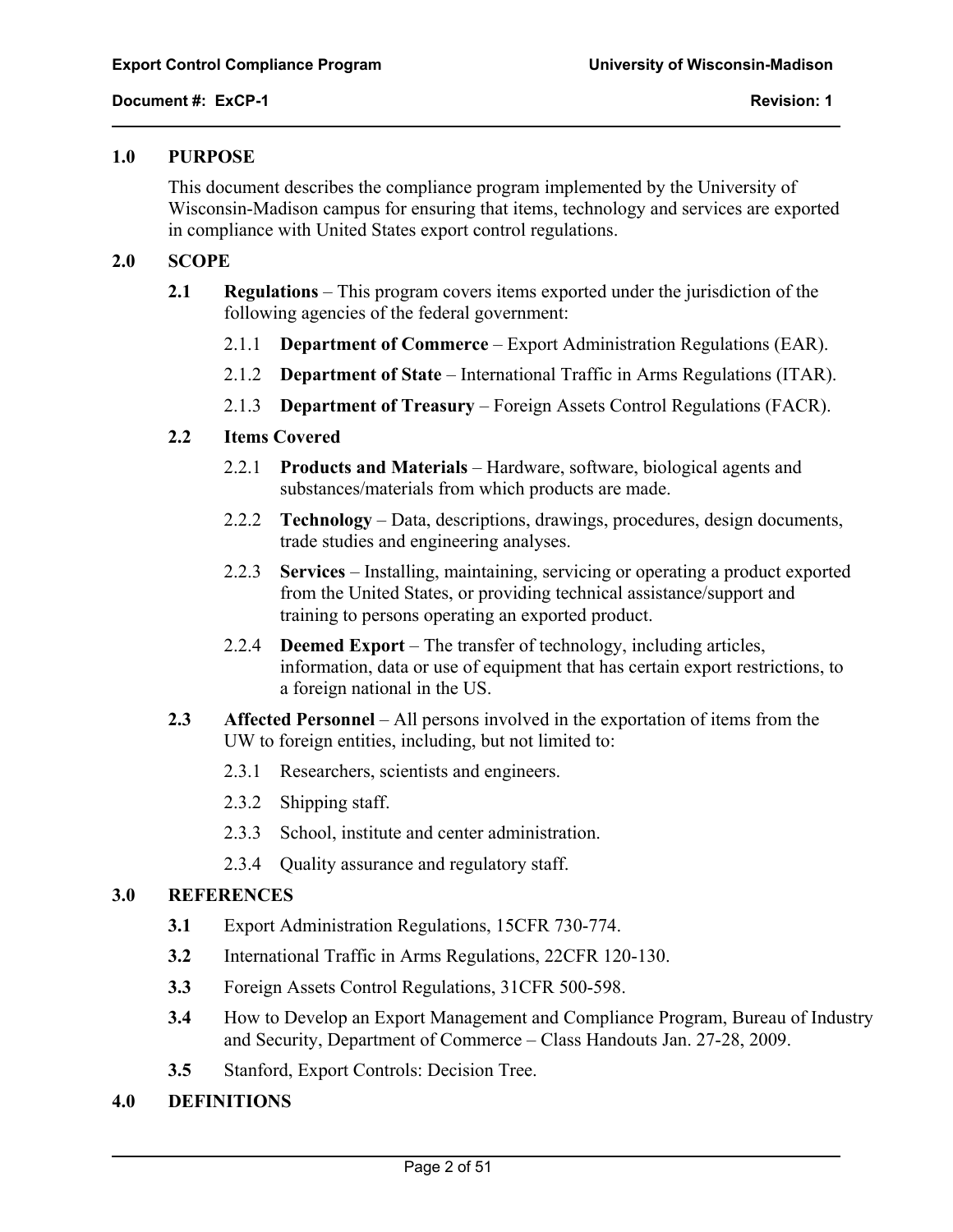$\overline{a}$ 

- **4.1 CCL**  Commerce Control List.
- **4.2 Compliance Staff** UW ExCO and ExCC.
- **4.3 Deemed Export** The transfer of technology, including articles, information, data or use of equipment that has certain export restrictions to a foreign national in the U.S.
- **4.4 DOD** Department of Defense (U.S.).
- **4.5 DOE** Department of Energy (U.S.).
- **4.6 Export** The transfer of items, technology or services from the United States to another country or to foreign persons within the United States.
- **4.7 EAR** Export Administration Regulations.
- **4.8 ECCN**  Export Control Classification Number.
- **4.9 ExCC**  Export Control Coordinator.
- **4.10 ExCO**  Export Control Officer.
- **4.11 ExCP**  Export Control Plan (this document).
- **4.12 FACR** Foreign Assets Control Regulations.
- **4.13 IFSS**  International Faculty & Staff Services (at UW-Madison).
- **4.14 ITAR** International Traffic in Arms Regulations.
- **4.15 NASA** National Aeronautics and Space Administration (U.S.).
- **4.16 Organization**  Generic term used in this document to describe centers, institutions, schools, colleges and departments collectively.
- **4.17 PoC** Point of contact; the person within each applicable organization that assists the Export Control Office in the implementation and management of the export control program within said organization. PoCs are typically administrative staff, directors or department chairs.
- **4.18 Public Domain** (22CFR 120.11) Information which is published and generally accessible or available to the public; interchangeable with the term publicly available.
- **4.19 RPS** Restricted Party Screening; the process by which we verify whether a person or organization is listed on one of the federal government's restricted party lists.
- **4.20 RSP**  Research & Sponsored Programs; the organization at the UW-Madison that manages research proposals and awards.
- **4.21 Training Events** A training event is considered any time one or more persons are trained.
- **4.22 USML** United States Munitions List (22CFR 121.1).
- **4.23 US Person** (22CFR 120.15) US Person includes the following:
	- 4.23.1 Someone who has been lawfully accorded the privilege of residing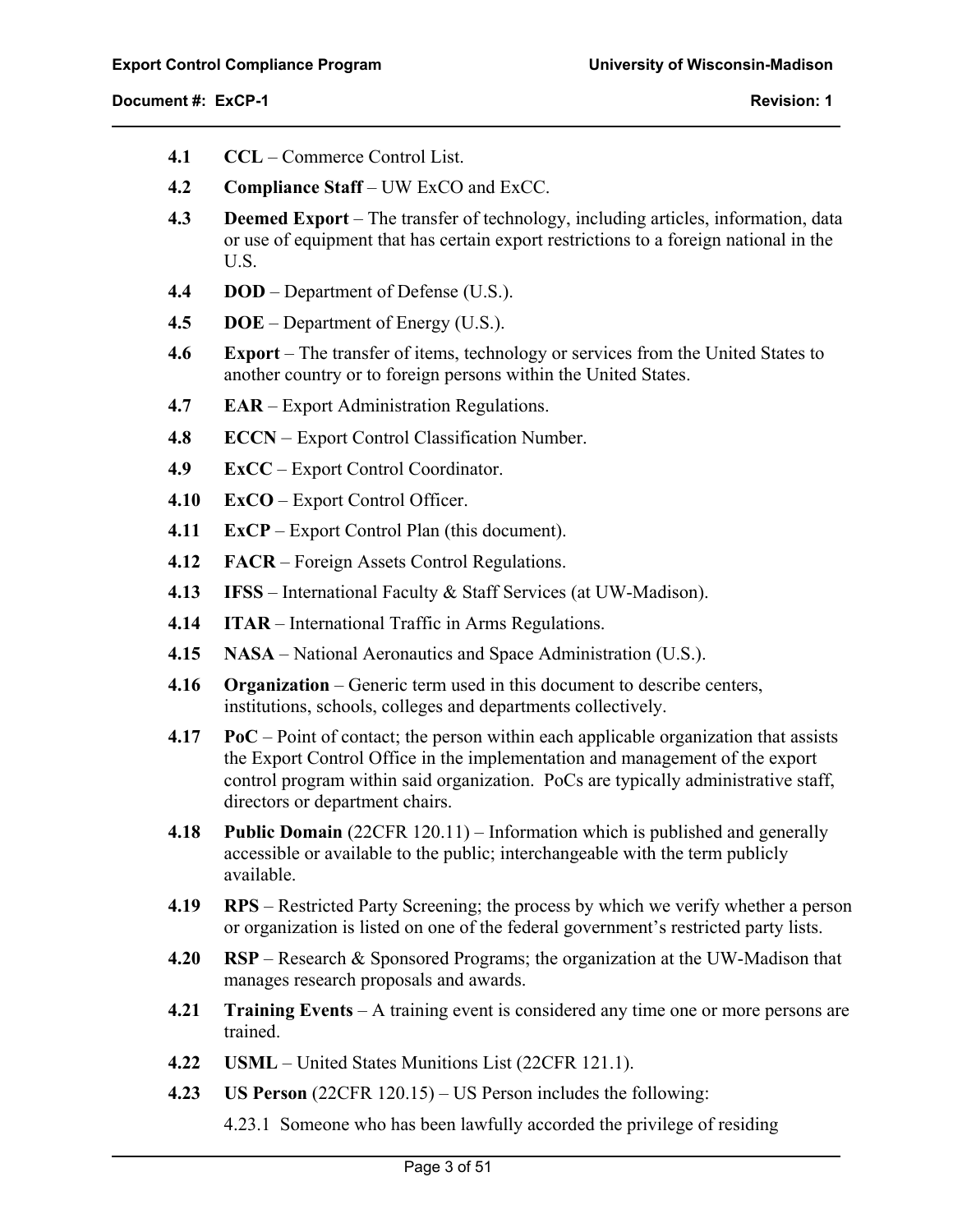$\overline{a}$ 

permanently in the U.S. as an immigrant in accordance with immigration laws (a lawful permanent resident; 8 U.S.C. 1101(a)(20)).

- 4.23.2 Citizen or national of the U.S. (protected individual; 8 U.S.C. 1324b(a)(3)).
- 4.23.3 An individual who is (protected individual; 8 U.S.C. 1324b(a)(3)):
	- 4.23.3.1 An alien who is lawfully admitted for permanent residence.
	- 4.23.3.2 Granted status of an alien lawfully admitted for temporary residence.
	- 4.23.3.3 Admitted as a refugee.
	- 4.23.3.4 Granted asylum.
	- 4.23.3.5 It does not include an alien who fails to apply for naturalization within 6 months of the date of eligibility, or an alien who has applied on a timely basis, but has not been naturalized as a citizen within 2 years after the date of application (with some exceptions).
- 4.23.4 Any corporation, business association, partnership, society, trust, or any other entity, organization or group that is incorporated to do business in the United States.
- 4.23.5 Any U.S. governmental (federal, state or local) entity.
- **4.24 UW**  University of Wisconsin-Madison.
- **4.25 OVCRGE** Office of the Vice Chancellor for Research and Graduate Education.

# **5.0 RESPONSIBILITIES**

Staff responsibilities are described with the applicable task.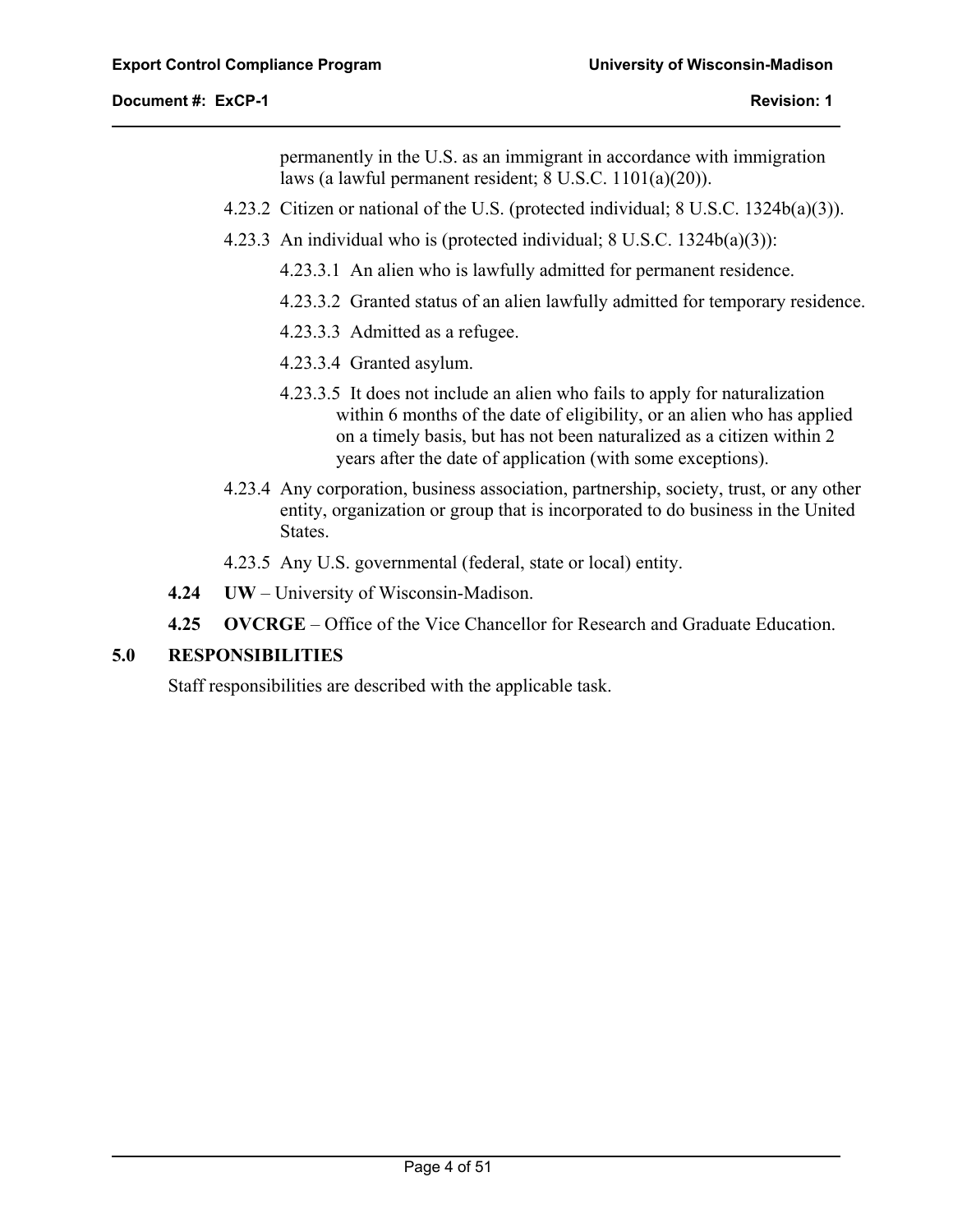$\overline{a}$ 

# *Export Control Policy, UW-Madison*

It is the policy of the University of Wisconsin-Madison to fully comply with U.S. export control laws. Even though openness in research and free dissemination of research results are core values at UW-Madison that are institutionalized in research policy, export control laws can still apply to many activities related to the teaching, research and service missions at UW-Madison. These activities include research with proprietary industry technology, international shipments of advanced scientific equipment and biological materials, participating in international research collaborations, space-related research, international travel, use of computer software with encryption features, and interactions with restricted parties.

Each UW-Madison employee and student, and other persons involved in research on campus have the obligation to determine how export controls might apply to their activities, and to work cooperatively with the University export control management structure to ensure export control compliance.

Violation of export control laws can potentially lead to severe criminal and/or civil sanctions for the individual who violates the law or the University.

*For assistance in determining how the export control regulations may affect employee or student activities, please see the information on the UW-Madison's Export Control webpage at: https://research.wisc.edu/integrity-and-other-requirements/export-control/ or contact the Export Control Office at: exportcontrol@grad.wisc.edu .*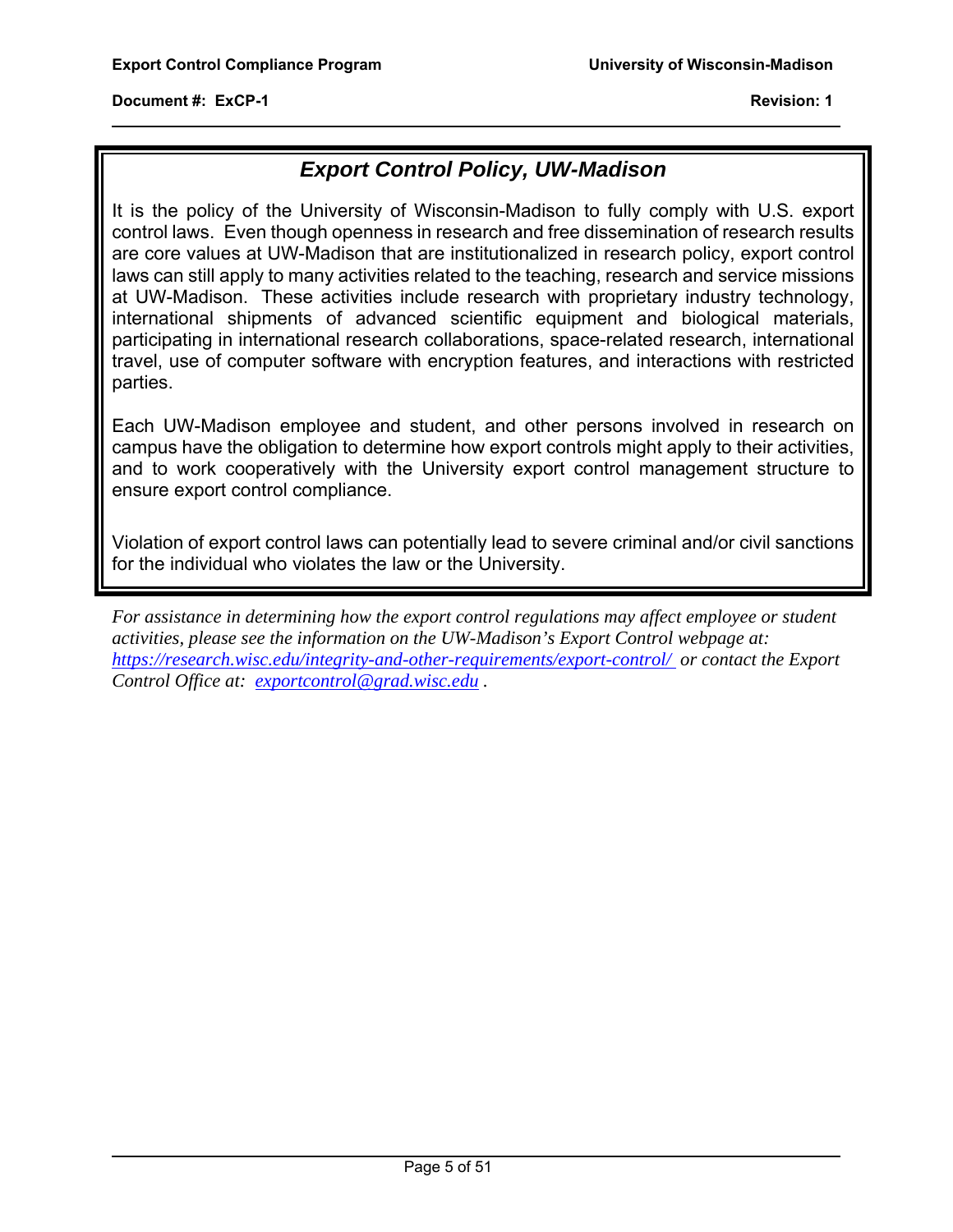$\overline{a}$ 

# **EXPORT CONTROL COMPLIANCE PROGRAM**

#### **6.0 MANAGEMENT COMMITMENT**

- **6.1 Purpose of Section** This section defines the management commitment, resources and means for notifying staff of the export control program.
- **6.2 Sponsor** Steven A Ackerman, Vice Chancellor for Research and Graduate Education.

# 6.2.1 **Responsibilities/Authority**

- 6.2.1.1 Authorize the creation of policies.
- 6.2.1.2 Approve policies and procedures.
- 6.2.1.3 Be the final arbiter for implementation of export control policies and procedures within the university, in consultation with the appropriate leadership bodies.
- **6.3 Legal Counsel** Benjamin Griffiths, UW Office of Legal Affairs

#### 6.3.1 **Responsibilities/Authority**

- 6.3.1.1 Report compliance issues and violations to UW Administration and the appropriate Federal Government agency.
- 6.3.1.2 Consultant for interpretation of regulations.
- 6.3.1.3 Final arbiter when disagreements occur about whether a potential non-compliance should be reported to the government.
- 6.3.1.4 Conduct compliance trainings.

# **6.4 Export Control Office**

- 6.4.1 **Export Control Officer (ExCO)** Thomas Demke
- 6.4.2 **Export Control Coordinator (ExCC)** Bethany Nelson

#### 6.4.3 **Responsibilities**

6.4.3.1 Create and update the Export Control Plan (ExCP).

6.4.3.2 Implement the ExCP.

- 6.4.3.3 Conduct the initial / biannual UW export control risk assessments.
- 6.4.3.4 Create materials for and conduct trainings to implement the ExCP.
- 6.4.3.5 Assist project staff in completing initial and ongoing assessments of projects for potential compliance concerns.
- 6.4.3.6 Monitor the export control program and coordinate program audits / reviews.
- 6.4.3.7 In consultation with Sponsor (6.2), propose and implement corrective and preventive actions to address program insufficiencies.
- 6.4.3.8 Maintain export control records.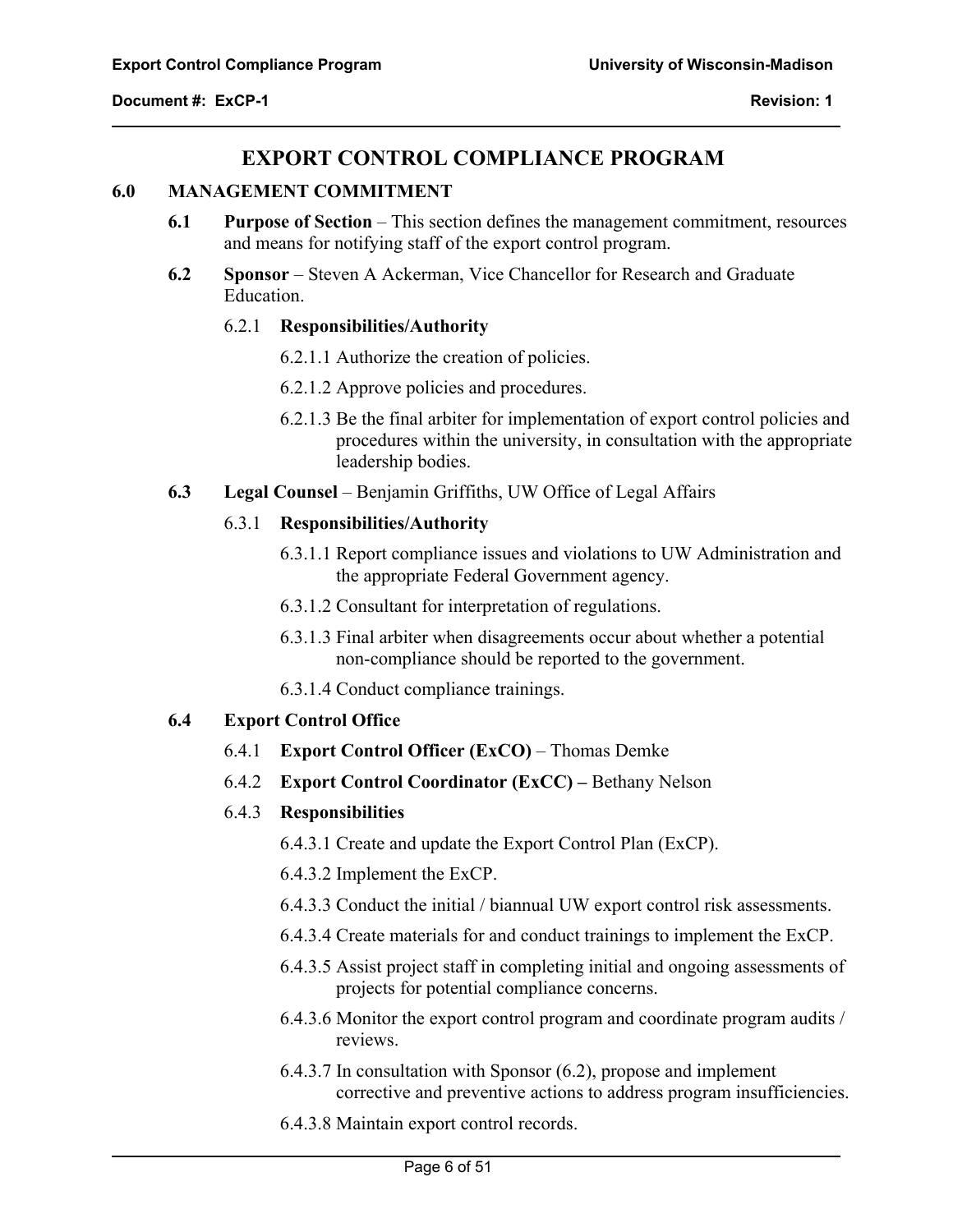- 6.4.3.9 Monitor updates to federal regulations, assess impact on UW policies and procedures, and provide feedback to government agencies regarding these updates, as appropriate.
- 6.4.3.10 Complete, update and maintain appropriate registrations.
- 6.4.3.11 Submit export license applications and serve as primary contact with government for subsequent communications regarding these applications.
- 6.4.3.12 Maintain export licenses and monitor compliance with terms of those licenses.
- 6.4.3.13 Report compliance issues and violations to UW Administration and the appropriate Federal Government agency.
- 6.4.3.14 Review and report program status to OVCRGE.

#### 6.4.4 **Authority**

- 6.4.4.1 The ExCO, ExCC and Legal Counsel have the authority to:
	- 6.4.4.1.1 Propose and implement export control policies and procedures, in consultation with Sponsor (6.2).
	- 6.4.4.1.2 Develop and conduct compliance trainings.
	- 6.4.4.1.3 Coordinate export control program audits and reviews.
	- 6.4.4.1.4 In consultation with Sponsor (6.2), implement corrective and preventive actions to address program insufficiencies.
	- 6.4.4.1.5 Communicate with OVCRGE and UW leadership, up to and including the Chancellor, regarding matters involving export control program development, implementation and compliance.
	- 6.4.4.1.6 Report compliance issues to the appropriate federal government agency.
	- 6.4.4.1.7 Have signature authority for (ExCO and ExCC only):

6.4.4.1.7.1 Export control certifications.

6.4.4.1.7.2 License applications.

6.4.4.1.7.3 Other submissions to the government.

# **6.5 Resources**

 $\overline{a}$ 

- 6.5.1 **Staff** 
	- 6.5.1.1 The ExCO and ExCC will serve as the key staff to develop compliance documentation (policies, procedures, guidelines, forms and instructional materials), and assist project members in complying with the various export control regulations.
	- 6.5.1.2 Principal Investigators/Project Managers will be required to: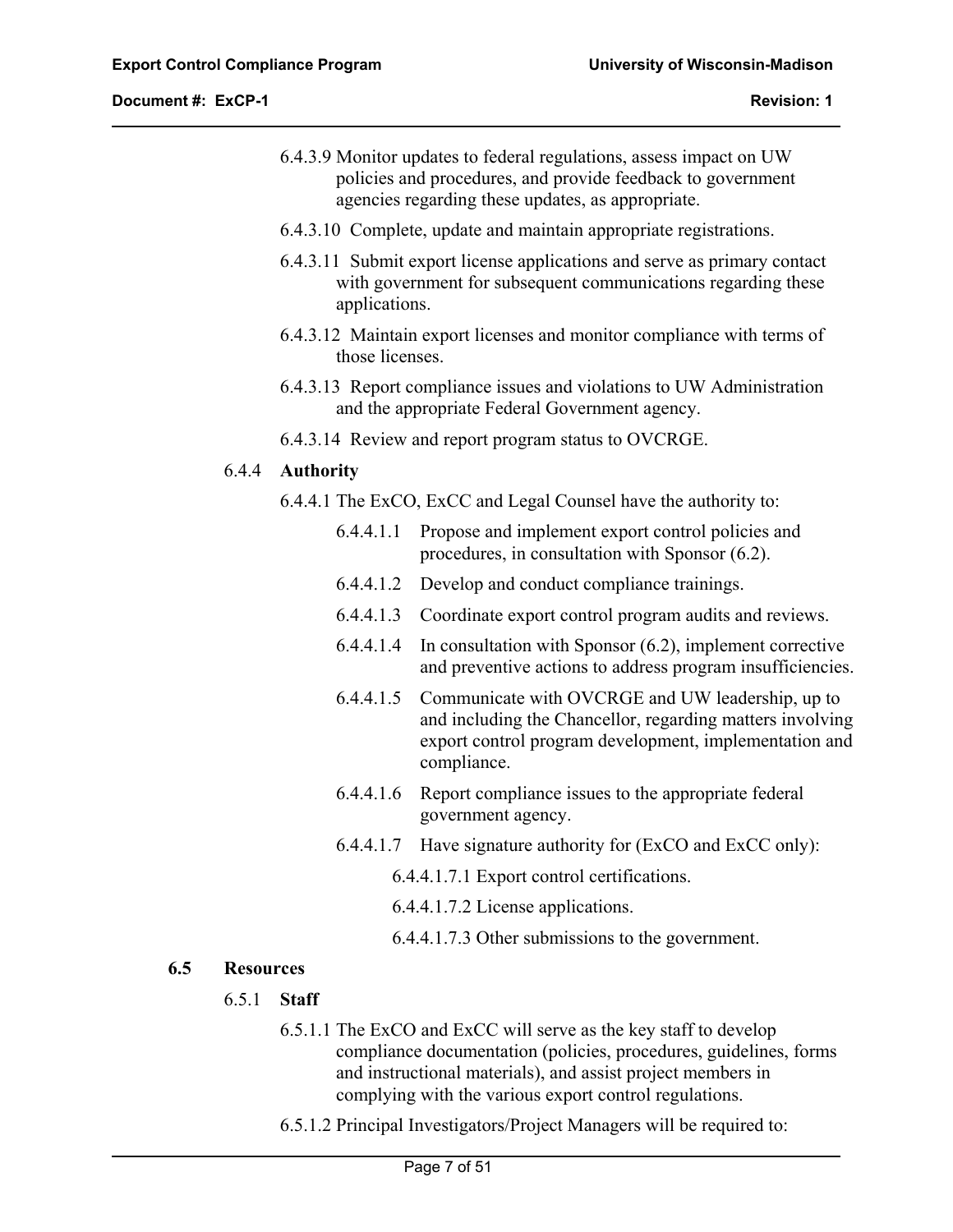$\overline{a}$ 

- 6.5.1.2.1 Conduct initial compliance assessments of their projects.
- 6.5.1.2.2 Notify their organizational PoC or the Export Control Office when the compliance status of their project has changed.
- 6.5.1.2.3 Provide technical information for licenses.
- 6.5.1.2.4 Support the compliance effort in carrying out their project.

#### 6.5.2 **Funding**

- 6.5.2.1 Project-related expenses shall be funded through department funds.
- 6.5.2.2 General program support shall be funded through general funds provided by the OVCRGE.

# 6.5.3 **School, Institute, Center, Department Point-of-Contact**

6.5.3.1 Each school, institute, center or department that is significantly impacted by this plan should provide the names of a PoC and backup PoC for their organization. When a backup PoC is not designated, the department chair or college Associate Dean of Research will be assumed.

#### 6.5.3.2 Responsibilities of PoCs (or their delegates):

- 6.5.3.2.1 Coordinating export control trainings.
- 6.5.3.2.2 Ensuring export control records are properly maintained See Section 15.
- 6.5.3.2.3 Participating in the organizational risk assessment as needed (see 7.3 for organizational risk assessment).
- 6.5.3.2.4 Assisting the Export Control Office in ensuring that compliance activities are completed in a timely and acceptable manner.
- 6.5.3.2.5 Participating in audits as needed.
- 6.5.3.2.6 Ensuring export control compliance reports are documented, investigated and addressed in a timely and acceptable manner.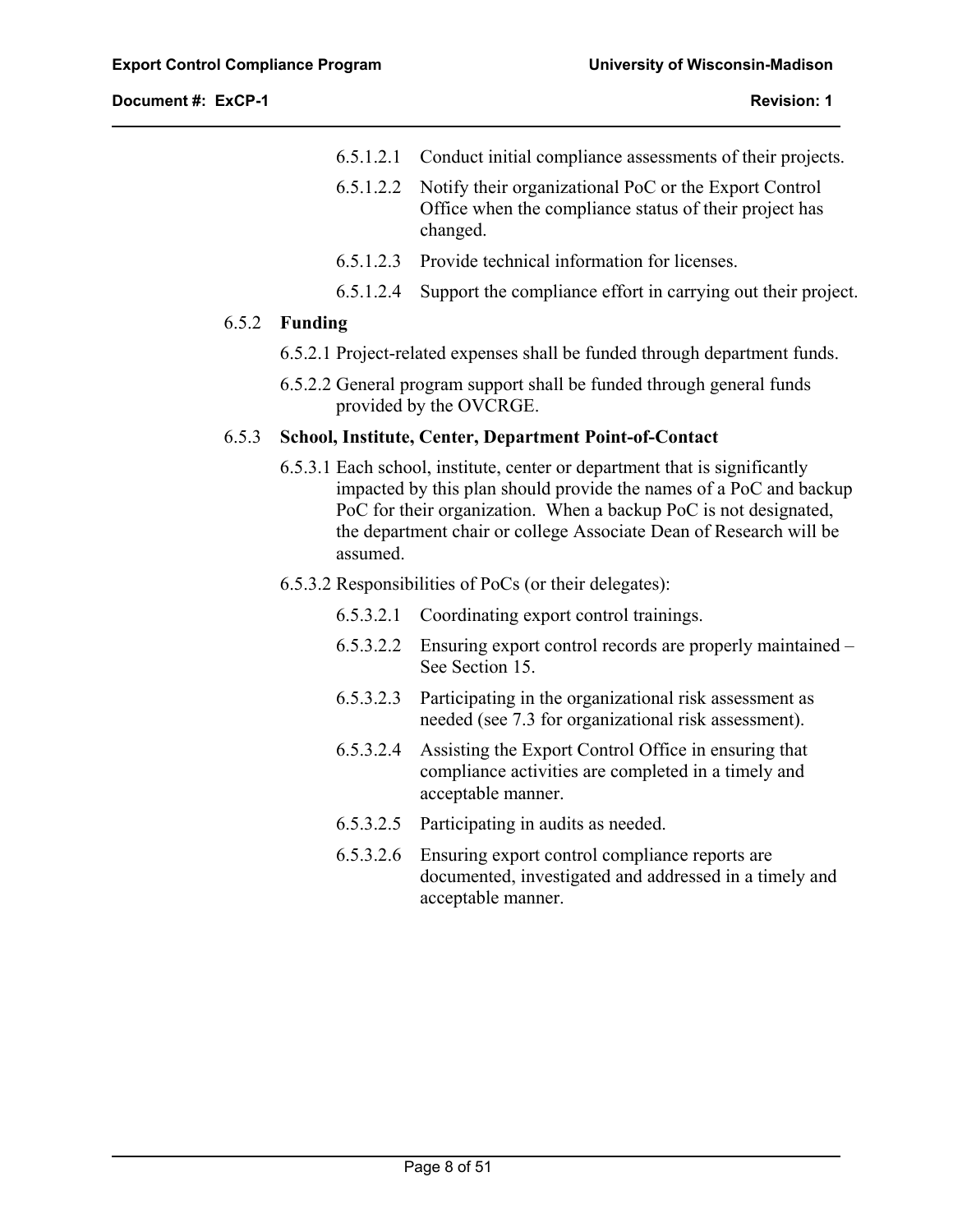$\overline{a}$ 

- **6.6 Policy Statement** UW's policy statement regarding export control can be found on page 5 of this document. A sample policy statement letter is provided as Appendix B.
	- 6.6.1 **Distribution** The UW policy statement regarding export control shall be distributed in the following manner:
		- 6.6.1.1 **To Whom** PIs in certain departments as identified by the OVCRGE as persons whose research may be impacted by export controls.
		- 6.6.1.2 **By Whom** By the OVCRGE.
		- 6.6.1.3 **How often** At least every two years or when significant changes are made to the policy.

# **6.7 Records**

- 6.7.1 **Statement of Delegation for Compliance Officer** (if other than the program document)
	- 6.7.1.1 The UW ExCO and ExCC are designated in section 6.3.
		- 6.7.1.1.1 If neither person is available to carry out the job duties of the compliance officer, the Vice Chancellor for Research and Graduate Education, OVCRGE shall assume those responsibilities.
	- 6.7.1.2 Each affected organization should appoint a PoC and backup PoC per Appendix A, by e-mail or other written manner.
- 6.7.2 **Copy of Policy** The export control policy can be found on p.5.
- 6.7.3 **Record of Distribution of Policy Statement** The organization that distributes the policy statement shall maintain a record of that distribution. The record shall contain:
	- 6.7.3.1 To whom the policy statement was distributed.
	- 6.7.3.2 When the policy statement was distributed.
	- 6.7.3.3 A copy of the record of distribution will be provided to the Export Control Office at the conclusion of distribution.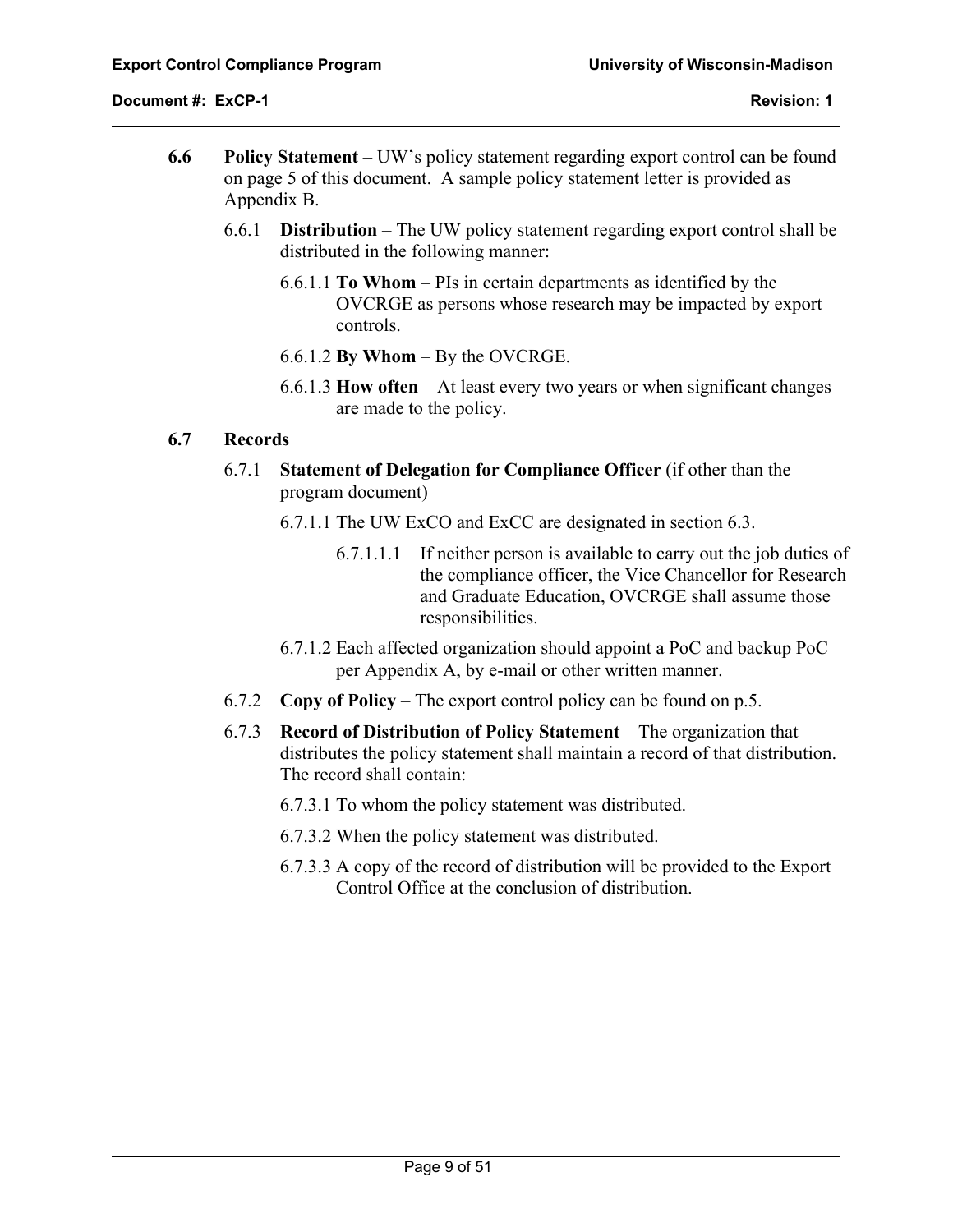$\overline{a}$ 

#### **7.0 RISK ASSESSMENT**

**7.1 Purpose of Section** – This section defines the process of assessing the UW as a whole as well as smaller UW organizations to identify our export-related processes, define vulnerabilities, prioritize high-risk areas and establish safeguards.

# **7.2 UW Risk Assessment**

7.2.1 **By Whom** – The ExCO or delegate shall complete the UW assessment, and forward to the OVCRGE, which shall determine the appropriate course of action for any potential vulnerabilities identified in the Risk Assessment.

#### 7.2.2 **Frequency**

- 7.2.2.1 **Initial assessment** Within 3 months of approval of this document.
- 7.2.2.2 **Reassessment** Every two years, and whenever the need arises.
- 7.2.3 **What Organizations Are Affected** The assessment will focus on the following units:
	- 7.2.3.1 Agricultural & Life Sciences (College of)
	- 7.2.3.2 Business Services
	- 7.2.3.3 Engineering (College of)
	- 7.2.3.4 Letters & Science (College of)
		- 7.2.3.4.1 Astronomy
		- 7.2.3.4.2 Atmospheric and Oceanic Sciences
		- 7.2.3.4.3 Chemistry
		- 7.2.3.4.4 Computer Science
		- 7.2.3.4.5 GeoScience
		- 7.2.3.4.6 Physics
	- 7.2.3.5 Medicine & Public Health (School of)
	- 7.2.3.6 Veterinary Medicine (School of)
	- 7.2.3.7 OVCRGE Centers
		- 7.2.3.7.1 Biotech Center
		- 7.2.3.7.2 Physical Sciences Lab
		- 7.2.3.7.3 Space Science and Engineering Center
		- 7.2.3.7.4 Waisman Center
- 7.2.4 **What Processes are Affected** The assessment will focus on:
	- 7.2.4.1 Research awards (funded research).
	- 7.2.4.2 Unfunded collaborations.
	- 7.2.4.3 Shipping.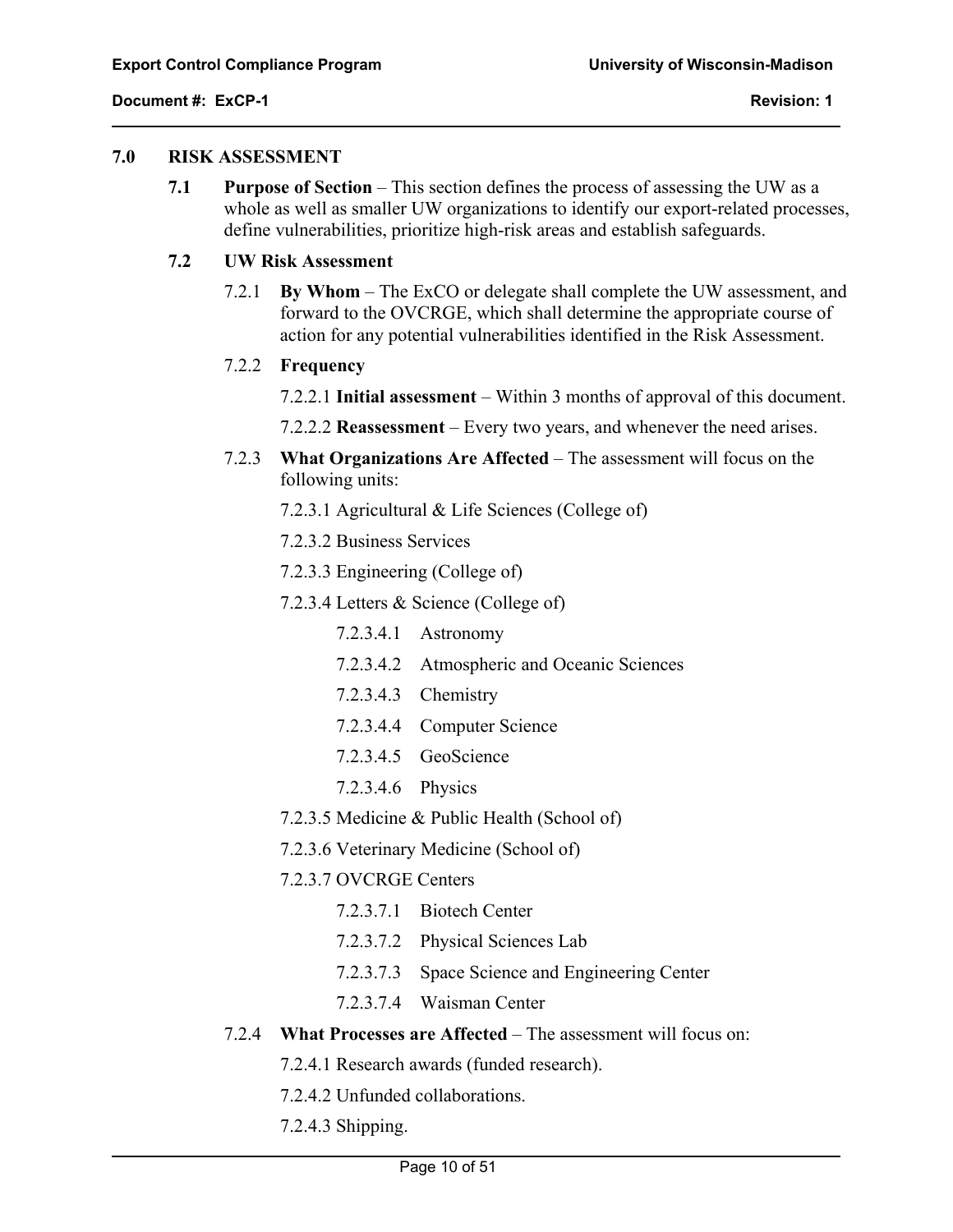$\overline{a}$ 

- 7.2.4.4 Purchasing equipment and services.
- 7.2.4.5 Addition of foreign staff members and visitors.
- 7.2.4.6 Agreements such as:
	- 7.2.4.6.1 Fee-For-Service Agreements (FFS).
	- 7.2.4.6.2 Material Transfer Agreements (MTA).
	- 7.2.4.6.3 Non-Disclosure or Confidentiality Disclosure Agreements (NDA or CDA).

# 7.2.5 **Where are the Vulnerabilities and Risks**

- 7.2.5.1 **Foreign Nationals**  The UW employs or contracts with foreign nationals to work on scientific projects. Therefore, who is selected to work on a project may be just as important as what the project is to determine its export control needs. These persons could be:
	- 7.2.5.1.1 Research partners (collaborators).
	- 7.2.5.1.2 Project staff.
	- 7.2.5.1.3 Project contractors.
	- 7.2.5.1.4 Recipients of project deliverables (items, information, services, data, technology).
	- 7.2.5.1.5 Vendors (persons or companies supplying equipment, information or data).
- 7.2.5.2 **Projects with Foreign Parties**  Actions by Foreign parties that may be considered an export:
	- 7.2.5.2.1 Sponsor research or request services from the UW.
	- 7.2.5.2.2 Receive subawards or contracts from UW to provide research, information, data or services.
- 7.2.5.3 **Projects Funded by NASA, DOD, DOE or Defense Contractors** Projects funded by NASA, DOD, DOE or defense contractors may have a higher level of export control or proprietary information concerns. NASA projects may have spaceflight implications, whereas projects from DOD or defense contractors may have military implications.
- 7.2.5.4 **Travel Outside the U.S**. Persons traveling outside of the U.S. (for work-related purposes) may present concerns with ExC, embargo or restricted party regulations depending upon the:
	- 7.2.5.4.1 Countries to which they are traveling.
	- 7.2.5.4.2 Persons or organizations with which they will be meeting.
	- 7.2.5.4.3 Type of information, technology or data they will be transferring (through verbal, paper or electronic means).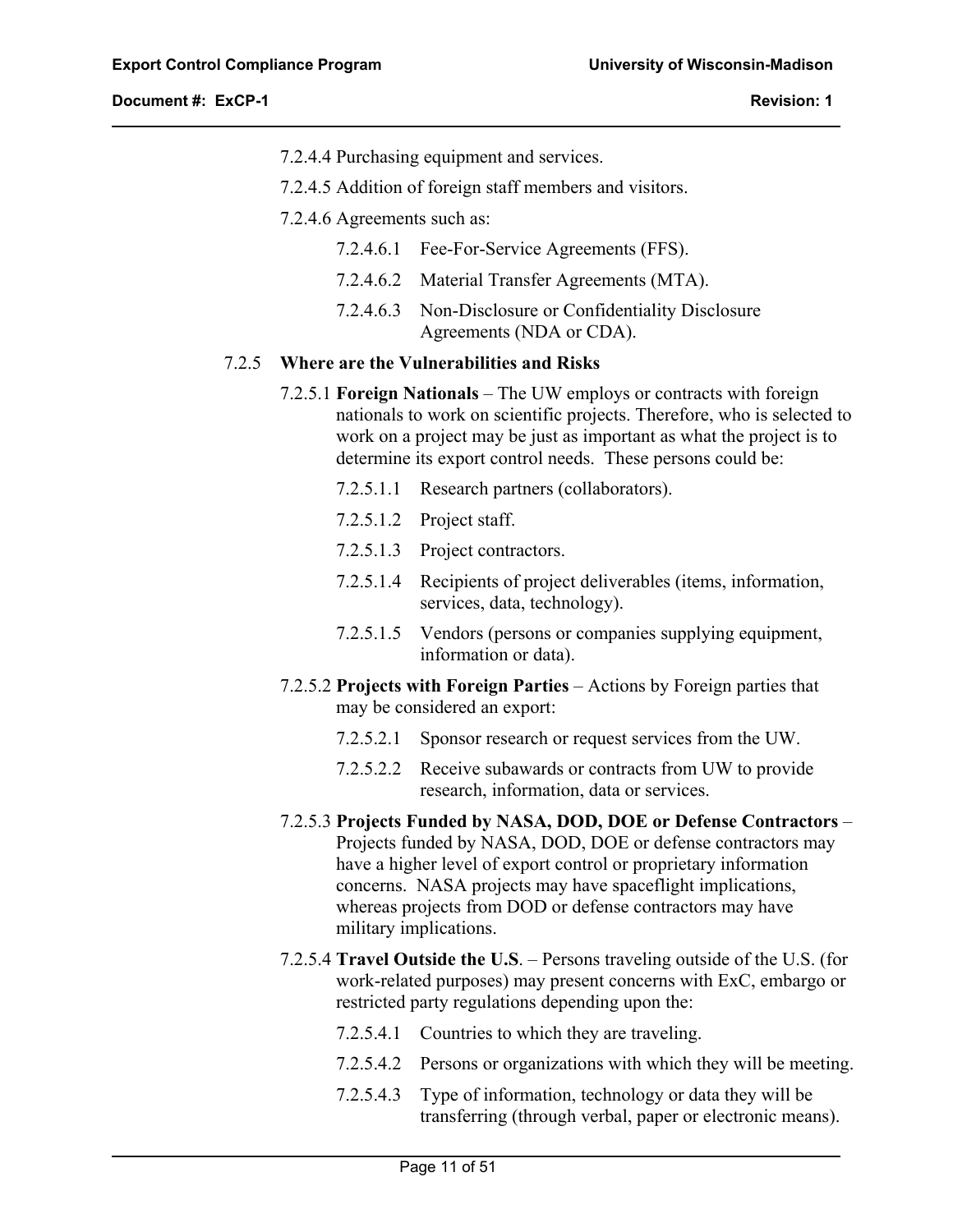$\overline{a}$ 

7.2.5.4.4 Type of equipment (if any) they take with them.

# 7.2.5.5 **Specific Technology**

- 7.2.5.5.1 **Spaceflight Projects** Spaceflight equipment, including satellites, may be controlled under ITAR or EAR. Satellite projects may involve data received from satellites, satellite ground processing software and sensors attached to satellites. Export control concerns vary based upon the nature of the satellite project.
- 7.2.5.5.2 **Select Agents** All select agents are regulated under the EAR. Shipping select agents abroad requires an export license.
- 7.2.5.5.3 **Supercomputing** Large computer clusters may be regulated under the EAR depending on the Adjusted Peak Performance of the system, its location and the persons installing, maintaining and using it.
- 7.2.5.5.4 **Encryption or Simulation Software**  Encryption software is regulated under the EAR. Simulation or modeling software may be regulated under the EAR depending on its intended use (i.e., modeling radiation interactions).
- 7.2.5.5.5 **Laboratory or Research Instrumentation** Various types of research instrumentation, whether purchased or built by a UW lab, may be regulated under the EAR.

Note: This is not an exhaustive list of technology covered by ExC, merely the ones that the UW faces most often.

7.2.6 **Prioritize High Risk Areas** – The initial and biannual assessments will prioritize the potential high risk areas.

# 7.2.7 **Establish Safeguards**

7.2.7.1 Fundamental Research Exemption.

- 7.2.7.2 Public Domain Exemption.
- 7.2.7.3 Education Exemption.
- 7.2.7.4 Initial Project Assessments.
- 7.2.7.5 Staff Trainings.
- 7.2.7.6 Visa Certifications/Screenings.
- 7.2.7.7 Purchasing Screenings.
- 7.2.7.8 Assessments of Project Instrumentation.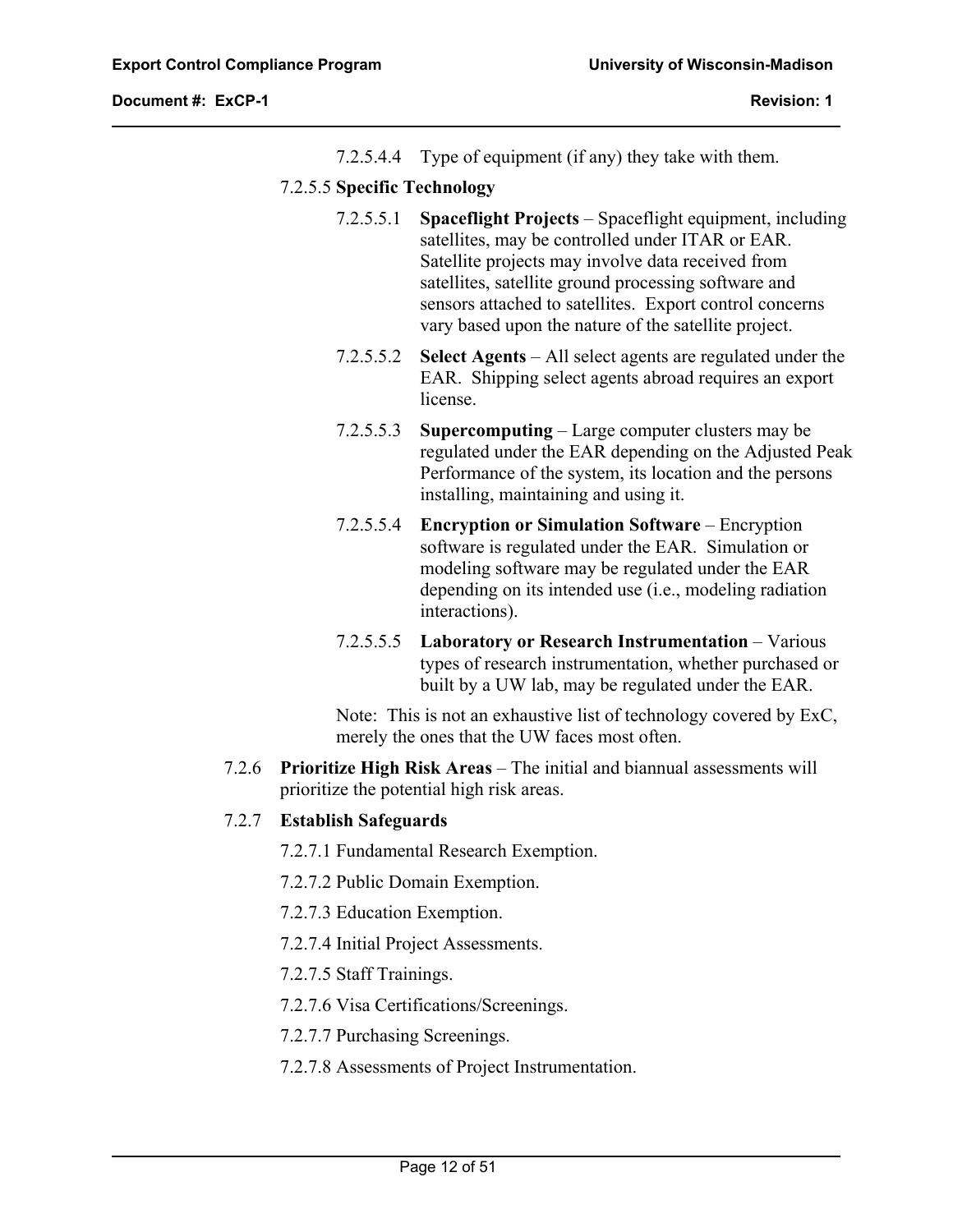#### **7.3 Organizational Risk Assessment**

*The form in Appendix A is provided to assist in completing the assessment of a college or school. It forms a structure for conducting the assessment, but its use is not mandatory.*

*For simplicity purposes, schools, institutes, centers and departments are referred to jointly in this document as organizations.* 

- 7.3.1 **By Whom** The ExCO will conduct the organizational assessment with the assistance of the organization's PoC.
- 7.3.2 **Frequency** Organizational assessments will be completed on an as needed basis as determined by the ExCO and organization's PoC.
- 7.3.3 **Organization Being Assessed** The potential affected colleges and schools are described in 7.2.3. Each of these organizations may be divided into smaller working groups (i.e., departments, labs or centers).
- 7.3.4 **What Processes Are Affected** The organizational assessment shall identify key affected processes (noted in 7.2.4).
- 7.3.5 **Where Are the Vulnerabilities and Risks** The vulnerabilities and risks are described in 7.2.5.
- 7.3.6 **Prioritize High Risk Areas** The highest risk projects are those that:

7.3.6.1 Interface directly with foreign partners.

- 7.3.6.2 Use foreign nationals to complete work.
- 7.3.6.3 Are funded by agencies with higher export control concerns, such as NASA, DOD, DOE and defense contractors.
- 7.3.7 **Establish Safeguards** Safeguards are the same as described in 7.2.7.

# **7.4 Records**

 $\overline{a}$ 

- 7.4.1 UW and Organizational Risk Assessments Initial and recurring.
- 7.4.2 Assessment Information Assessments shall be written and contain the following information:

7.4.2.1 Assessor.

- 7.4.2.2 Date of assessment.
- 7.4.2.3 Initial or re-assessment.
- 7.4.2.4 Organization reviewed.
- 7.4.2.5 Processes reviewed.
- 7.4.2.6 Vulnerabilities and risks.
- 7.4.2.7 Prioritization of potential risks.
- 7.4.2.8 Safeguards.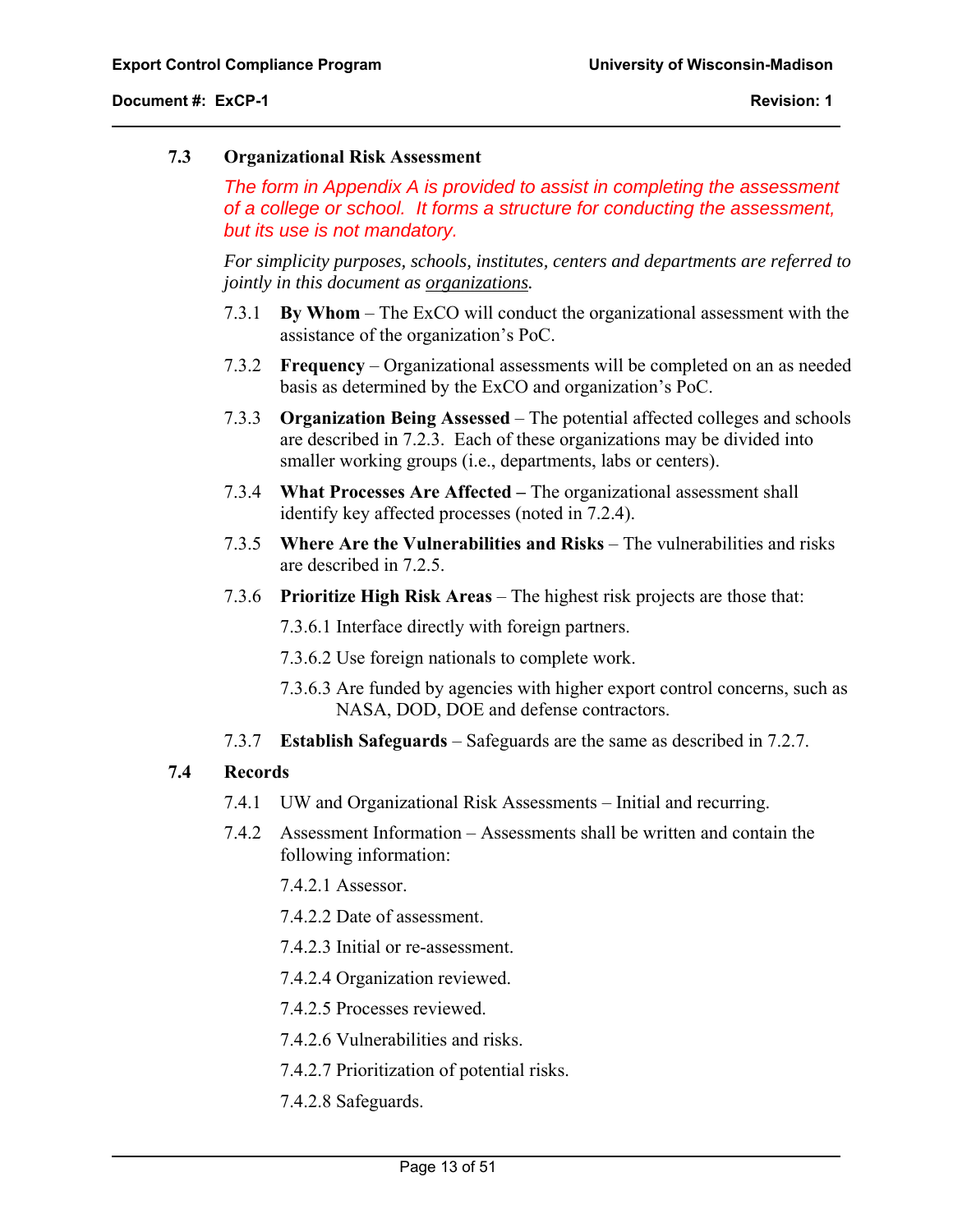$\overline{a}$ 

#### **8.0 WRITTEN COMPLIANCE PROGRAM**

- **8.1 Purpose of Section** This section describes the maintenance and accessibility of this document.
- **8.2 Document Maintenance** The ExCO or delegate maintains this document.
- **8.3 Update Frequency** This document shall be reviewed annually and updated accordingly. More frequent updates may be necessitated by changes in regulations or changes within the UW.
- **8.4 Dynamic Program**  This document is to be reevaluated (as needed) to meet the needs of changing regulations and university policy.
	- 8.4.1 Initial Approval This compliance program shall be reviewed and approved by UW Administration and OVCRGE.
	- 8.4.2 Revisions
		- 8.4.2.1 Minor changes to this plan shall be approved by ExCO.
		- 8.4.2.2 Major changes shall be approved by UW Administration and VCRGE. Major changes are defined as:
			- 8.4.2.2.1 Changes to the export control policy.
			- 8.4.2.2.2 Changes in task responsibilities.
			- 8.4.2.2.3 Addition of a new section or deletion of an existing section of this plan.
			- 8.4.2.2.4 Changes to the plan resulting from a non-compliance.

# **8.5 Operational Plan**

8.5.1 **Define All Processes** – This ExCP shall describe the processes required to implement the plan. The ExCP shall be written as an operational plan rather than a set of policy statements and include the following processes:

8.5.1.1 Management Commitment.

8.5.1.2 Risk Assessment.

8.5.1.3 Written Compliance Program.

8.5.1.4 Training.

- 8.5.1.5 Export Compliance.
- 8.5.1.6 Recordkeeping.
- 8.5.1.7 Monitoring and Auditing.
- 8.5.1.8 Handling and Reporting Problems and Violations.
- 8.5.1.9 Corrective Actions.
- 8.5.1.10 Status Reports.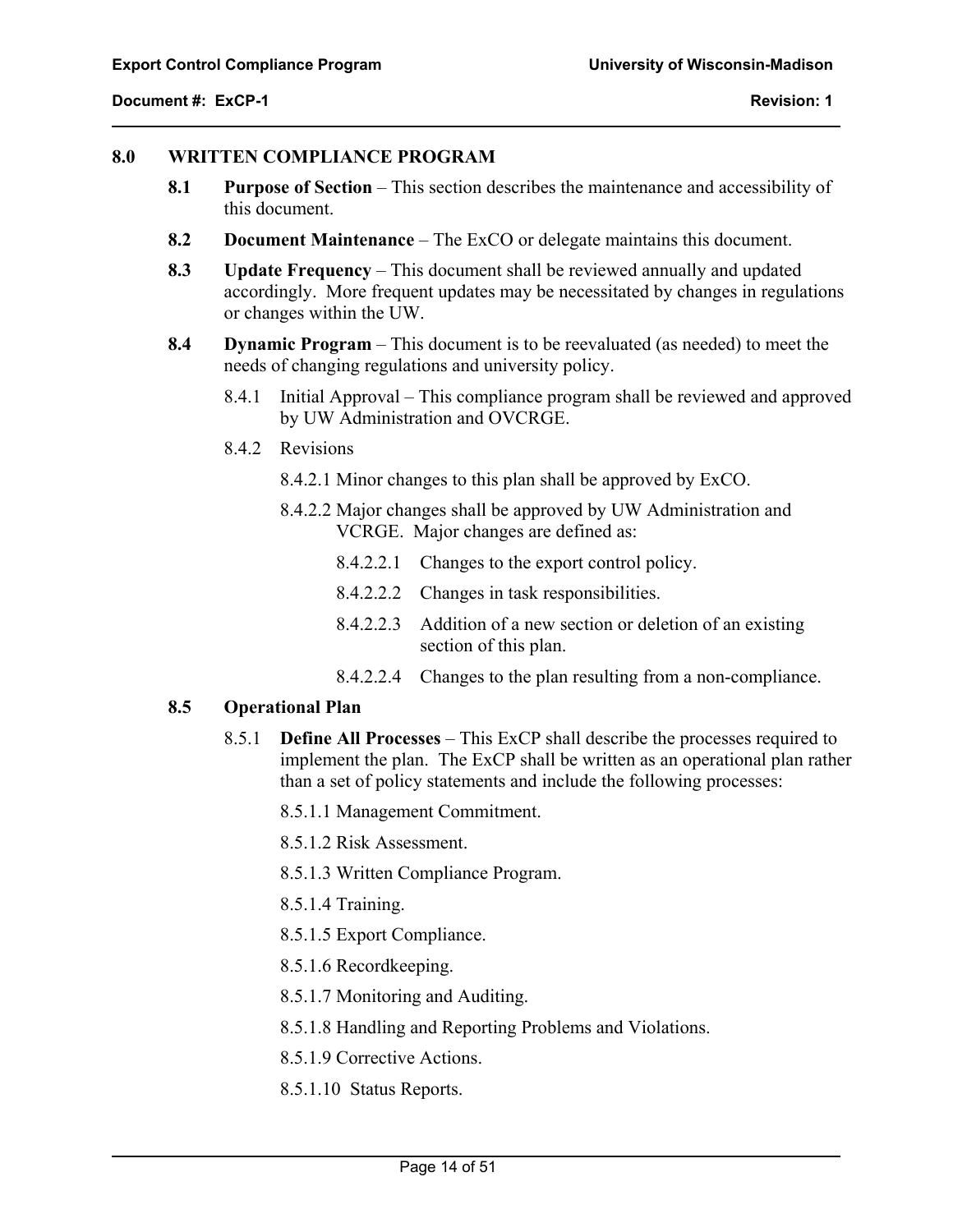$\overline{a}$ 

- 8.5.2 **Define All Functional Steps**  The ExCP shall describe the tasks required to implement the processes defined in the previous section.
- 8.5.3 **No Conflicts of Interest** UW shall avoid conflicts of interest in the export control program by ensuring the person(s) responsible for the following tasks are not directly responsible for the completion of a project (i.e., principal investigator, program manager, project manager or lead scientist):
	- 8.5.3.1 Maintenance, creation and updating of the export control plan.
	- 8.5.3.2 Creation of program processes.
	- 8.5.3.3 Review of project or organizational assessments for compliance to this plan or U.S. government regulations.
	- 8.5.3.4 Auditing each organization's export control program for compliance to this procedure and U.S. government regulations.
- **8.6 Publicly Accessible**  This document will be posted on the UW OVCRGE Export Control website at:

https://research.wisc.edu/integrity-and-other-requirements/export-control/policiesand-compliance/

**8.7 Record –** The record of this compliance program is this document ExCP-1.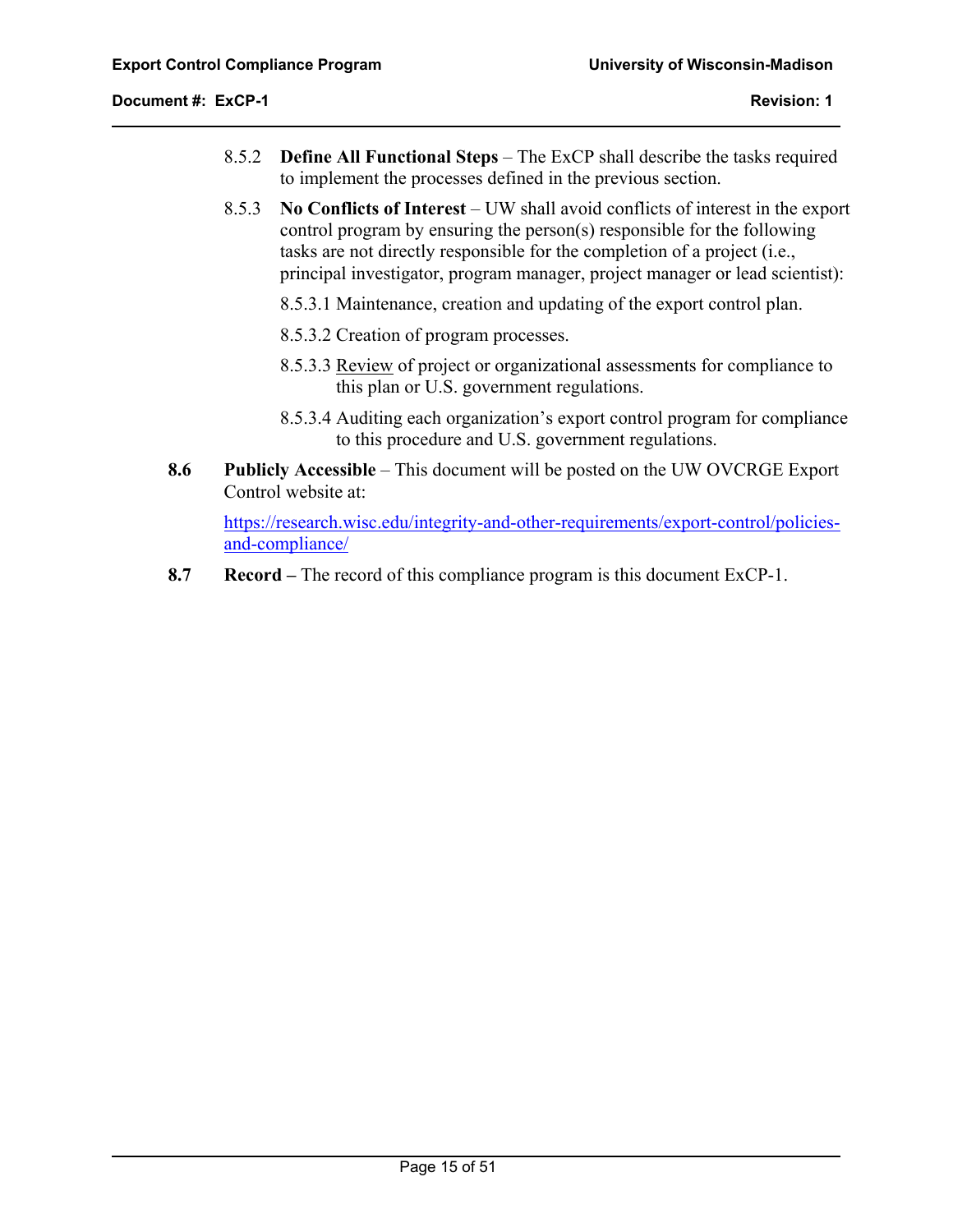$\overline{a}$ 

#### **9.0 COMPLIANCE TRAINING**

- **9.1 Purpose of Section** This section defines the training program for the export control effort at the UW, including who gets trained, on what topics they get trained and who conducts the trainings.
- **9.2 Who Manages Program** The overall training program is managed by the ExCO or delegate.
	- 9.2.1 Trainings shall be coordinated with the PoCs for each organization.
	- 9.2.2 **Training Assessment** 
		- 9.2.2.1 **Who Gets Trained** See table 9.2.
		- 9.2.2.2 **Training Levels**  See table 9.2.
		- 9.2.2.3 **Who Gets Trained at What Levels**  See table 9.2.

#### Table 9.2

| Level                    | 1،                                   | 12                                                                | -3                                                  |
|--------------------------|--------------------------------------|-------------------------------------------------------------------|-----------------------------------------------------|
| <b>Type Of Training</b>  | Policy                               | Regulations &<br><b>Project Assessment</b>                        | Compliance Plan                                     |
| Who Gets Trained         | Principal Investigators<br>$\bullet$ | Research administration<br>Researchers                            | University & OVCRGE<br>$\bullet$<br>Leadership      |
| Frequency                |                                      |                                                                   |                                                     |
| Current staff            | Every two years                      | Every two years                                                   | Every two years                                     |
| New/reassigned staff     |                                      | Trained within 3 months of reassignment (on appropriate training) |                                                     |
| <b>What Gets Trained</b> | Policy notification<br>(see App. B)  | • Regulations<br>Export compliance<br>• Project assessments       | Overview of:<br>• Regulations<br>Compliance program |

- 9.2.3 **Develop Training Materials**  The ExCO or delegate will develop all training materials, including the policy notification.
	- 9.2.3.1 Campus, college or departmental leadership shall approve the policy notification prior to issuance.

#### 9.2.4 **Conduct Trainings**

- 9.2.4.1 Level 1 Policy Notification shall be coordinated by the OVCRGE or Export Control Office, who shall send out the notifications.
- 9.2.4.2 Level 2 Regulations & Project Assessment training shall be conducted by the ExCO, ExCC or delegate.
- 9.2.4.3 Level 3 Compliance Plan training shall be conducted by the UW ExCO, ExCC, Legal or other knowledgeable person.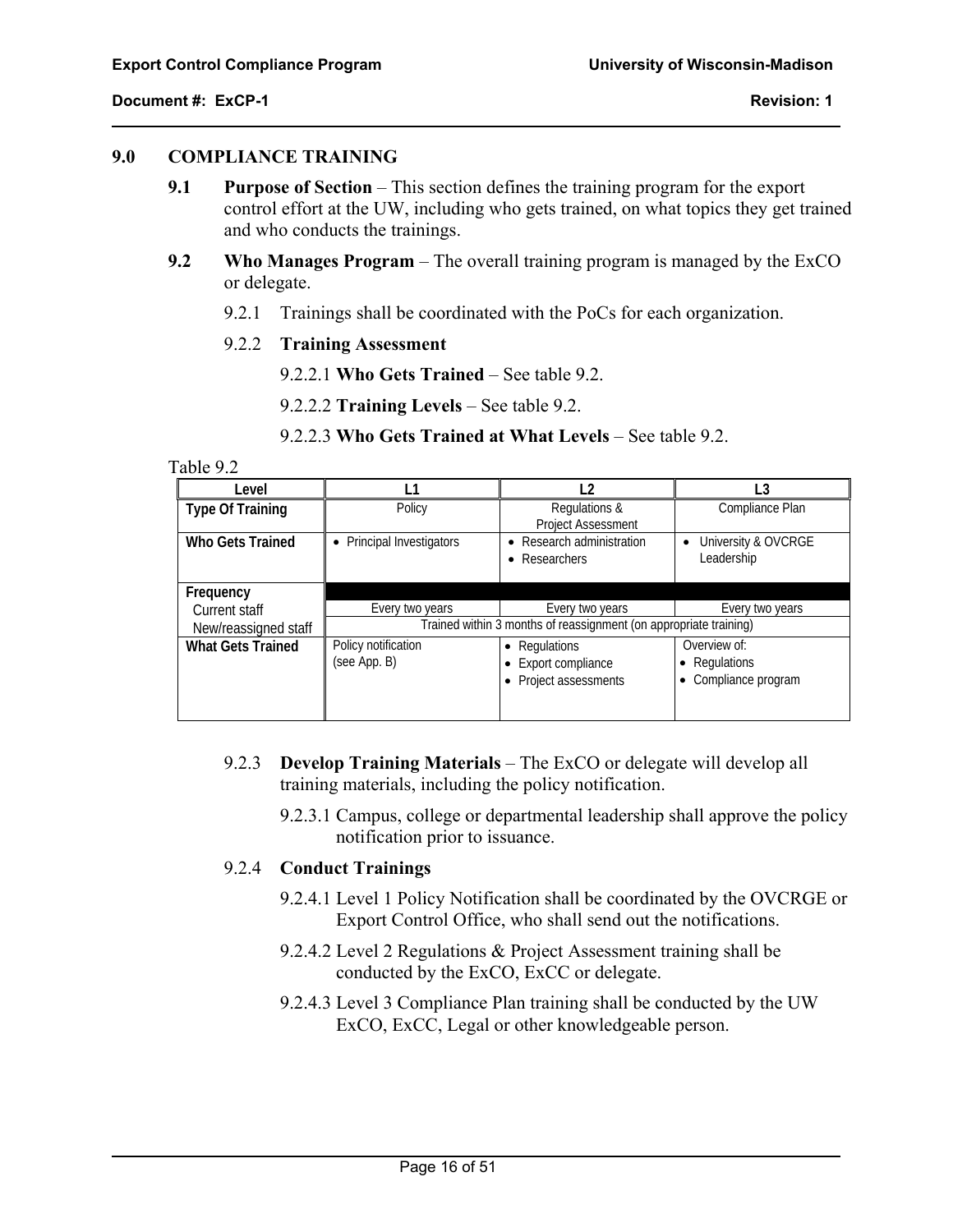# 9.2.5 **Maintain Records**

9.2.5.1 The Export Control Office shall maintain all training records.

9.2.5.2 See 9.6.1 for the content of the training records.

# **9.3 Who Gets Trained**

- 9.3.1 **Principal Investigators** Certain PIs shall receive the Level 1 Policy Notification (as identified by their respective PoCs or OVCRGE as persons whose research may be impacted by export controls).
- 9.3.2 **Research Administration** The Research Administration staff and researchers of affected organizations shall receive Level 2 Regulations & Project Assessment training.
- 9.3.3 **Management (**UW, OVCRGE) UW and OVCRGE management shall receive Level 3 Compliance Plan training.
- 9.3.4 **Trainers** Internal trainers of any of the export control trainings shall be a resident expert of this plan and, therefore, considered trained.

# **9.4 How is the Training Completed**

- 9.4.1 **Deployment** (classroom, webinar, eLearning, e-mail, etc.)
	- 9.4.1.1 Level 1 notification will be provided either through paper (mail) or electronic (e-mail or web) distribution.
	- 9.4.1.2 Level 2 and 3 trainings will be conducted as classroom or on-line sessions.
- 9.4.2 **Tailor Training to Audience** The level of training is based upon the needs of the staff being trained. See Table 9.2.

# **9.5 How Often**

 $\overline{a}$ 

9.5.1 **Initial Training** – Upon initial approval of this plan, the Export Control Office, in conjunction with the affected organizations, shall develop a plan to complete the Level 1-3 trainings, including:

9.5.1.1 The level of training.

- 9.5.1.2 Who (by name) shall receive Levels 1-3 training.
- 9.5.1.3 A schedule for the planned training.

# 9.5.2 **Recurring**

- 9.5.2.1 **Periodic** Trainings shall be completed **every 2 years**. Trainings may need to be repeated more frequently depending on changes to regulations, project changes, export control program changes or for compliance reasons, as follows:
	- 9.5.2.1.1 **Changes to Regulations** Changes to regulations may require updating of the ExCP. All changes to the ExCP for regulatory reasons shall be evaluated to determine if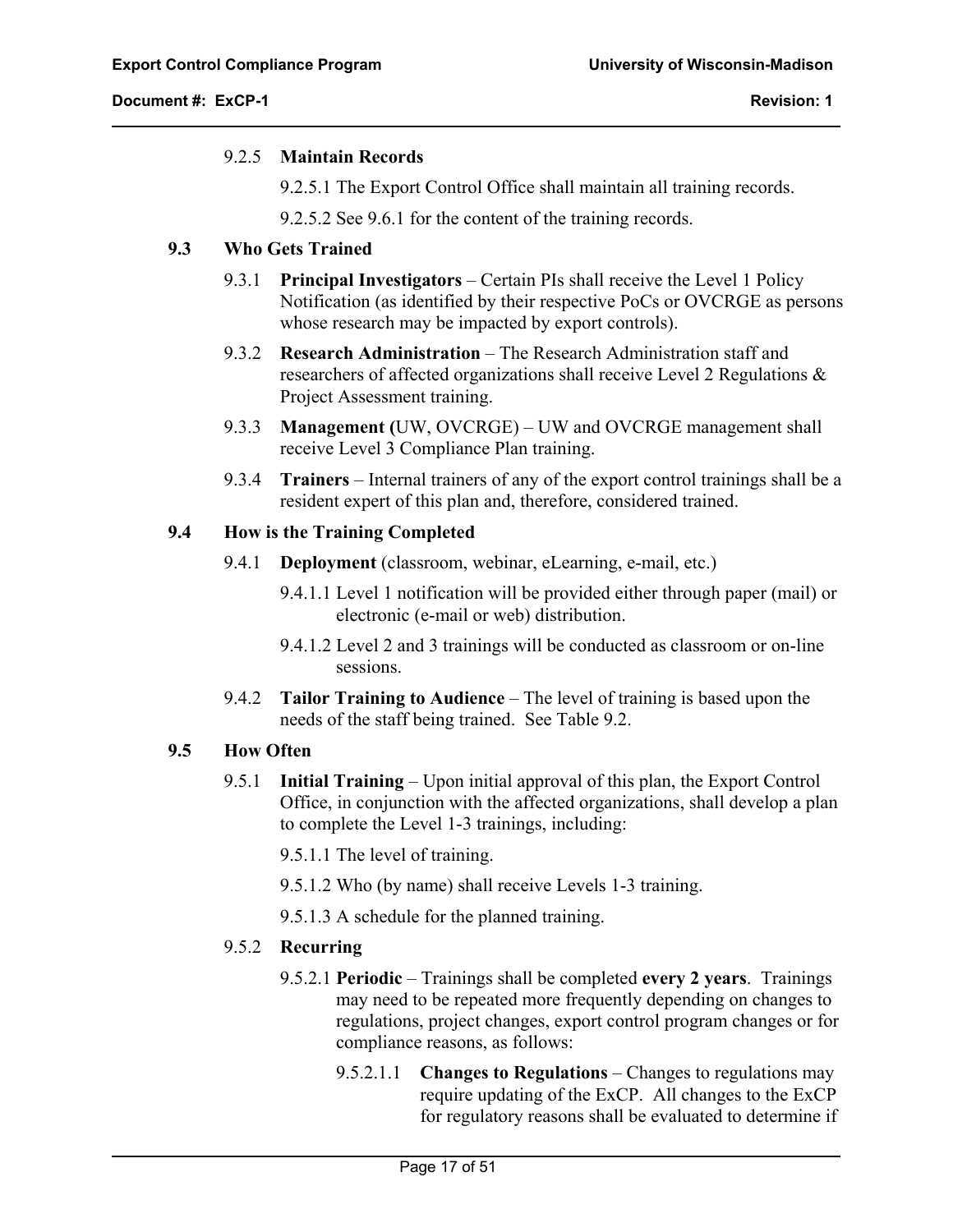retraining is required and how quickly that training needs to be completed.

- 9.5.2.1.2 **Changes to Processes** Changes to processes used in the ExCP typically require updating of the plan and retraining of the staff at the earliest convenience.
	- 9.5.2.1.2.1 Simple changes may be completed via e-mail to the affected staff; however, major changes should be completed through a classroom or on-line session.
- 9.5.2.1.3 **Changes in Projects**  The acceptance of awards for military goods or awards containing publication restrictions may require additional training of staff to ensure compliance with the regulations. This training shall be completed at the earliest convenience.
- 9.5.2.1.4 **Increase or Decrease in Non-compliant Activities** It is very likely that an increase in non-compliant activities will trigger the need for additional training. This may result in more frequent training or a change to the content of the training.
	- 9.5.2.1.4.1 If training frequency was increased due to noncompliance issues, the frequency may be decreased once there is objective evidence that the non-compliances are no longer occurring.

# **9.6 Records**

 $\overline{a}$ 

- 9.6.1 **Records of Trainings** shall include:
	- 9.6.1.1 Identification of training (name, document # and revision, as applicable).
	- 9.6.1.2 Content of training (training materials attached or referred to).
	- 9.6.1.3 Date of training.
	- 9.6.1.4 Approximate length of training.
	- 9.6.1.5 Training format.
	- 9.6.1.6 Name of trainer.
	- 9.6.1.7 Name of person(s) being trained.
	- 9.6.1.8 Hardcopy of examination (if appropriate).
	- 9.6.1.9 Copy of training certificate (if issued).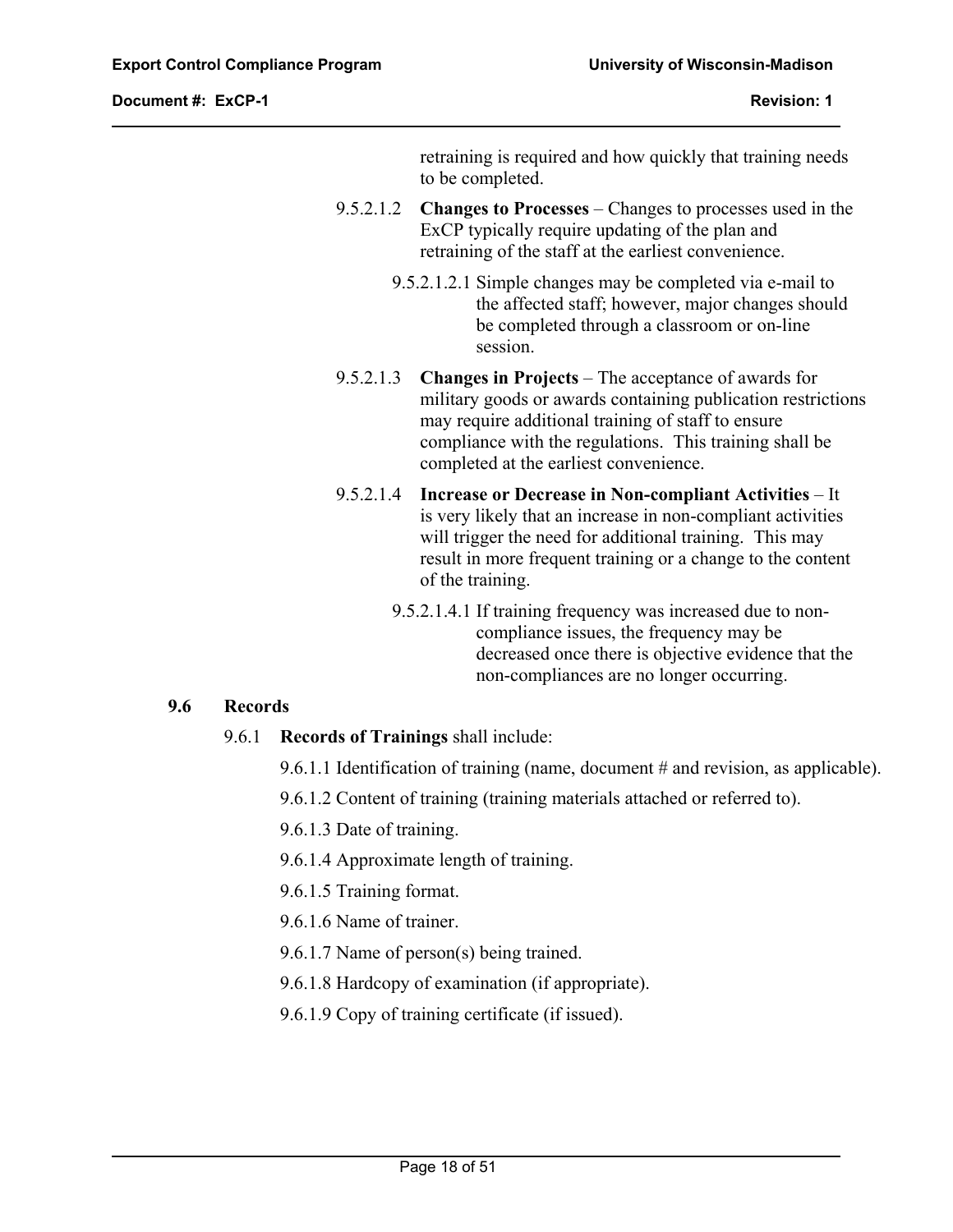#### **10.0 EXPORT COMPLIANCE**

*The assessment tools in Appendices C and D are provided to assist the researcher in completing project assessments.*

- **10.1 Purpose of Section** This section describes what processes the UW conducts to comply with the Export Control regulations. These assessments typically fall into two categories:
	- 10.1.1 Assessments to determine whether an export license is needed.
	- 10.1.2 Assessments to categorize products:
		- 10.1.2.1 Manufactured by the organization completing the assessment.
		- 10.1.2.2 Manufactured elsewhere and incorporated into the organization's product(s).

#### **10.2 Manage Process from First Point of Regulatory Risk**

- 10.2.1 **Before the Agreement is Signed** Assessments of export control risks should be completed prior to signing the agreement. This is particularly important if the project requires export of a controlled product or export of product to a country for which the U.S. government has significant reasons of concern.
	- 10.2.1.1 This assessment should be completed as early in the project as is practical.
		- 10.2.1.1.1 Planning for export control impacts at the proposal stage allows the Principal Investigator (PI) or Project Manager (PM) to adjust the budget or schedule to accommodate any extra concerns that may need to be addressed for export control purposes.
	- 10.2.1.2 At a minimum, assessments shall be completed early in the postaward period to determine if the project has any regulatory risk.
- **10.3 Registrations** The ExCO is responsible for completing, updating and maintaining the registrations needed to support the export control program.

#### **10.4 Project Assessments**

This evaluation reviews the potential impacts of ITAR, EAR and FACR on the project being assessed. The evaluation is completed using the forms found in Appendices C and D.

- 10.4.1 **Who Conducts** The PI or delegate shall complete the initial and any subsequent project assessments**.**
- 10.4.2 **Who Reviews** Export Control Office staff shall review all full project assessments.
- 10.4.3 **Timing**

 $\overline{a}$ 

10.4.3.1 Project screenings should be completed during new award setup.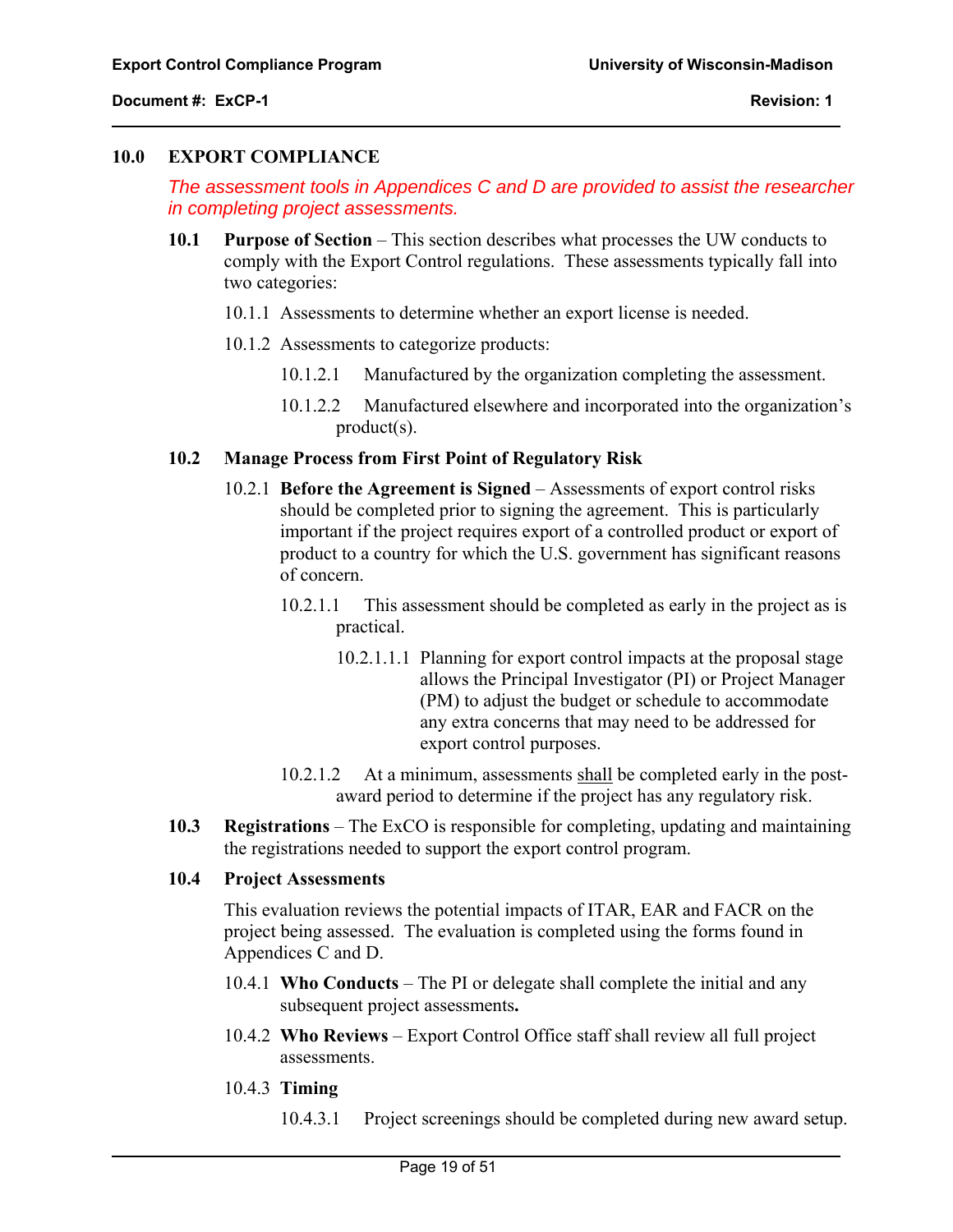$\overline{a}$ 

- 10.4.3.1.1 Full project assessments shall be completed early postaward.
- 10.4.4 **Basis of Assessment** Project assessments shall be based on the scope of the project, project deliverables, foreign persons involved with the project, agency funding the project, organization receiving the project deliverables, and other factors.

#### 10.4.5 **Licensing Assessment**

- 10.4.5.1 **Screening Tool** The great majority of projects at the UW should not be impacted by the export control regulations. A screening tool was completed within the WISPER (Wisconsin Proposal Electronic Routing) system to minimize the impact of assessing projects on the campus in general. This tool includes:
	- 10.4.5.1.1 A compliance question to determine if the project is of a scientific, engineering or technology nature.
	- 10.4.5.1.2 Two export control questions to determine if a full project assessment is required. The form in Appendix C is the paper version of the export control questions in WISPER. This form can be used when the questions in WISPER have not been answered or if we need to assess an agreement or situation that is not recorded in WISPER. The results of the screening assessment are:
	- 10.4.5.1.3 One or both questions are no. This indicates there is not an export control concern. No further assessment is required.
	- 10.4.5.1.4 Both questions are yes. This indicates there is a potential export control concern and that a full project assessment is required using the Export Control Assessment Form (Appendix D).
- 10.4.5.2 **Full Assessment Form** A full project assessment is required when the answers to both screening questions are yes. The full assessment is to be completed per Appendix D, Export Control Assessment Form.
	- 10.4.5.2.1 The full project assessment determines whether an export license is required for the project.
	- 10.4.5.2.2 The form also contains a restricted party screening section to determine whether any foreign parties involved in the project are on any of the federal government's restricted party lists.
	- 10.4.5.2.3 This form is to be completed and signed by the PI or delegate, and reviewed by Export Control staff.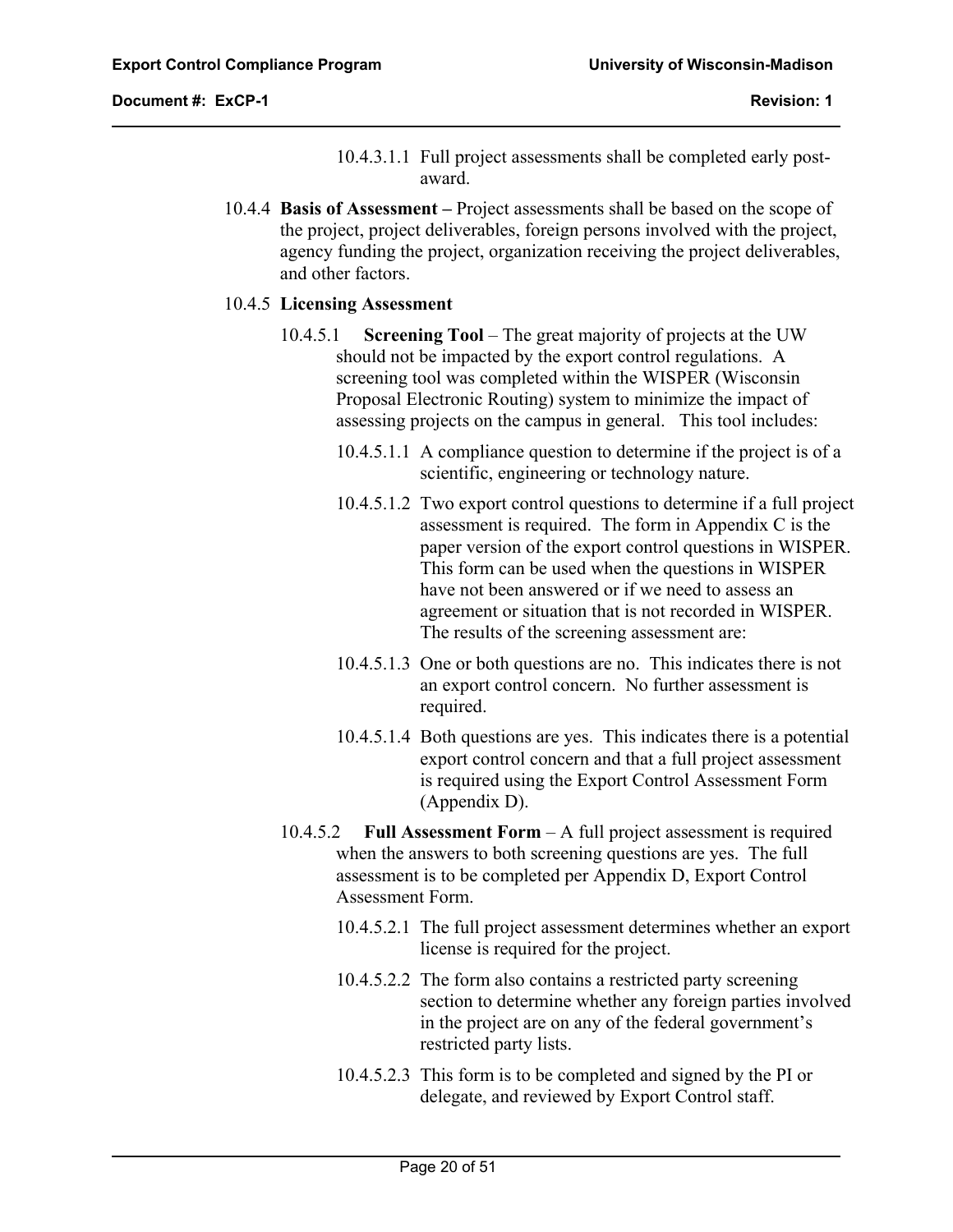$\overline{a}$ 

- 10.4.5.3 **Need for Reevaluation** The PI shall reassess the project for export control impact if:
	- 10.4.5.3.1 The scope of the project changes.
	- 10.4.5.3.2 Project destination changes from a domestic to foreign person or organization.
	- 10.4.5.3.3 The destination foreign country changes.
	- 10.4.5.3.4 Foreign staff members have been added that were not accounted for in the previous assessment (when an export control concern had been previously identified for the project).
- 10.4.5.4 **Restricted Party Screening** The federal government maintains numerous lists of persons and organizations with which it does not want us conducting transactions (see 10.10). The restricted party screening section of the full assessment form is used to determine if we need to conduct a screening of foreign parties involved in the project.

# 10.4.6 **License Required Assessment**

- 10.4.6.1 **Assessment Record** All full project assessments shall be forwarded to, reviewed and maintained by the Export Control Office.
- 10.4.6.2 **Who Writes License** Export Control staff is responsible for writing the license application with technical input from the PI or research staff.
- 10.4.6.3 **Who Submits License** The ExCO or delegate shall submit export license applications.
	- 10.4.6.3.1 The ExCO maintains the official copy of the submission.
	- 10.4.6.3.2 The ExCO serves as the primary contact with the government for additional information and subsequent communication.

# **10.5 Assigning an Export Control Classification Number (ECCN)**

- 10.5.1 **Statement of Need** Where possible, the ECCN for a product should be based upon the ECCN assigned by the manufacturer. However, project staff may need to assign an ECCN to a product in instances where:
	- 10.5.1.1 UW is the manufacturer of the product.
	- 10.5.1.2 The product contains multiple components/assemblies that have already been assigned ECCNs.
	- 10.5.1.3 The product was manufactured elsewhere, but not assigned an ECCN by the manufacturer.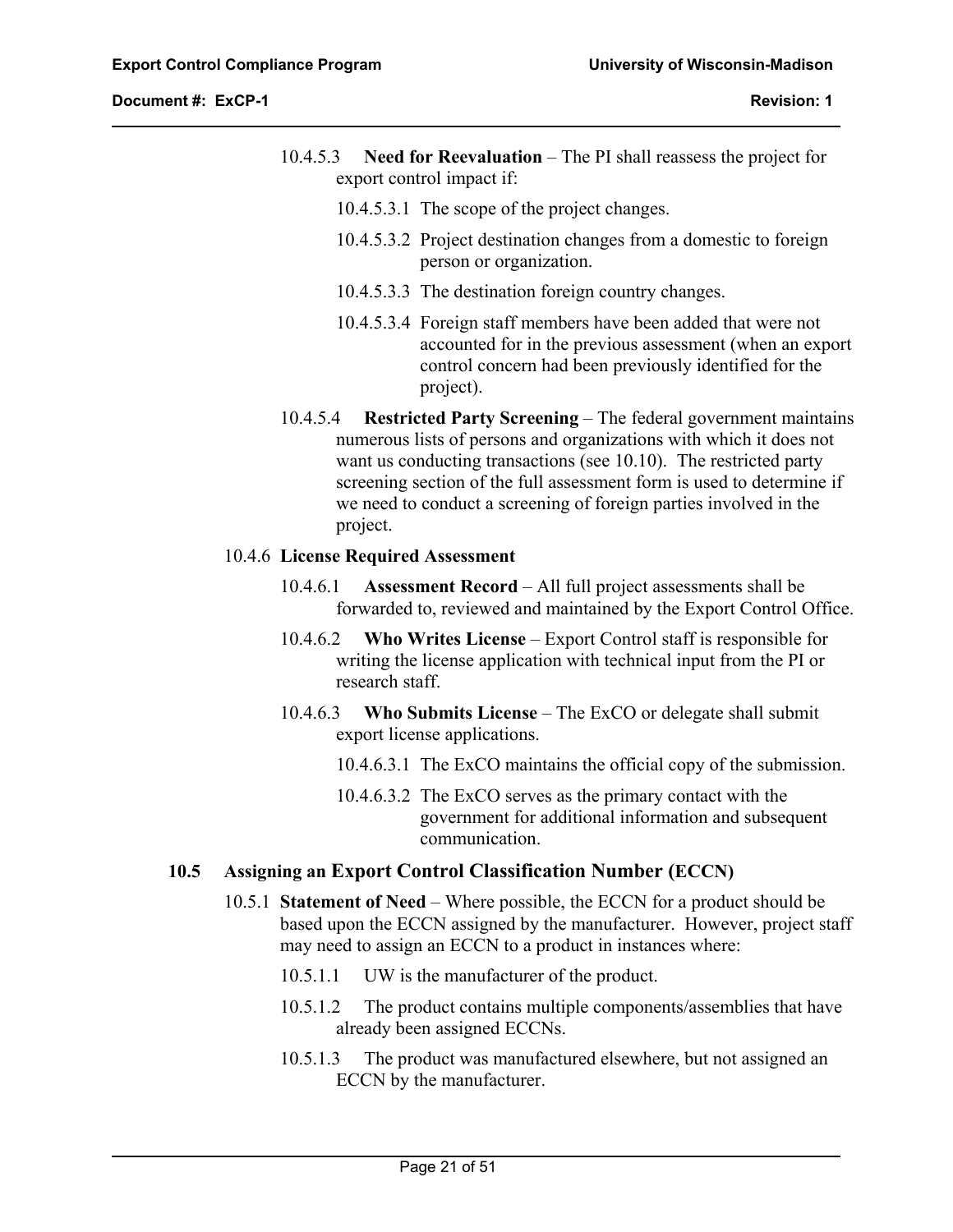$\overline{a}$ 

- 10.5.2 **Owner** The ExCO is responsible for classifying any products that are to be exported, but will require the cooperation of project staff and the organizational PoC to ensure compliance. Note: This only applies if the ExCO is contacted prior to export.
	- 10.5.2.1 Classification is typically based on the ECCN assigned by the manufacturer of the main system components of the product being shipped. Therefore, the person responsible for classifying project items needs to verify the ECCN with the component manufacturer.
	- 10.5.2.2 Where a new ECCN needs to be assigned to a product, the owner should use similar products and the definitions in the Commerce Control List (CCL) to define the new ECCN.
- 10.5.3 **Classification Record** Project staff shall forward all classification information to the Export Control Office.
	- 10.5.3.1 The ExCO shall maintain the classification information.
	- 10.5.3.2 There is no specified format for documenting the assignment of an ECCN to a product. The record shall be in writing and contain the following information:
		- 10.5.3.2.1 Date of determination.
		- 10.5.3.2.2 Who completed the determination.
		- 10.5.3.2.3 Affected product (make/model if available).
		- 10.5.3.2.4 ECCN assigned.
		- 10.5.3.2.5 Information to support the determination.

# **10.6 EAR Assessment**

- 10.6.1 **Statement of Need** An EAR assessment shall be conducted, if the project assessment described in 10.4 indicates that products or information listed in the CCL are being transferred to a foreign country.
- 10.6.2 **Owner** Project staff, organizational PoC or ExCO will be responsible for completing the EAR assessment for products or information that are to be exported from their organization.
- 10.6.3 **Assessment Record** The EAR assessment depends on the ECCNs assigned to the products and country to which they are to be exported.
	- 10.6.3.1 The owner compares the Reason for Control for each ECCN involved to the Reasons For Control checked in the Commerce Country Chart for the destination country(ies).
	- 10.6.3.2 If the Reason for Control of the ECCN matches the country's Reason for Control, the owner shall review the CCL for an applicable license exception.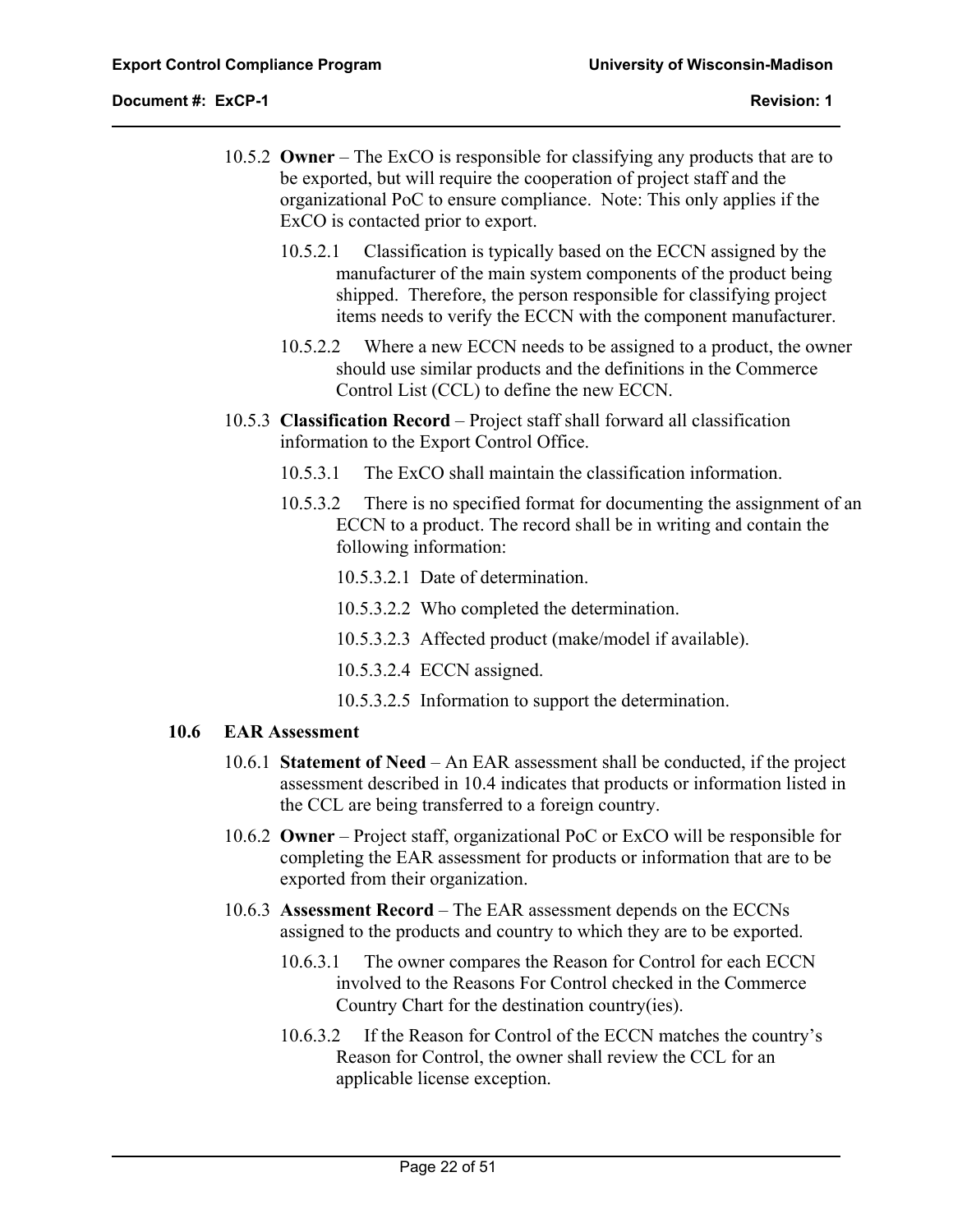$\overline{a}$ 

- 10.6.3.2.1 An export license is needed if the ECCN's Reason for Control matches the country's Reason for Control and an applicable license exception is not available.
- 10.6.3.3 The ExCO shall maintain the assessment information.
- 10.6.3.4 There is no specified format for documenting the EAR assessment. The record shall be in writing and contain the following information:
	- 10.6.3.4.1 Date of assessment.
	- 10.6.3.4.2 Who completed the assessment.
	- 10.6.3.4.3 Affected product (make/model if available).
	- 10.6.3.4.4 ECCN(s) assigned and Reasons for Control.
	- 10.6.3.4.5 Destination country(ies) and Reasons for Control.
	- 10.6.3.4.6 Applicable license exceptions.
	- 10.6.3.4.7 Information to support the determination.

#### **10.7 Services**

- 10.7.1 **What Constitutes a Service** A service is work done for hire that would not be considered research. Services do not add significant intellectual content to the field, nor is there an expectation to retain intellectual property or copyright of the information. Examples of services are:
	- 10.7.1.1 Synthesizing amino acid strands for outside university or commercial research.
	- 10.7.1.2 Epidemiological analysis of medical statistics for insurance companies.
	- 10.7.1.3 Analysis of unknown pharmaceutical substances.
	- 10.7.1.4 Renting cluster computer time to outside organizations for highspeed computing.
	- 10.7.1.5 Manufacturing computer chips to be incorporated into commercial electronic assemblies.

#### 10.7.2 **Export Control Concerns for Services**

- 10.7.2.1 The fundamental research exemption does not apply to services because they are not considered research.
- 10.7.2.2 Physical Export The physical export of controlled items / technology to a foreign person or organization may require an export license depending on the commodity, affected regulation, category and destination.
- 10.7.2.3 Deemed Export Persons conducting services may be impacted by deemed export requirements depending on the nature of the technology / techniques used and the nationality of the operators.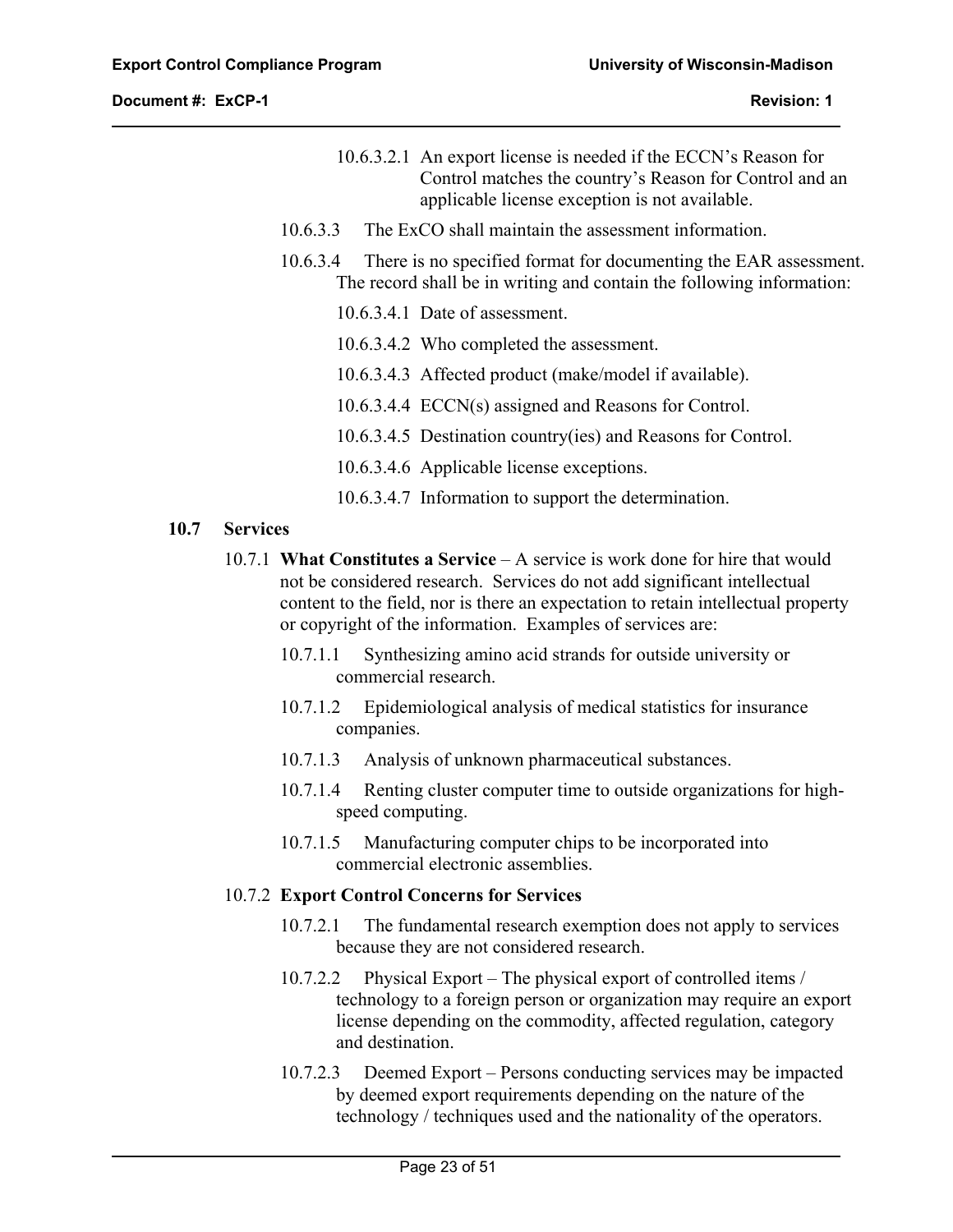$\overline{a}$ 

- 10.7.3 **Services for Foreign Persons/Organizations** The physical export of items, technology or information as a result of a UW supplied service for a foreign person or organization may require an export license. Prior to shipping the item, technology or information, the service provider should review the following to determine if an export license is required:
	- 10.7.3.1 Is the commodity controlled under ITAR or EAR?
	- 10.7.3.2 Is the destination country under export sanctions?
	- 10.7.3.3 Is the information or technology being shipped:
		- 10.7.3.3.1 Proprietary?
		- 10.7.3.3.2 Provided to the UW under a non-disclosure (NDA) or similar agreement?
		- 10.7.3.3.3 Subject to publication restrictions?
- 10.7.4 **Services Conducted by Foreign Students or Staff** In many instances, foreign staff (students or employees) may conduct services at UW-Madison. The concern is whether this constitutes a deemed export.
	- 10.7.4.1 Per EAR regulations, operation of controlled equipment (to conduct a service) by a foreign person within the U.S. does not constitute a deemed export, since mere operation does not convey controlled information regarding the design or technology used in that device.
	- 10.7.4.2 Technology or techniques in the public domain do not require an export license.
	- 10.7.4.3 When the service involves technology or a technique beyond the mere operation of an instrument, the PI, organizational PoC or ExCO should review the following to determine if an export license is required:
		- 10.7.4.3.1 Is the technology / technique controlled under ITAR or EAR?
		- 10.7.4.3.2 What is the nationality of the person conducting the service?
		- 10.7.4.3.3 Is the technique or technology being used:
			- 10.7.4.3.3.1 Proprietary?
			- 10.7.4.3.3.2 Provided under a NDA?
			- 10.7.4.3.3.3 Subject to publication restrictions?

# **10.8 Visa (H-1b/O-1) Certification**

10.8.1 **Statement of Need –** The Department of Homeland Security requires that applicants of H-1b and O-1 visas certify whether the beneficiary of the visa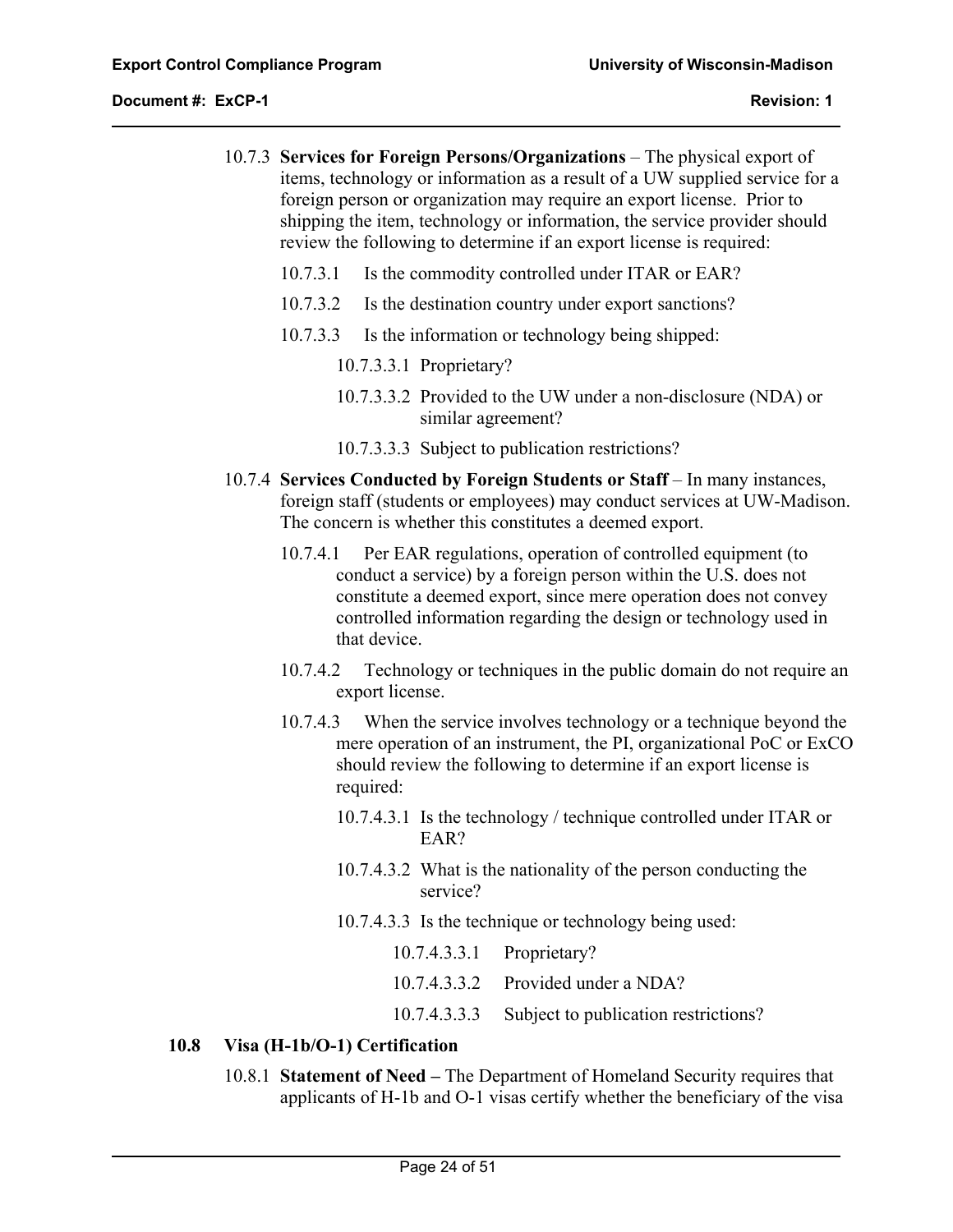$\overline{a}$ 

requires an export license to conduct their work responsibilities. This certification is completed on the I-129 visa application form.

- 10.8.2 **Assessment** An assessment is required for each beneficiary to ensure the question on the I-129 form is answered correctly.
	- 10.8.2.1 No License Required The ExCO shall notify IFSS that a license is not needed for that beneficiary.
	- 10.8.2.2 License May be Required The circumstances of the specific application should be discussed with affected staff, including the PI and IFSS, to determine what appropriate measures should be taken. These measures may include:
		- 10.8.2.2.1 Indicating a license is required on the I-129 and submitting an export license application for the beneficiary.
		- 10.8.2.2.2 Working with the PI to ensure that no export of controlled information to the beneficiary occurs.
		- 10.8.2.2.3 Switching the beneficiary to a different project or work task that does not involve controlled information.
		- 10.8.2.2.4 Withdraw the application and contact the beneficiary.
- 10.8.3 **Records** A form was created to certify whether an export license is or is not needed for the beneficiary to conduct their project tasks.
	- 10.8.3.1 The form shall be completed by the Department Chair, PI or delegate for which the beneficiary will work. This form along with any substantiating information (i.e., detailed job description) is forwarded to IFSS, who forwards it to the Export Control Office.
	- 10.8.3.2 The ExCO or ExCC reviews the assessment, conducts restricted party screening on the beneficiary and notifies IFSS whether or not a license is needed.
	- 10.8.3.3 IFSS transcribes the result of the assessment to the I-129 form. The notification shall be kept with the beneficiary's record.

# **10.9 Visa (J-1) Screening**

- 10.9.1 **Statement of Need** The UW processes approximately 600 J-1 scholar visa applications per year and estimates that we have greater than 1000 J-1 scholars on campus during the school year. J-1 scholars are persons from foreign institutes or organizations who plan to be here temporarily and return to their foreign organizations when their term here is complete.
- 10.9.2 **J-1 Screening** We screen individuals and the organizations to which they are affiliated to ensure neither is listed as a restricted party on a government list. The UW only screens J-1 scholars from countries embargoed or restricted by the U.S. government.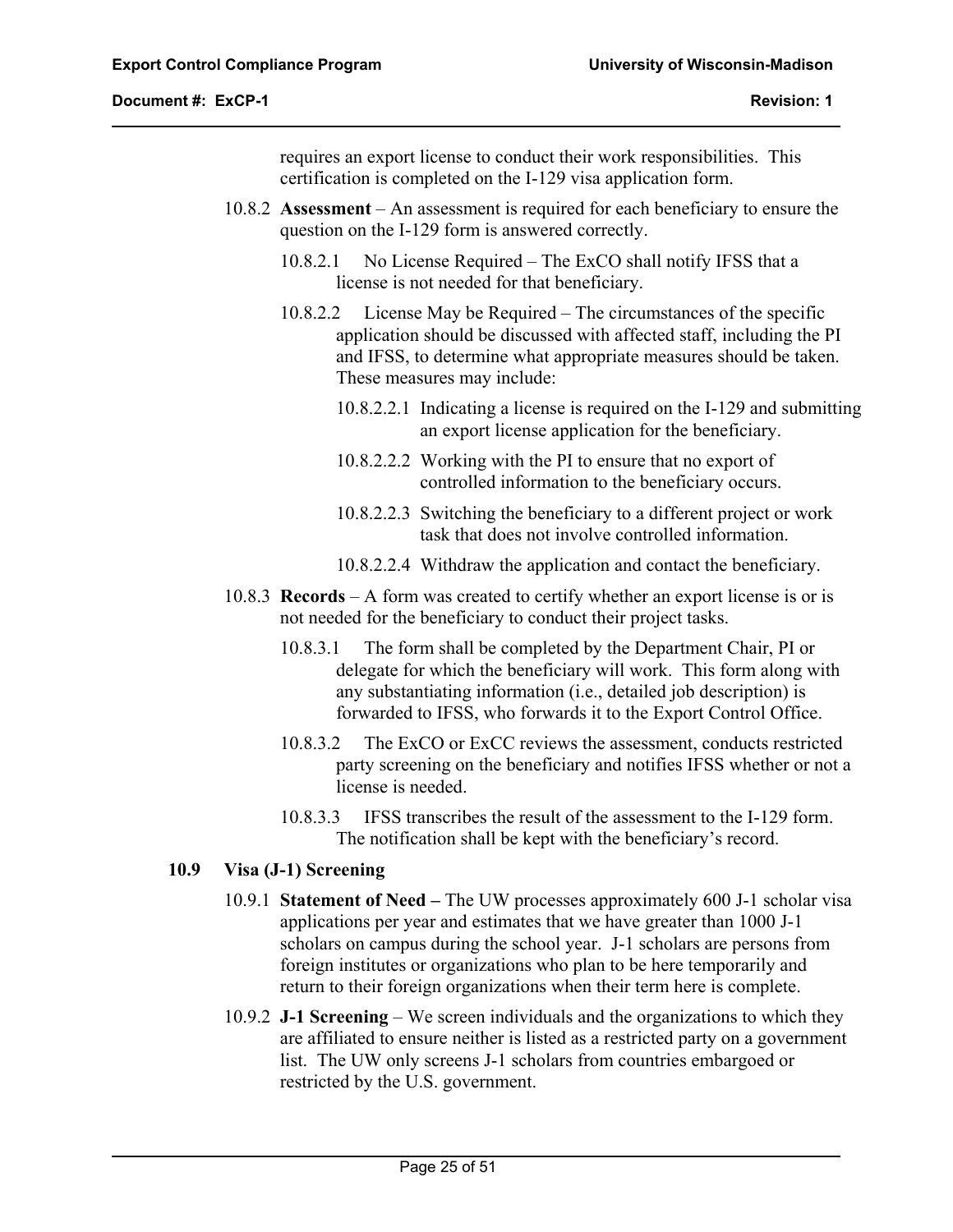$\overline{a}$ 

- 10.9.2.1 No Match to a Restricted Party The ExCO shall notify IFSS that neither the person or their affiliated organization matched a restricted party on a U.S. government restricted party list.
- 10.9.2.2 Match to a Restricted Party
	- 10.9.2.2.1 If the scholar matches a restricted party, the ExCO shall notify IFSS and the PI that the person cannot be brought to the UW.
	- 10.9.2.2.2 If the affiliated organization matches a restricted party, the ExCO shall notify IFSS and the PI that additional review is needed to determine if the person can be brought to the UW.

# 10.9.3 **Records**

- 10.9.3.1 The Export Control Office shall maintain a copy of the J-1 screening.
- 10.9.3.2 IFSS shall maintain a copy of the notification from the Export Control Office.

#### **10.10 Restricted Party Screening (RPS)**

10.10.1**Statement of Need –** Agencies of the U.S. federal government (and other foreign governments as well) maintain lists of persons and organizations with which we should not be conducting business. Penalties for conducting business with any of these parties may result in severe fines and/or jail time. We need to screen against these lists to ensure that we are not conducting business with parties on these lists.

# 10.10.2**Restricted Party Screening**

- 10.10.2.1 **Lists** –The main U.S. government restricted party lists are:
	- 10.10.2.1.1**Nonproliferation Sanctions List (ITAR)**
	- 10.10.2.1.2**Denied Persons List (EAR)**
	- 10.10.2.1.3**Entity List (EAR)**
	- 10.10.2.1.4**Unverified List (EAR)**
	- 10.10.2.1.5**Specially Designated Nationals List (FACR)**
- 10.10.2.2 **Services** We have contracted with a service to complete our restricted party screening in an efficient manner. This service consolidates federal and foreign lists, provides a search engine to screen these lists and allows the user to print copies of the results.
- 10.10.2.3 **When to Screen** A review of activities on campus indicated that we should conduct restricted party screening whenever completing one or more of the following tasks (organization responsible for screening):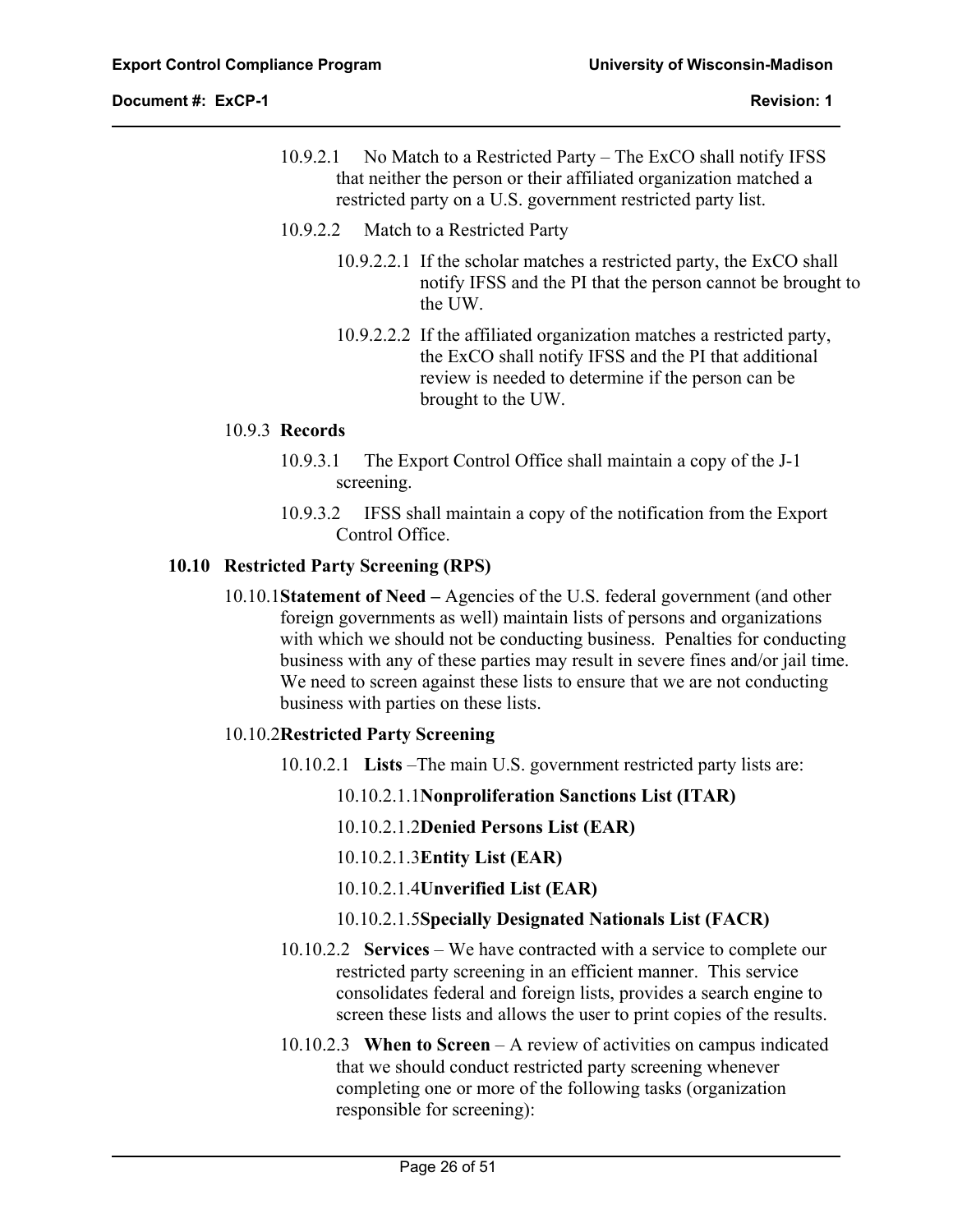$\overline{a}$ 

- 10.10.2.3.1Visa certifications and screenings (screening completed by ExCO or ExCC).
- 10.10.2.3.2Purchases with foreign suppliers (Central Purchasing).
- 10.10.2.3.3Project Reviews (ExCO or ExCC):
	- 10.10.2.3.3.1 With foreign sponsors.
	- 10.10.2.3.3.2 With foreign subcontractors.
	- 10.10.2.3.3.3 That require shipping information or commodities to foreign persons.
- 10.10.2.3.4Shipments to Foreign Destinations including outgoing international material transfer agreements.
- 10.10.3**Records** The record of a restricted party screening shall contain:
	- 10.10.3.1 Name of the party screened (the criteria screened against).
	- 10.10.3.2 Date of the screening.
	- 10.10.3.3 Organization conducting the screening.
	- 10.10.3.4 Results of the screening.

#### **10.11 Vendor/Customer Screening**

- 10.11.1**Statement of Need** Vendors from which we purchase product or customers who purchase product from us may be on U.S. government restricted party lists.
- 10.11.2**Screening** Central Purchasing develops a list of vendors (we plan to pay via purchase order or direct payment), and customers (from which we are receiving payment) on a daily basis. This list is uploaded to our restricted party screening vendor who screens the vendors/customers against the restricted party lists. Matches (alerts) are reviewed by the Export Control Office to determine whether these are actual matches to restricted parties.
	- 10.11.2.1 Alerts Payments are not forwarded to the vendor until the alert has been cleared by the Export Control Office. We cannot accept payment from a customer until the alert has been cleared.
	- 10.11.2.2 Actual Match The transaction shall not be completed if the vendor or customer is a restricted party.

# 10.11.3**Records**

10.11.3.1 Reviews of alerts are recorded in the restricted party screening tool.

#### **10.12 Material Transfer Agreements (MTAs)**

10.12.1**Statement of Need –** MTAs are created when one organization plans to transfer items (typically biological samples/specimens) to another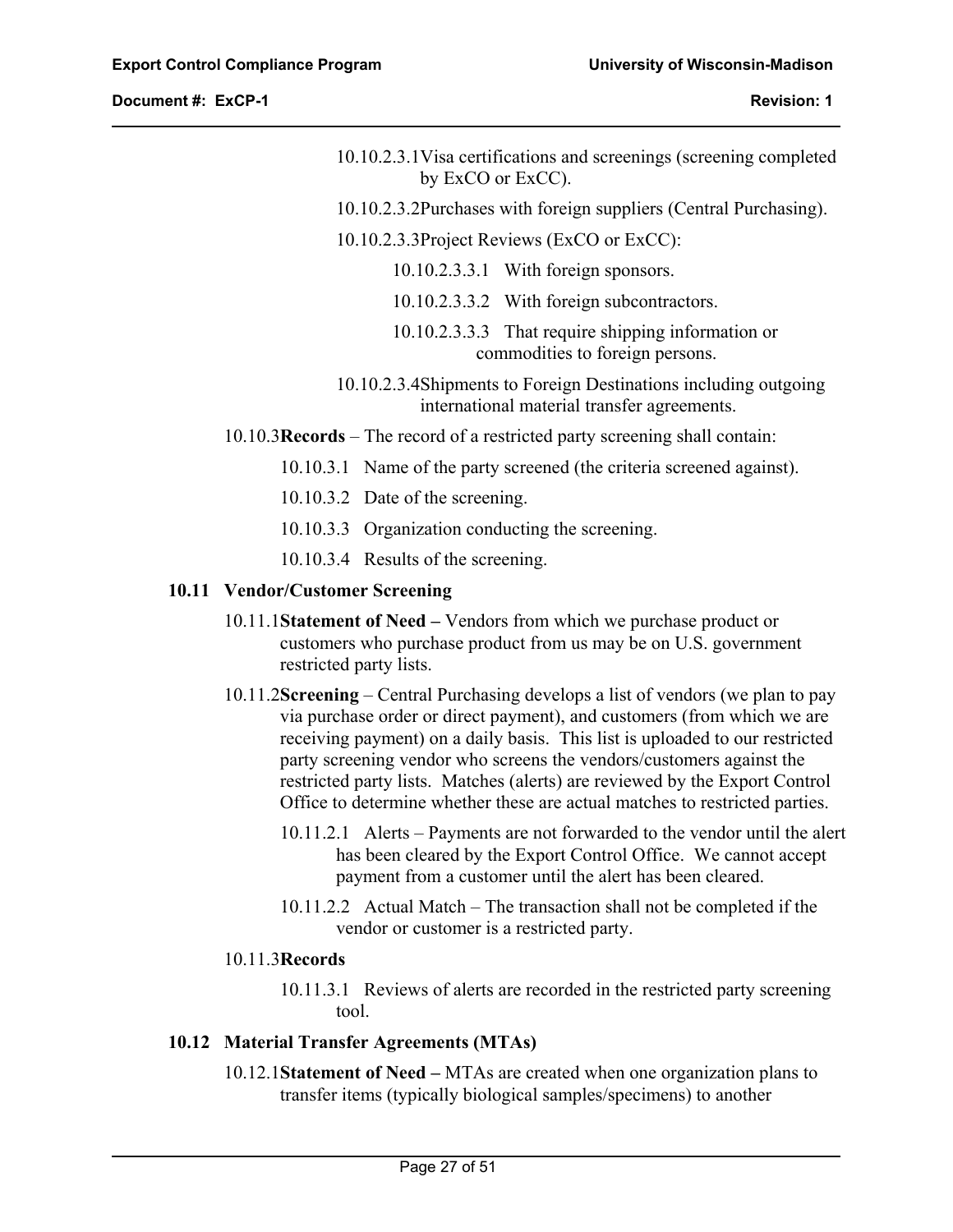organization. The items being transferred may require export licenses or other permits to authorize the transfer.

10.12.2**Review** – MTAs are created by RSP and logged into the WISPER electronic proposal system. RSP staff is to contact the Export Control Office whenever they create an international outgoing MTA. The Export Control Office reviews the item being transferred and screens the recipient to determine whether the transfer can be made and needs an export license.

#### 10.12.3**Records**

10.12.3.1 Reviews of MTAs are recorded in WISPER.

#### **10.13 Travel Notices**

- 10.13.1**Statement of Need** International travelers may go to countries that are restricted by the federal government, or meet with persons that attend or work for organizations that are restricted parties.
- 10.13.2**Notifications** The Export Control Office reviews bookings weekly to determine whether UW staff is traveling to countries that are embargoed or restricted by the federal government. The Export Control Office sends out one of two e-mail notices to travelers to certain countries describing export control issues that may impact their travel. These e-mails are sent to:
	- 10.13.2.1 Travelers to E:1/E:2 countries which currently are Cuba, Iran, North Korea, Sudan and Syria.
	- 10.13.2.2 Travelers to any other country restricted by the federal government, which currently includes China, Venezuela and Russia.

Note: Each e-mail is only sent to travelers every 6 months.

#### 10.13.3**Records**

10.13.3.1 Records of the e-mails sent are maintained by the Export Control Office.

# **10.14 Technology Control Plans (TCP)**

- 10.14.1**Statement of Need** Some labs on campus require the use of export controlled equipment, software, materials, data or information. A TCP may be required to ensure that unauthorized persons do not have access to the export controlled items. The TCP may be used in conjunction with a deemed export license or to alleviate the need for a deemed export license.
- 10.14.2**TCPs**  The Export Control Office will work with the PI or lab manager to develop a TCP that addresses the needs of the project, the controlled items used and the staff that is involved.
	- 10.14.2.1 Once approved by the PI or lab manager, the TCP shall be reviewed and signed by each lab member.

# 10.14.3**Records**

 $\overline{a}$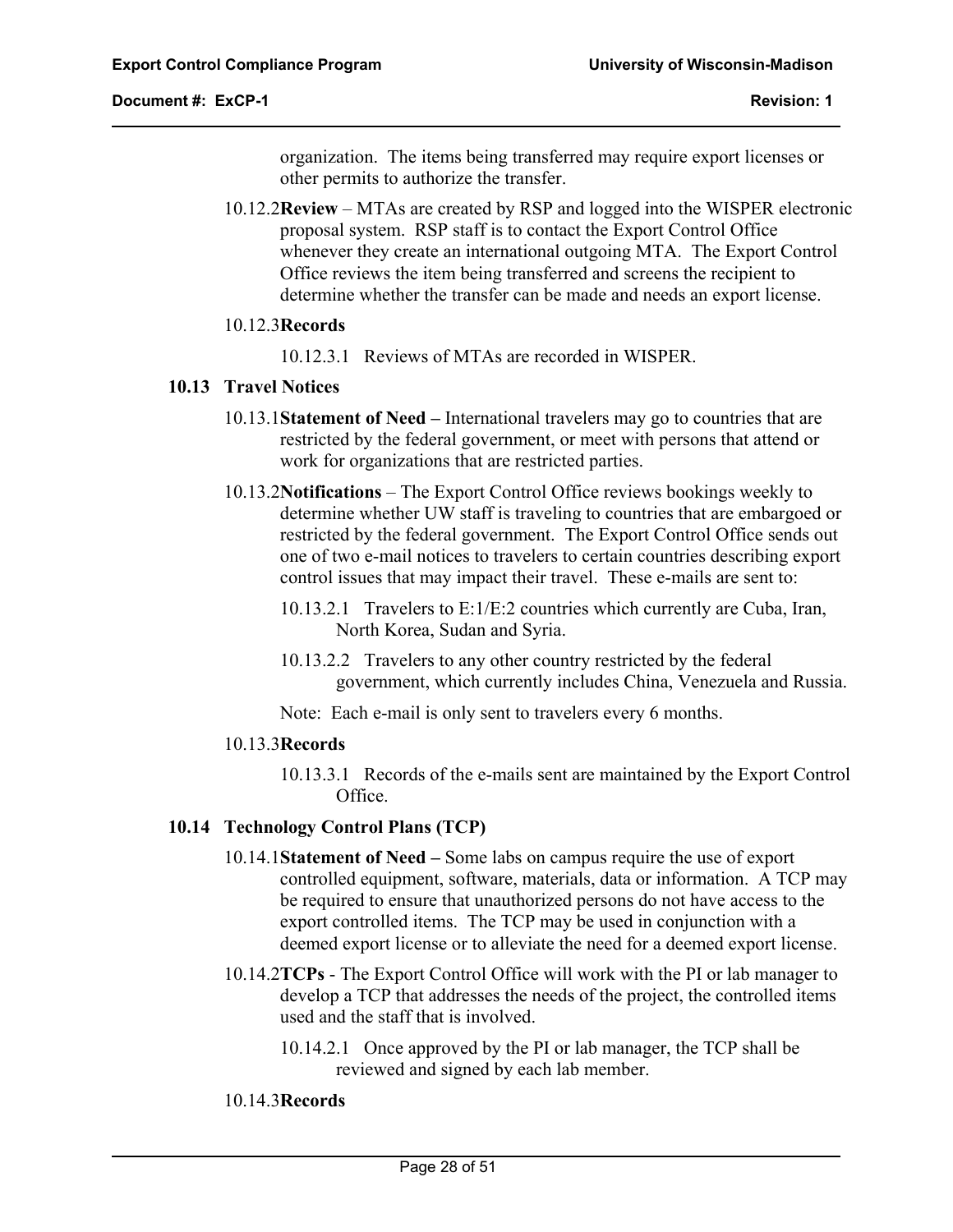$\overline{a}$ 

- 10.14.3.1 A copy of the TCP shall be maintained by the Export Control Office.
- 10.14.3.2 The signed copies of the TCP shall be maintained by the PI or lab manager, or Export Control Office.

### **10.15 Export Licenses**

- 10.15.1**Statement of Need** Based upon one of the previous reviews or screenings, an activity may require an export license to complete that task. These licenses may be submitted to the U.S. Departments of Commerce, State, Treasury or Energy.
- 10.15.2**Submittal** The Export Control Office shall work with the researcher to collect the appropriate information to be included in the license application, and is responsible for drafting, submitting and responding to all questions regarding license applications.
	- 10.15.2.1 Upon receipt of the approved license, the Export Control Office shall contact the researcher with information regarding the license, including a review of the terms and conditions.
- 10.15.3**Records** All records regarding licenses are maintained by the Export Control Office.

# **10.16 Recordkeeping**

10.16.1Records are maintained by the staff as indicated in sections 10.3 – 10.15.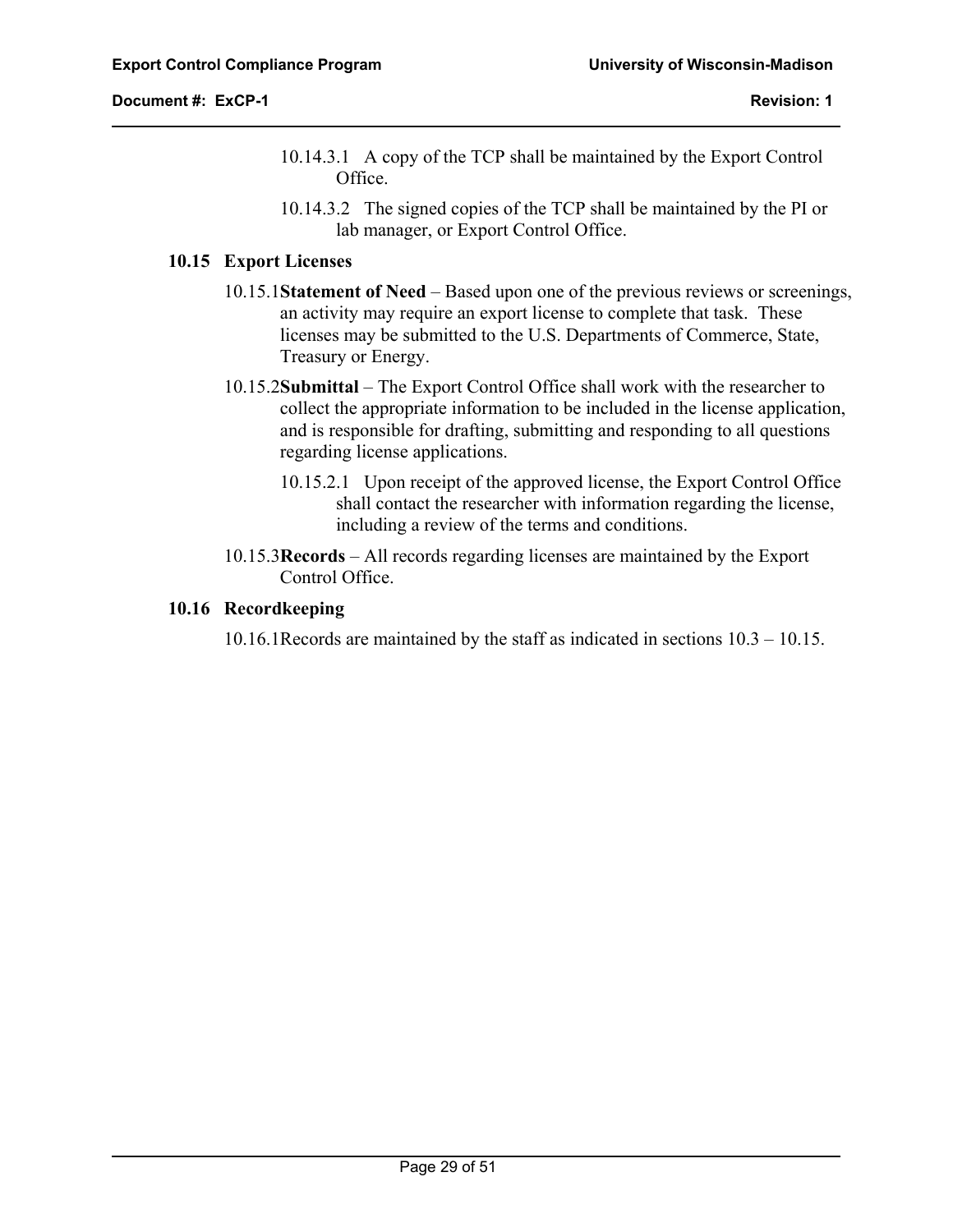#### **11.0 MONITORING AND AUDITING**

**11.1 Purpose of Section** – This section describes the process by which the export control program is reviewed for compliance with this plan.

#### **11.2 Program Audits / Program Review**

- 11.2.1 **Schedule**  The Export Control Program shall undergo an audit or review every two years that includes all aspects of the program.
- 11.2.2 **Sufficient Resource Allocation and Support** Management shall supply sufficient staffing and monetary support to adequately complete these audits/program reviews.
- 11.2.3 **Program Audit** A systematic and independent examination of data, statements, records, operations and performances for obtaining evidence and evaluating it objectively to determine the extent to which the program objectives are fulfilled.
	- 11.2.3.1 It typically includes interviews of applicable staff, as well as reviews of specific processes, procedures and records thereof.
- 11.2.4 **Program Review** A process by which the status of a program is evaluated to determine its effectiveness and latent risks.
	- 11.2.4.1 It is typically conducted with the management responsible for the program, and reviews the adequacy of process coverage, effectiveness of the processes and adequacy of resources**.**

#### **11.3 Audits**

 $\overline{a}$ 

- 11.3.1 **Who Conducts the Audits** Auditors (audit team members) shall be independent of the entity being audited. They shall not be responsible for the completion or management of the tasks/operations being audited.
	- 11.3.1.1 Auditors may be internal to the UW (such as internal audit staff) or external (export control consultant).
- 11.3.2 **Audit Schedule** The timing (date and time) of the audit shall be determined by the audit team and ExC Office.
- 11.3.3 **Audit Format** Audits should follow a standard audit format. The format includes:
	- 11.3.3.1 Opening meeting to discuss scope of audit, persons involved and timing.
	- 11.3.3.2 Review of documentation, processes and work practices.
	- 11.3.3.3 Closing meeting to discuss findings and timing of when the audit report will be available.

#### 11.3.4 **What to Audit**

11.3.4.1 **Items to Audit** – During the pre-audit planning discussions, the auditors and ExC staff shall determine the scope of the audit: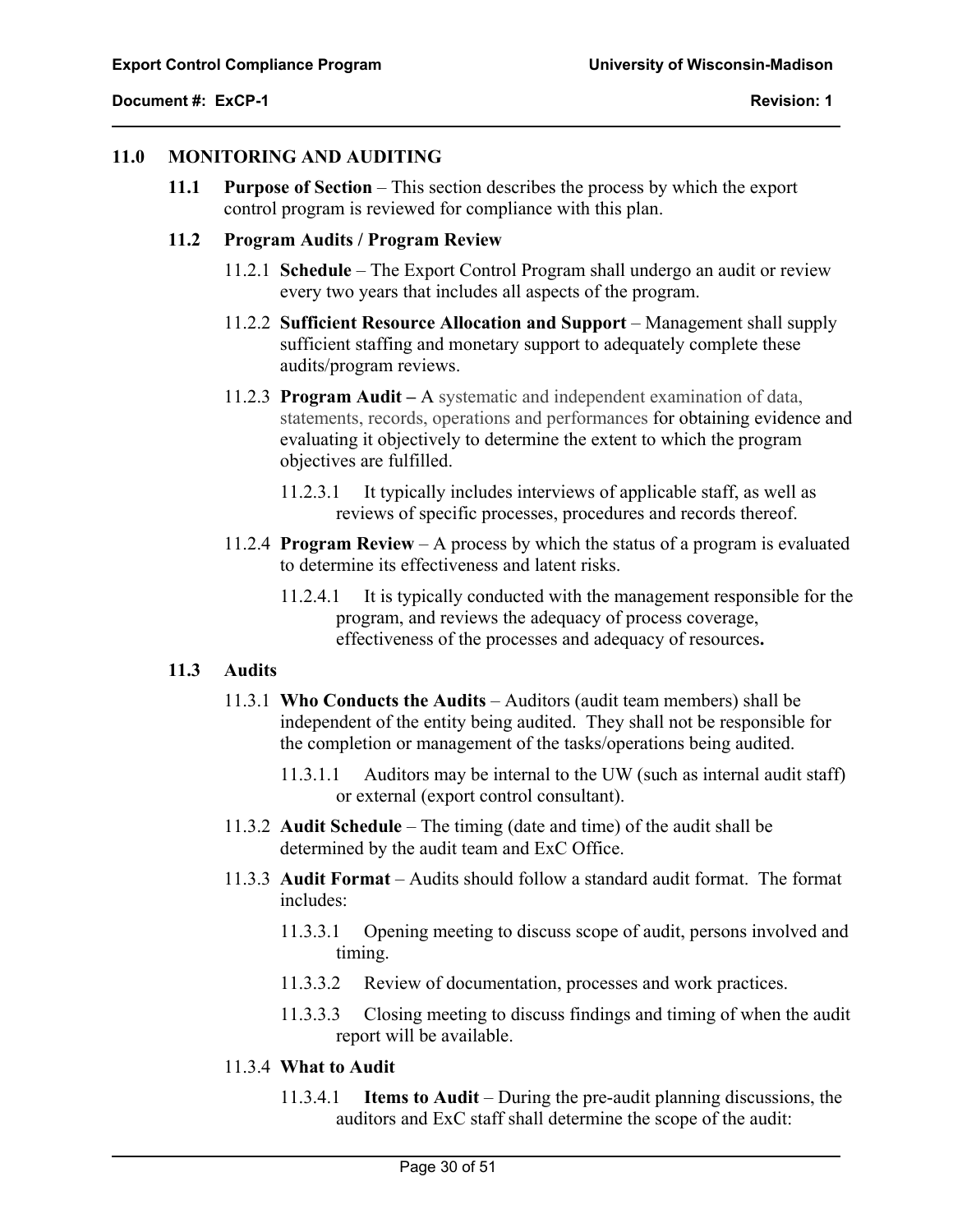$\overline{a}$ 

- 11.3.4.1.1 What processes will be reviewed during the audit?
- 11.3.4.1.2 What documentation will be required?
- 11.3.4.1.3 What organizations and people will be interviewed?
- 11.3.4.2 **Compare Actual Practice to Written Procedures** The audit should be a review of whether control processes are available, adequate, documented and completed (in actual practice).

#### 11.3.5 **Audit Reports**

- 11.3.5.1 **Responsibility**  The Lead Auditor is responsible for creating the audit report.
- 11.3.5.2 **Objective Evidence** The Lead Auditor should attach any appropriate objective evidence that he/she deems necessary to explain the findings.
- 11.3.5.3 **Follow-up Audit** The Lead Auditor may require that a follow-up audit be completed to ensure issues are addressed.The need for a follow-up audit shall be based upon one or more of the following:
	- 11.3.5.3.1 The discovery of one or more major findings (such as the organization assessment has not been completed)**.**
	- 11.3.5.3.2 The discovery of multiple minor findings indicating to the auditors that the program is not in a state of control.
	- 11.3.5.3.3 The discovery of a reportable non-compliance.
- 11.3.5.4 **Timing and Distribution** The final audit report should be distributed to the following persons *within 30 calendar days* of completing the audit.
	- Vice Chancellor for Research and Graduate Education
	- Associate Vice Chancellor for Physical Sciences
	- Senior Legal Counsel in the Office of Legal Affairs
	- $\bullet$  ExCO

#### 11.3.6 **Action Plan**

- 11.3.6.1 **Audit Response** An action plan shall be developed that addresses the findings noted in the audit report.
	- 11.3.6.1.1 The ExCO or designee shall develop the plan.
	- 11.3.6.1.2 The action plan shall review the need for corrective and preventive action for each finding.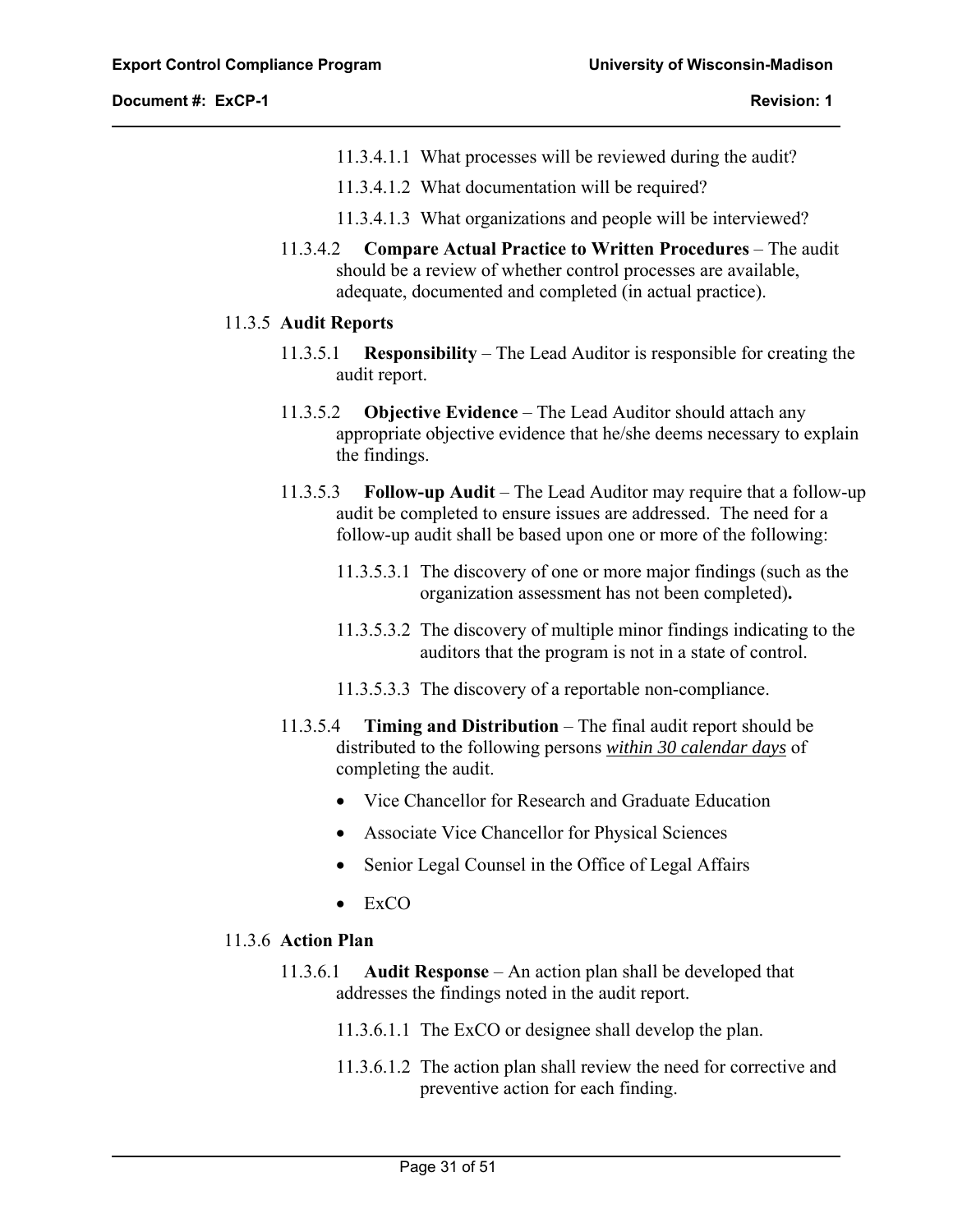$\overline{a}$ 

11.3.6.1.3 The action plan for the audit should be developed *within 30 calendar days* of receiving the audit report and forwarded to the same persons as noted in 11.3.5.4 plus the Lead Auditor.

#### 11.3.6.2 **Close Findings in a Timely Manner**

- 11.3.6.2.1 Actions shall be closed in a timely manner. The length of time to close shall be appropriate for the complexity of the action item.
- 11.3.6.3 **Distribution** The closed action plan shall be forwarded to the Lead Auditor and the persons noted in 11.3.5.4.
- 11.3.6.4 **Oversight of Export Control Audits** The status of the audits and closure of action items shall be reviewed during the next audit or program review.

# 11.3.7 **Program Review**

- 11.3.7.1 **Who Conducts Reviews** The information in the Program Review shall be collated and presented by ExC Office staff or their designate.
- 11.3.7.2 **Attendees** The Program Review should be attended by:
	- 11.3.7.2.1 Associate Vice Chancellor for Physical Sciences**.**
	- 11.3.7.2.2 Legal**.**
	- 11.3.7.2.3 ExC Office**.**
	- 11.3.7.2.4 Independent Reviewer**.**
- 11.3.7.3 **Content of the Review** The program review shall discuss:
	- 11.3.7.3.1 Export Control Policy.
	- 11.3.7.3.2 Resources (staffing and tools).
	- 11.3.7.3.3 Campus Risk Assessment.
	- 11.3.7.3.4 Training.
	- 11.3.7.3.5 Compliance Processes.
	- 11.3.7.3.6 Licensing.
	- 11.3.7.3.7 Risks.
	- 11.3.7.3.8 Non-Compliances.
	- 11.3.7.3.9 Actions from Previous Audits/Reviews.
- 11.3.7.4 **Minutes** Minutes of the program review shall be taken and include:
	- 11.3.7.4.1 Names of attendees**.**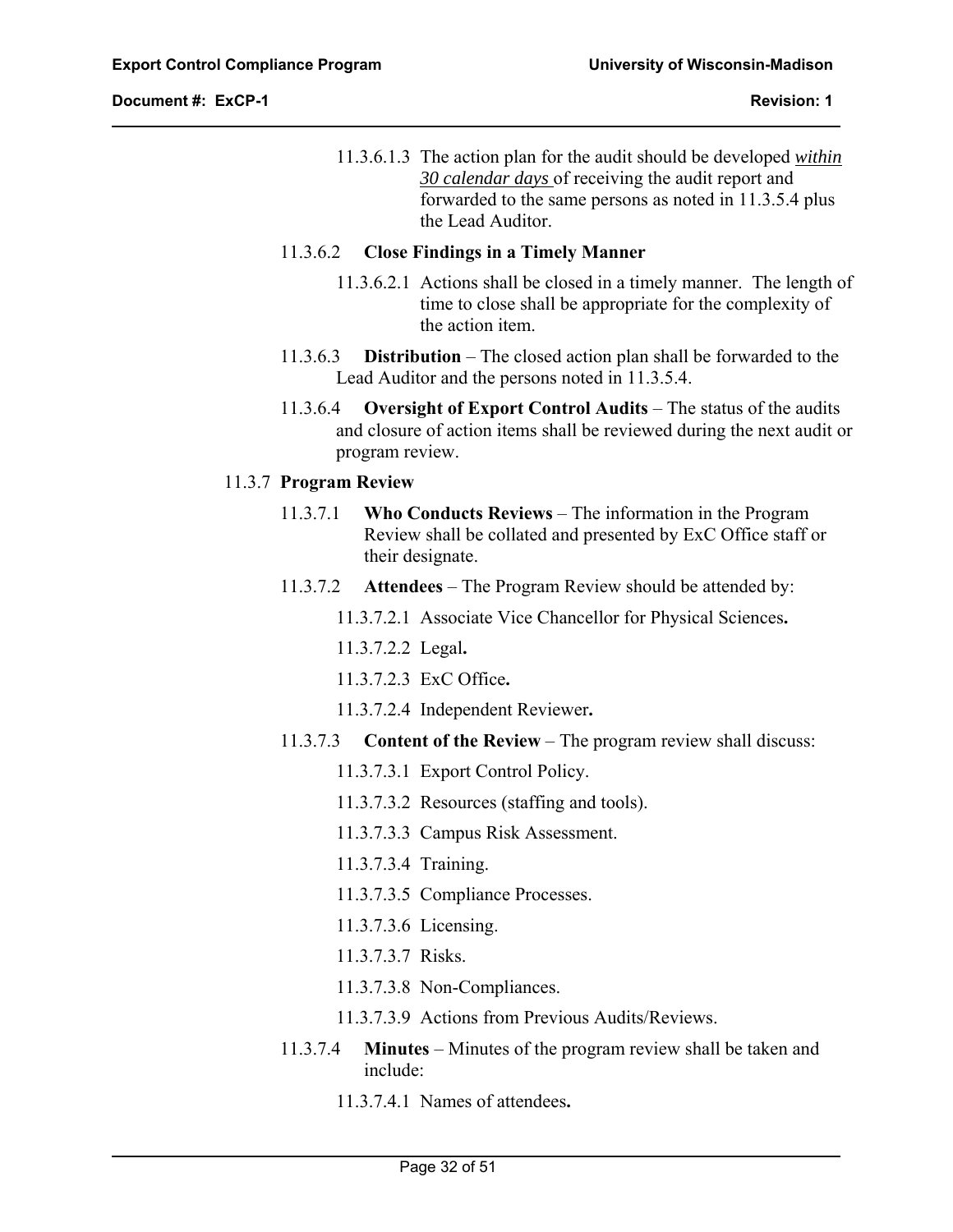$\overline{a}$ 

11.3.7.4.2 Summary of items discussed**.** 

11.3.7.4.3 Action items**.** 

**11.4 Non-Compliances** – Potential reportable non-compliances shall be forwarded to the ExCO. Non-compliances shall be reviewed and reported to the appropriate federal agency per the processes described in 12.3 and 12.4.

# **11.5 Records**

- 11.5.1 **Audits**  The ExCO shall maintain the audit records. The audit records shall include:
	- 11.5.1.1 Final audit report.
	- 11.5.1.2 Audit action plan.
	- 11.5.1.3 Objective evidence that the actions were completed.
- 11.5.2 **Program Review** The ExCO shall maintain the program review records. These records shall include:
	- 11.5.2.1 Program Review presentation.
	- 11.5.2.2 Notes/minutes from the review, including actions.
	- 11.5.2.3 Objective evidence that the actions were completed.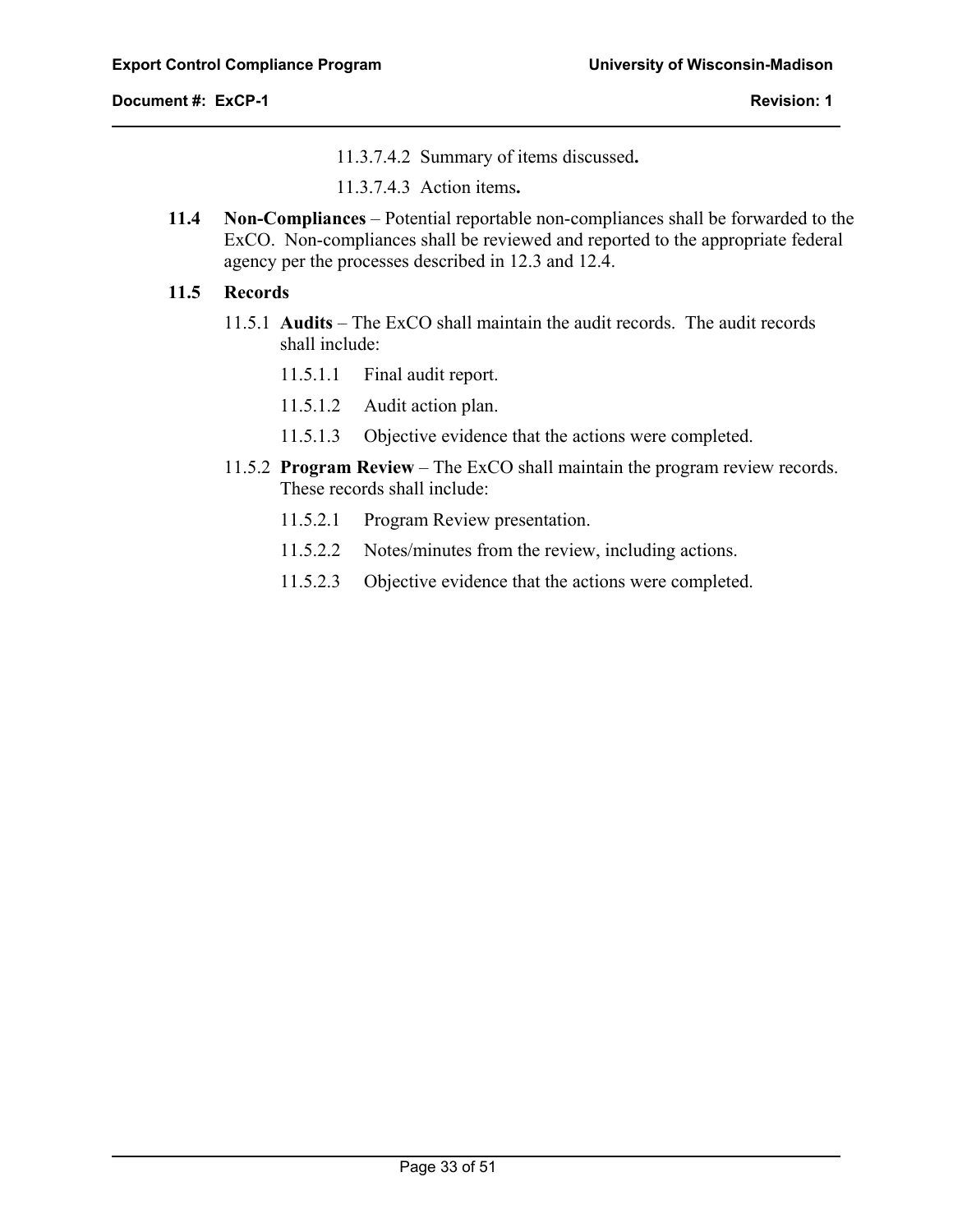$\overline{a}$ 

# **12.0 HANDLING AND REPORTING PROBLEMS AND VIOLATIONS**

**12.1 Purpose of Section** – This section describes the process by which export control issues are reported to organizational management for assessment and action, and UW Administration for reporting to the federal government.

## **12.2 Elements of Notification Program**

- 12.2.1 **Safe Environment** UW shall be a safe environment for people to report export control issues without fear of reprisal.
- 12.2.2 **Clear Policy and Written Guidelines** Issues shall be documented as complaints per Appendix F, Compliance Complaint Form.
	- 12.2.2.1 **Reporters** Compliance issues may be reported by government agencies, project personnel, customers, servicers, shippers or others.
	- 12.2.2.2 **Receipt** Reports may be received via written, electronic or oral communication.
	- 12.2.2.3 **Complaint Process** The steps for reporting, processing and closing a complaint are described in table 12.2.

| <b>Task</b>                                  | Description                                                            | Owner                          | <b>Time Frame</b>                 |
|----------------------------------------------|------------------------------------------------------------------------|--------------------------------|-----------------------------------|
| Documenting Complaint                        | Document issue on Compliance Complaint Form                            | Reporter - Person              | Within 5 days of                  |
|                                              | • Reporter completes Sections 1-2.                                     | discovering issue              | knowledge                         |
|                                              | • Forward form to Export Control Office                                |                                |                                   |
| <b>Identification / Review</b>               | 1) Assign a discrete complaint #                                       | <b>Export Control</b>          | Within 5 days of                  |
|                                              | • Example PPPP-SS; PPPP = code for affected                            | Office (ExCO)                  | receipt                           |
|                                              | organization & $SS = sequential # starting with 01$                    |                                |                                   |
|                                              | 2) Review issue                                                        |                                |                                   |
|                                              | • Ensure Sections 1-2 are complete                                     |                                |                                   |
|                                              | • Request additional information, if required                          |                                |                                   |
|                                              | • Assign investigator                                                  |                                |                                   |
| Investigation / Action                       | Investigate issue<br>1)                                                | Investigator                   | Within 30 days of                 |
| Plan                                         | • Complete description of issue, including affected                    |                                | report date                       |
|                                              | regulation                                                             |                                |                                   |
|                                              | • Root cause analysis                                                  |                                |                                   |
|                                              | 2) Create action plan                                                  |                                |                                   |
|                                              | • Include corrective & preventive actions                              |                                |                                   |
|                                              | • Address root cause                                                   |                                |                                   |
|                                              | • Include if issue needs to be reported to gov't                       |                                |                                   |
|                                              | Complete Sections 3-4 of form<br>3)                                    |                                |                                   |
| Review Investigation /<br><b>Action Plan</b> | Review investigation / action plan                                     | ExCO                           | Within 5 days of<br>completion of |
|                                              | • Request additional information, if required                          |                                | action plan                       |
|                                              | • Ensure actions are assigned & tracked                                | Task Owner /                   | As needed for                     |
| <b>Complaint Closure</b>                     | Close complaint                                                        | <b>ExCO</b>                    | tasks                             |
|                                              | • Complete each task of the action plan                                |                                |                                   |
|                                              | • Forward objective evidence of completion to ExCO                     |                                |                                   |
|                                              | • Verify actions have been completed                                   |                                |                                   |
|                                              | • Approve & close the complaint                                        |                                |                                   |
| Monitoring                                   | Complaints shall be reviewed as part of program reviews<br>and audits. | Lead Auditor or<br><b>ExCO</b> | Every 2 years                     |
|                                              |                                                                        |                                |                                   |

Table 12.2 – Complaint Process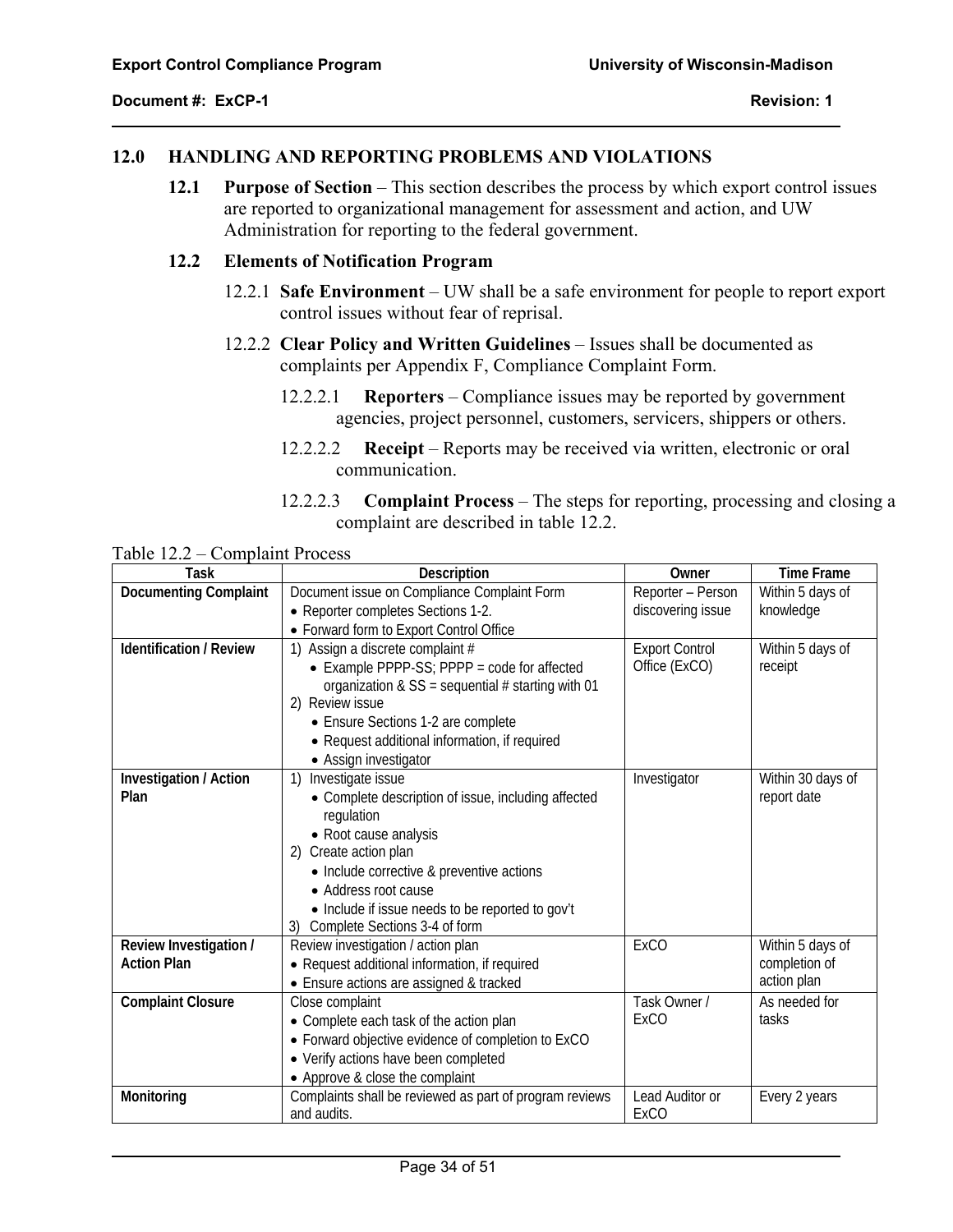$\overline{a}$ 

- 12.2.2.4 **Notification of Top Management About Non-compliance** The ExCO shall determine whether to report the issue to campus leadership.
- 12.2.2.5 This assessment shall be documented in the complaint report opened for that issue**.**
- 12.2.3 **Problem and Root Cause Identification** Addressed in Table 12.2.
- 12.2.4 **Appropriate Corrective and Preventive Action** Addressed in Table 12.2.
- 12.2.5 **Accountability for Non-compliance** The persons responsible for the noncompliance shall be accountable for the issue. Depending upon the severity of the issue, any of the following responses may be used:
	- 12.2.5.1 Discussion with responsible person.
	- 12.2.5.2 Retraining of responsible person and possibly other staff.
	- 12.2.5.3 Changes to procedures or this plan (and retraining applicable staff).
	- 12.2.5.4 Increase the level of oversight/monitoring on the responsible person's (or organization's) work activities.
	- 12.2.5.5 Disciplinary action up to and including suspension of work duties, dismissal from the person's job or legal action (criminal or civil).
- 12.2.6 **Reward for Disclosure** NA; because UW is a publicly-funded institution, rewards cannot be built into the budget for disclosure of regulatory matters.
- **12.3 Internal Reporting Process** See Appendix E, Export Control Issue Reporting Flowchart.
	- 12.3.1 **Any Staff Can Report** Any staff member shall report potential export control regulatory issues to their applicable organizational PoC or the ExCO.
		- 12.3.1.1 Issues should be reported within 5 working days of learning of the issue.
		- 12.3.1.2 There shall be no reprisal from any UW staff member for reporting (unless the reporter knows the information to be false).
	- 12.3.2 **Clear Guidance on How to Report an Issue** As noted in 12.2.2, all export control non-compliance issues shall be documented as complaints per Appendix F, Compliance Complaint Form.
	- 12.3.3 **Compliance Management Reporting Chain Clearly Identified**
		- 12.3.3.1 The organizational PoC reports to the organization's Management, with a dotted reporting line to the ExCO.
		- 12.3.3.2 The ExCO reports to the Associate Vice Chancellor for Physical Sciences, OVCRGE.
		- 12.3.3.3 Submissions for licenses, registrations and reports of non-compliances shall be forwarded to the ExCO, who is responsible for submitting these documents. See 12.4.1 below.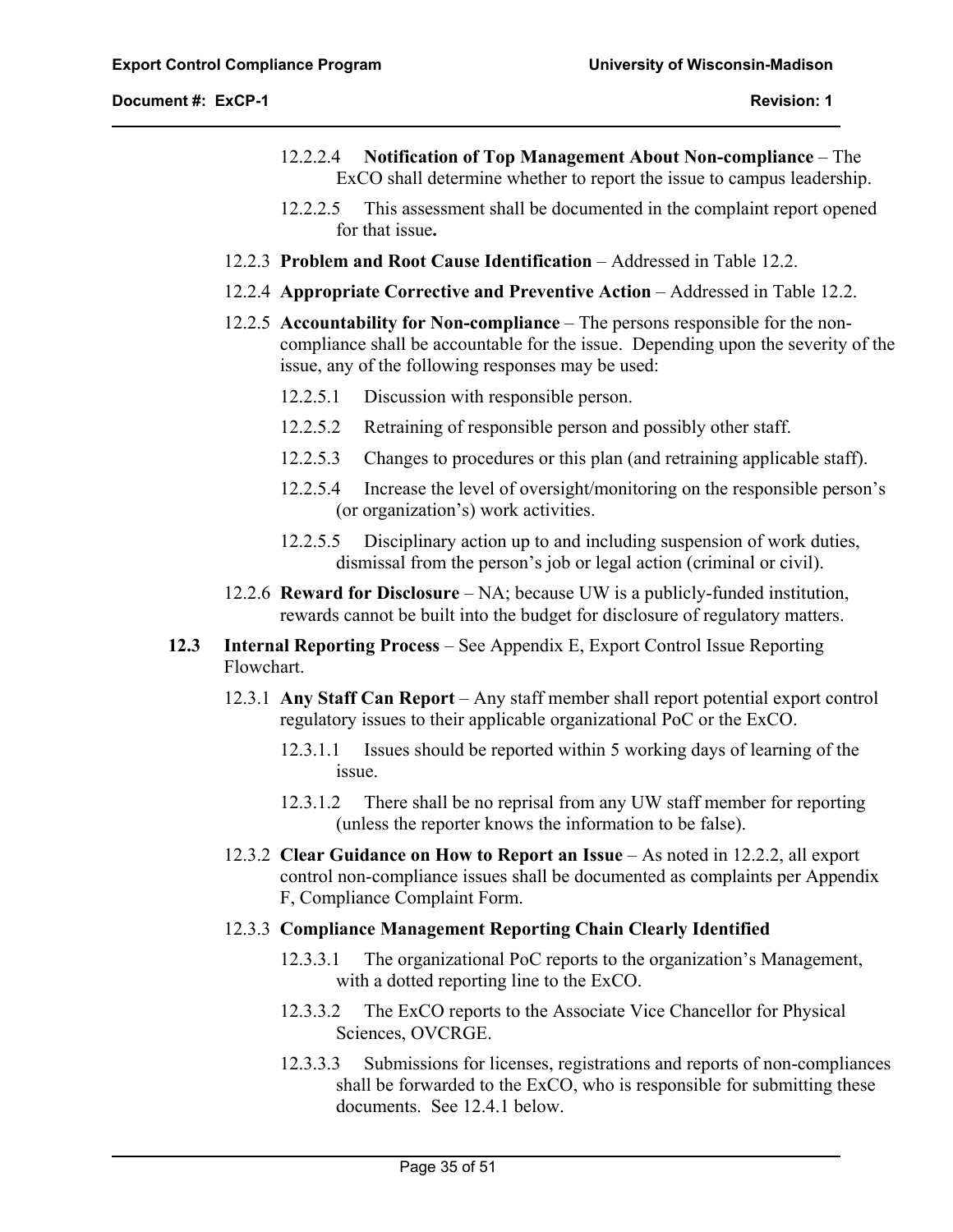- 12.3.4 **Reporting Mechanism may be Anonymous** If requested by the reporter, the report may be made anonymously. In such case, the ExCO (or organizational PoC) shall note the reporter to be anonymous on the complaint form.
- 12.3.5 **Documenting the Non-compliance and Actions** The non-compliance, investigation, root cause, action plan and completion of actions shall be documented as complaints per Appendix F, Compliance Complaint Form.
- **12.4 External Reporting Process** (see Fig. 12.5)
	- 12.4.1 **Who Reports to Government, including Backup** The ExCO is the primary contact for reporting issues to any federal government agency (regarding export control matters). The UW Office of Legal Affairs serves as backup for reporting export control issues.
	- 12.4.2 **Who Determines What Needs to be Reported to the Government** See Appendix E. The ExCO shall make the initial determination of reportability. This information is then forwarded to UW Office of Legal Affairs for a final determination. If the ExCO and UW Office of Legal Affairs disagree on the determination, UW Office of the Vice Chancellor for Research and Graduate Education becomes the final arbiter for determining when to report an issue to the federal government.

#### 12.4.3 **Notifying Management**

12.4.3.1 The ExCO or UW Office of Legal Affairs is responsible for notifying the UW Chancellor, UW VCRGE, relevant school/college Dean's office and affected department chair of the potentially reportable export control issue. This notification should occur before the issue is reported to the government.

# **12.5 Records**

 $\overline{a}$ 

# 12.5.1 **Complaint Reports**

- 12.5.1.1 Completed Compliance Complaint Form This includes the initial description of the potential non-compliance, name of the reporter, results of the investigation and action plan (including the report to the federal government, if required).
- 12.5.1.2 Objective evidence of task completion Documentation shall be maintained indicating what was done to complete a task and when.

# 12.5.2 **Notification to Federal Agency** (if applicable)

- 12.5.2.1 Initial notification to the appropriate federal agency.
- 12.5.2.2 Any follow-up communications The records shall include any responses from the federal government, follow-up information to the government, e-mails/faxes between the UW and federal agency, and summaries of phone conversations (if applicable).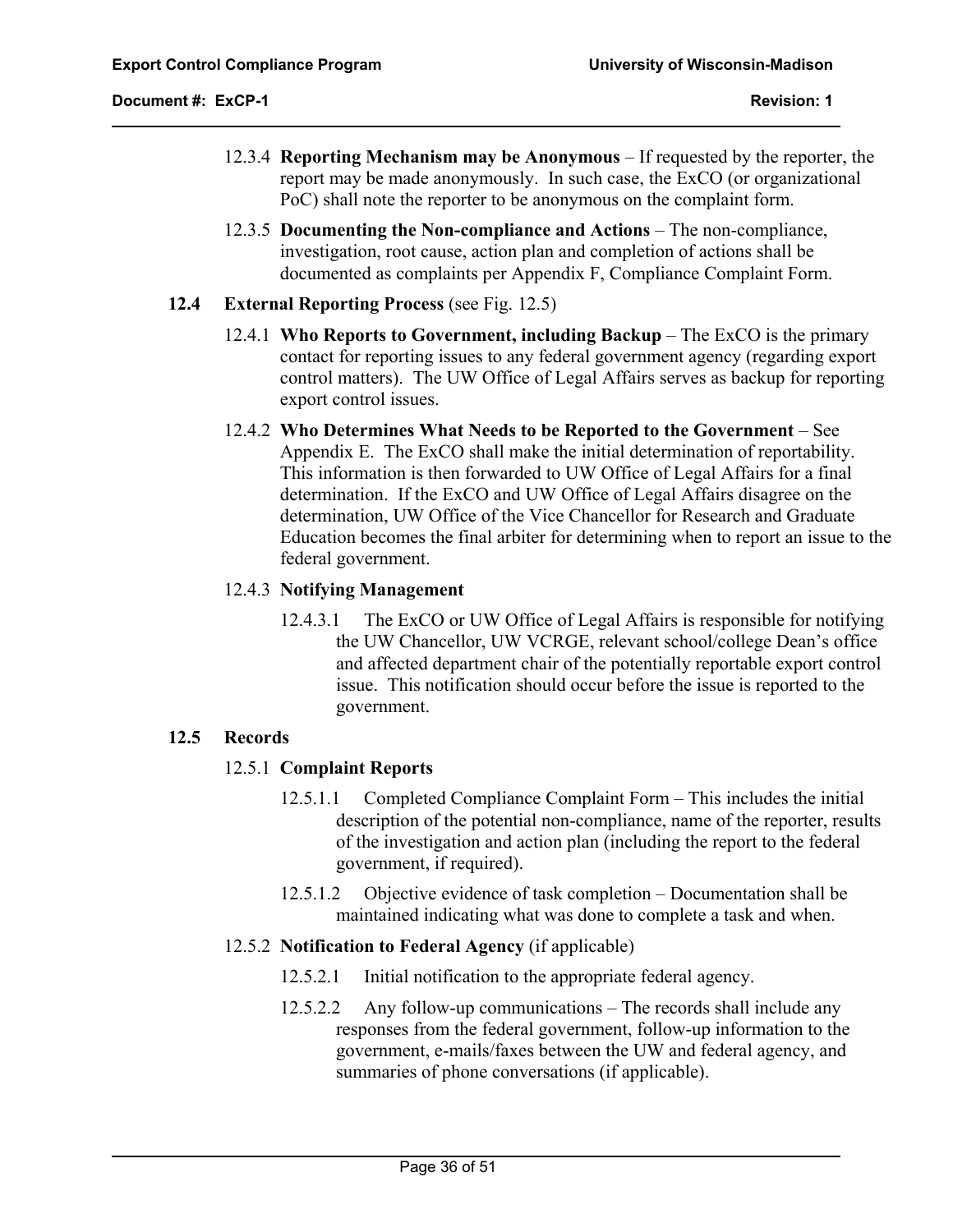$\overline{a}$ 





*Any external communication with news media or others should be handled by UW Communications.*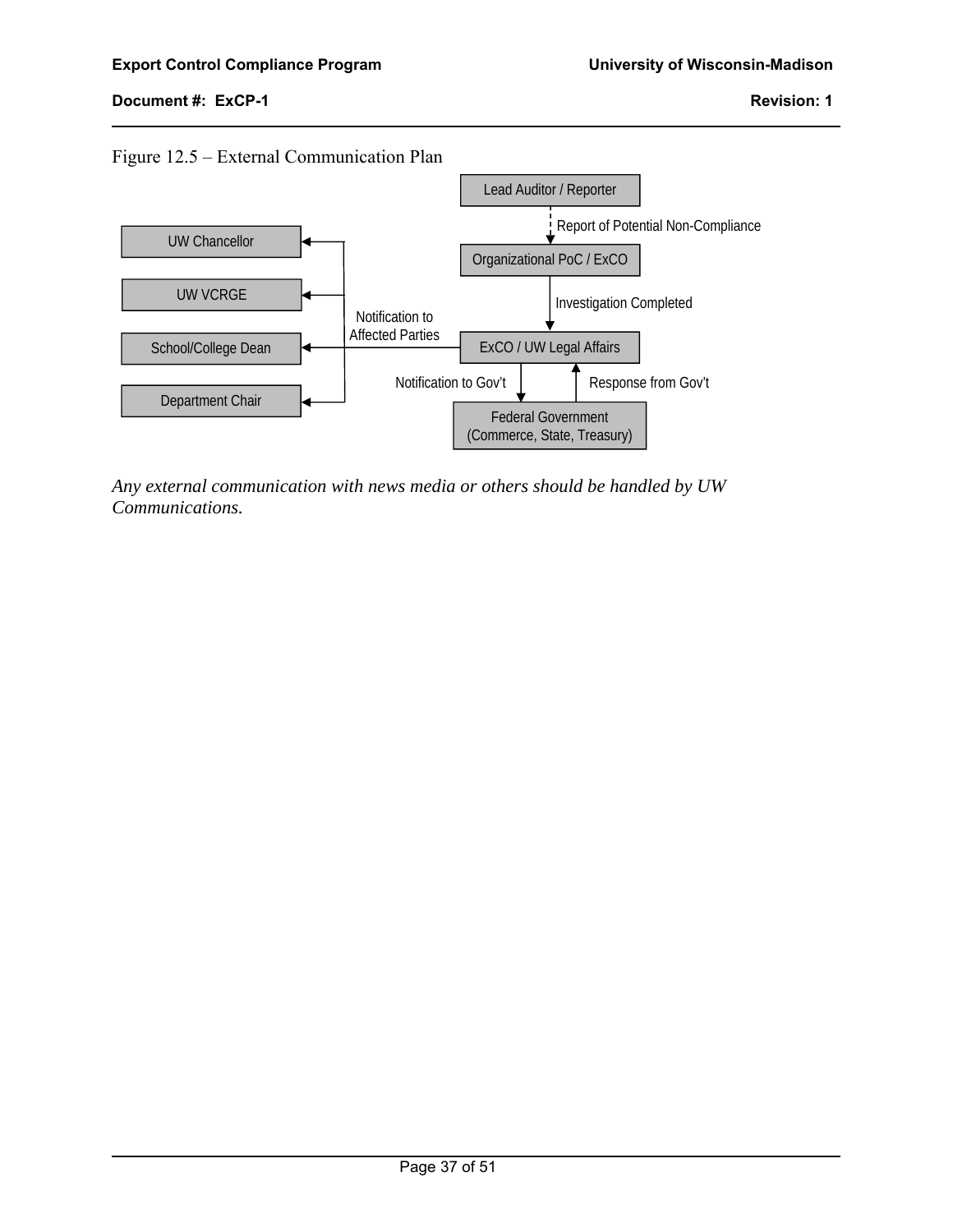$\overline{a}$ 

# **13.0 CORRECTIVE AND PREVENTIVE ACTIONS**

- **13.1 Purpose of Section** This section describes the manner in which actions are addressed in the export control program. The areas in which actions are generated are audits, program reviews and complaints (see sections 11 and 12).
- **13.2 Responsibility** It is the responsibility of the ExCO to ensure that issues are addressed in a timely manner.
- **13.3 Investigation** Since these actions are the result of the audit, program review or complaint processes, investigations should have been completed as part of these processes. The investigation shall include:
	- 13.3.1 **Details of Issue** The investigator shall understand the circumstances that led to the issue without having to use assumption or conjecture.
	- 13.3.2 **Root Cause** The investigator shall determine the root cause of the issue to define the type of actions needed to address the issue.
	- 13.3.3 **Scope of the Non-Compliance (if any)** Regulations affected.
	- 13.3.4 **Projects, Products or Processes Affected** Does this issue affect one or multiple projects? Is it a process issue rather than a project issue?
- **13.4 Action Plan** Action plans shall be developed that include corrective (to correct the issue that occurred) and preventive (to prevent future occurrences) actions. Owners of the actions shall be defined.

# **13.5 Procedures for Notifying Management, Reporting to Organization and Following Up with Reporter**

- 13.5.1 **Notifying Management** Procedures for notifying management are noted in sections 11 and 12 of this document.
- 13.5.2 **Notifying Staff** Issues shall be reported to organizational staff on a needto-know basis. Any report to some or all organizational staff shall be included in the action plan for the issue. Reports to staff may be completed as e-mail, new or additional training, update to the export control notification sent to staff, or other means.
- 13.5.3 **Notifying Reporter** The ExCO shall follow-up with the reporter of the issue (if known) to ensure the action plan addresses the issue.
- **13.6 Records** See sections 11 and 12.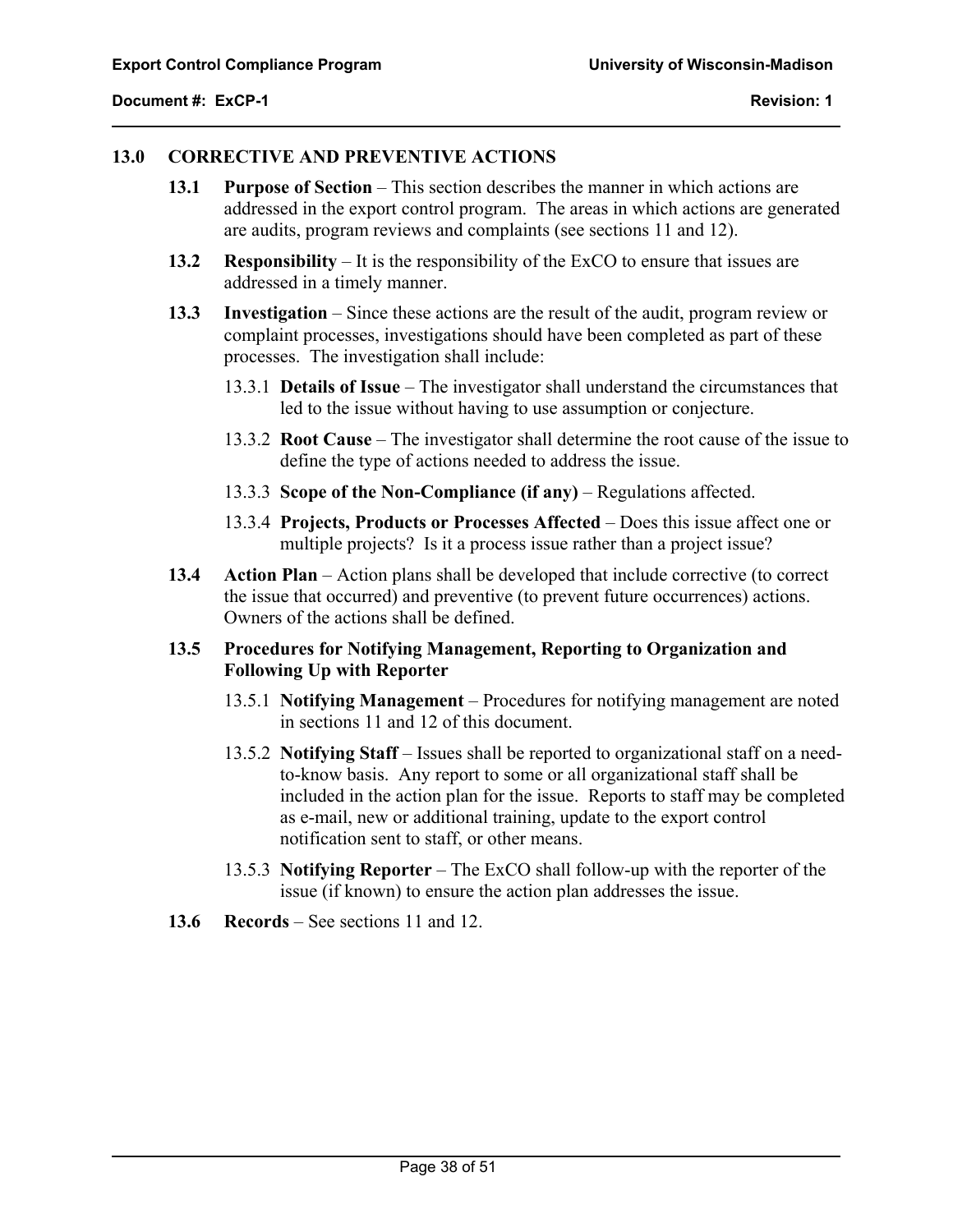$\overline{a}$ 

# **14.0 STATUS REPORTS**

- **14.1 Purpose** This section defines the ownership, timing and content of the reports.
- **14.2 Reports** Report owners, timing and content are described in Table 14.2.

# Table 14.2 – Export Control Reports

| <b>PROGRAM REPORTS</b>         |                                                                                      |                                                                                                                                                                               |  |  |  |
|--------------------------------|--------------------------------------------------------------------------------------|-------------------------------------------------------------------------------------------------------------------------------------------------------------------------------|--|--|--|
| <b>Owner:</b> ExCO or delegate |                                                                                      |                                                                                                                                                                               |  |  |  |
|                                | Recipients: Associate Vice Chancellor for Physical Sciences; Office of Legal Affairs |                                                                                                                                                                               |  |  |  |
| <b>Report Period</b>           | Timing                                                                               | Content                                                                                                                                                                       |  |  |  |
| Monthly                        | Submitted by the 15 <sup>th</sup> of the<br>subsequent month                         | Project Assessments - Summary<br>٠<br>Training - Summary<br>Audit/Program Review - Summary<br>Licenses<br>Registrations<br>Visas<br>٠<br>Non-Compliances<br>٠<br><b>Risks</b> |  |  |  |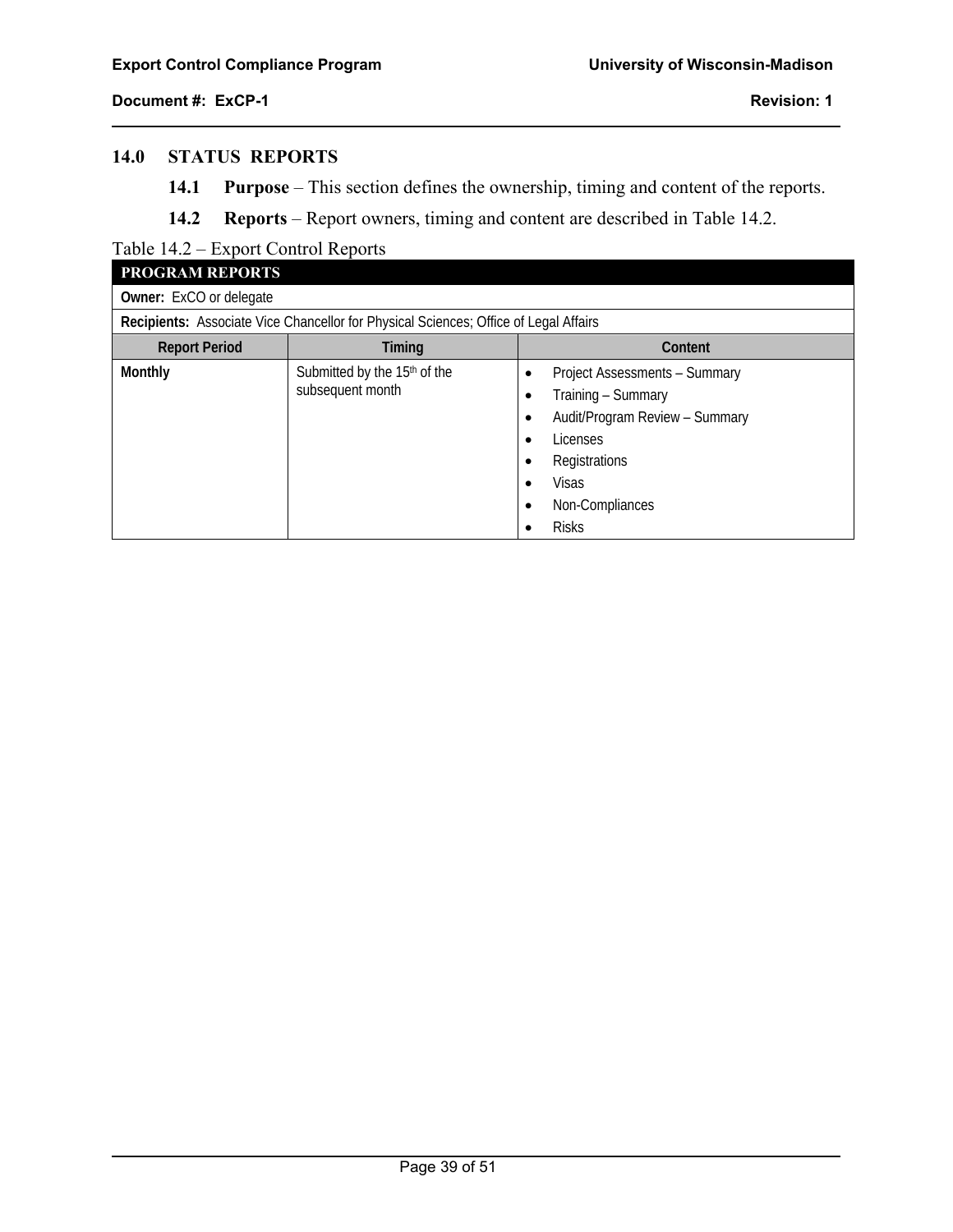$\overline{a}$ 

#### **15.0 RECORDKEEPING**

**15.1 Purpose of Section** – This section defines how export control records are to be maintained at the UW.

#### **15.2 Who Maintains Export Control Records**

- 15.2.1 **UW (campus) Records** Maintained by the ExCO (or delegate).
- 15.2.2 **School, Institute, Center or Department Records** Maintained by the applicable organization's PoC (or delegate) except as noted in table 15.3.
- **15.3 What Do You Need to Retain** See table 15.3.

|  |  | Table 15.3 – Records |
|--|--|----------------------|
|--|--|----------------------|

| <b>Record</b>                                  | School, Institute, Center, Dept. Level                                                                             | <b>Campus Level</b>                                                                                                 |
|------------------------------------------------|--------------------------------------------------------------------------------------------------------------------|---------------------------------------------------------------------------------------------------------------------|
| <b>Export Control Plan (this</b><br>document)  | Accessible copy of latest version of the ExCP                                                                      | Master approved version of ExCP                                                                                     |
| <b>UW Assessment</b>                           | Not applicable                                                                                                     | Campus risk assessment of affected<br>organizations                                                                 |
| School, Institute, Center,<br>Dept. Assessment | Organization's risk assessment of affected<br>groups & projects (as needed)                                        | Not applicable                                                                                                      |
| <b>Registrations</b>                           | Not applicable                                                                                                     | Applications & registration certificates                                                                            |
| License (project)<br><b>Assessments</b>        | Not applicable                                                                                                     | • Full assessments<br>• Screenings - WISPER or ExC Office                                                           |
| <b>License Applications</b>                    | Not applicable                                                                                                     | Official version of license application                                                                             |
| <b>Export Licenses</b>                         | Copy of export license                                                                                             | Official version of the export license                                                                              |
| <b>Shipping Paperwork</b>                      | • Copies of all shipping paperwork regarding<br>controlled items<br>• Maintained by staff shipping the item        | Not applicable                                                                                                      |
| Verification of Receipt                        | • Verification of receipt in the appropriate<br>shipping/receiving file<br>• Maintained by staff shipping the item | Not applicable                                                                                                      |
| <b>Transaction/Distributor</b><br>Agreements   | Maintained by UW or organization's<br><b>Purchasing Department</b>                                                 | Not applicable                                                                                                      |
| <b>Trainings</b>                               | Not applicable                                                                                                     | L1 - Policy Notifications<br>All classroom/on-line trainings<br>• Training attendance forms<br>• Training materials |
| <b>Audits/Program Reviews</b>                  | Not applicable                                                                                                     | • Audit schedule, report, actions items<br>• Program review, action items                                           |
| <b>Non-Compliance Reports</b>                  | Copy to relevant department & applicable PoC                                                                       | Official version of non-compliance report,<br>including follow-up communications                                    |

**15.4 Requirements for Producing Records** – All export control records shall be easily accessible by knowledgeable staff.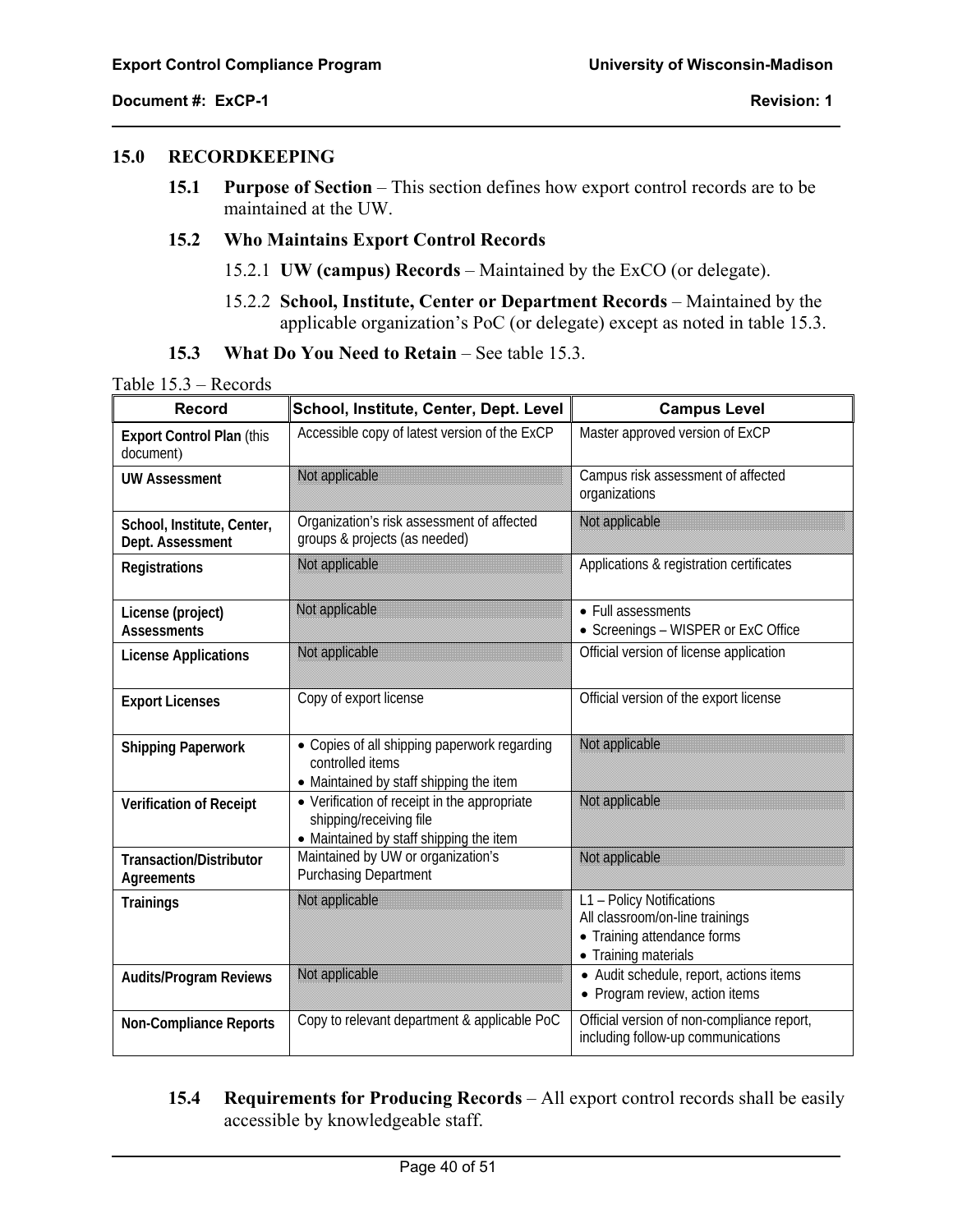$\overline{a}$ 

#### 15.4.1 **Record Maintenance System**

- 15.4.1.1 **Retrieval On Demand** Records shall be filed in a manner that makes them retrievable.
- 15.4.1.2 **Security of Paper Records** Paper records shall be maintained in an area that can be locked for security reasons, such as a lockable filing cabinet or a lockable room.
- 15.4.1.3 **Security of Electronic Records** Electronic documents that contain export control-sensitive information shall be maintained as encrypted files on user computers.
- 15.4.1.4 **Back-up System for Paper Records** Most paper records are generated electronically, such as Word documents and e-mail. Therefore, the backup to the paper copy is the electronic file.
	- 15.4.1.4.1 Some paper records may not be computer-generated (such as shipping documents or paper certificates). In these cases, the source of the record (such as the freight forwarder) becomes the backup for the paper copy.
	- 15.4.1.4.2 A paper document may also be scanned allowing the electronic file to serve as the backup to the paper record.
- 15.4.1.5 **Back-up System for Electronic Records** Each affected organization shall have a system for backing up electronic records. This may be as simple as all electronic records are maintained on user computers or specific file servers, and the organization's information technology group backs up these records daily.

# **15.5 Format Requirements, Original and Reproduction**

- 15.5.1 **Physical Integrity** All records of export control information shall be maintained in a manner that prevents degradation of information due to age or environment.
	- 15.5.1.1 This applies to hardcopies as well as copies of records maintained electronically.
- 15.5.2 **Legibility** All records will be legible and shall remain legible throughout the life of the record.
- 15.5.3 **Disposal** Export control records beyond the retention period stated below shall be disposed of internally by shredding or externally through a bonded documentation disposal organization.
	- 15.5.3.1 **Documenting Records Disposal** The documentation of the disposal of export control records shall contain the following:
		- 15.5.3.1.1 Date of disposal.
		- 15.5.3.1.2 Staff member responsible for disposal.
		- 15.5.3.1.3 Dates of documents being disposed.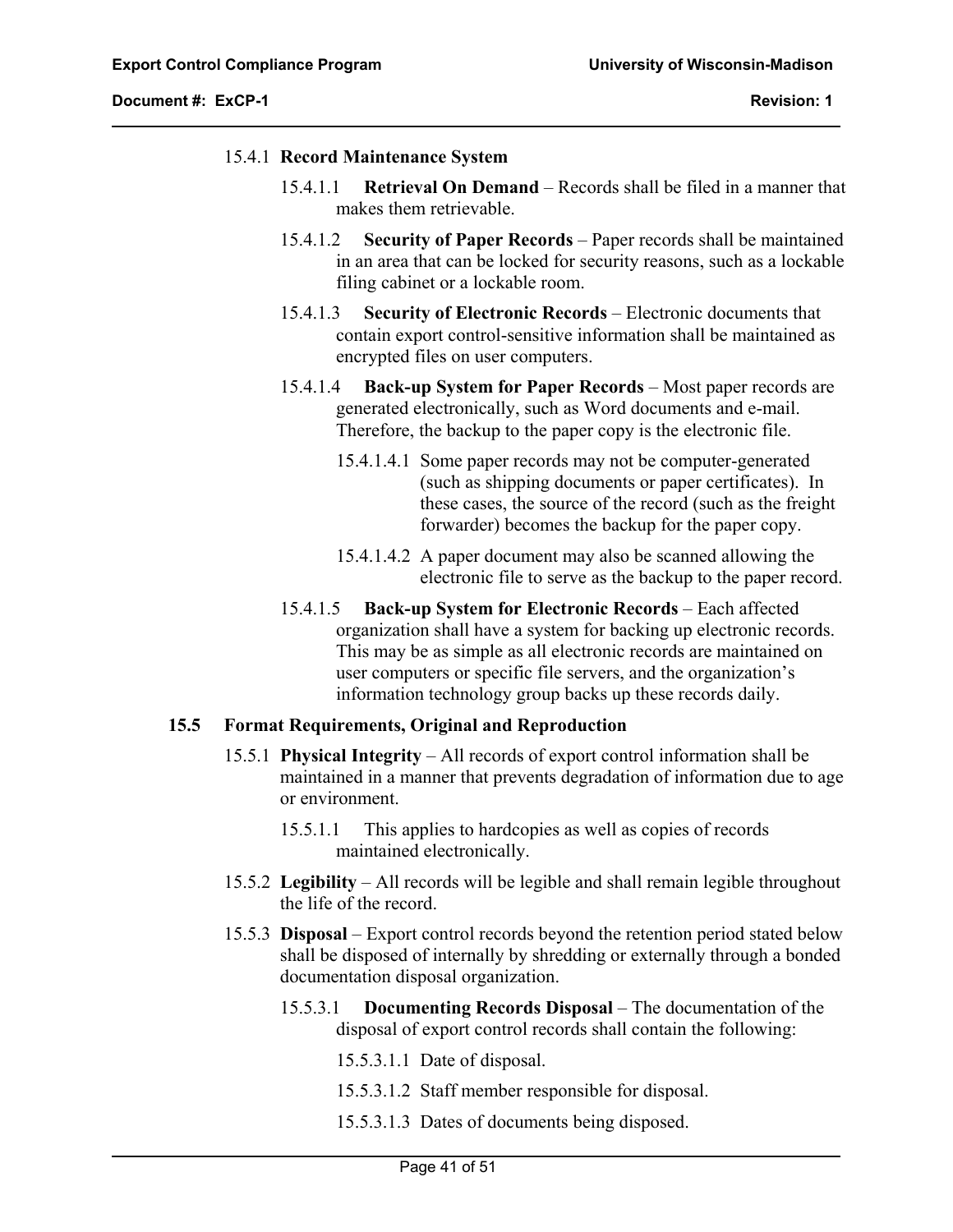$\overline{a}$ 

- 15.5.3.1.4 Description of documents being disposed, such as, project export control assessments dated 1/1/11 – 12/31/11.
- 15.5.3.1.5 Means of disposal (shredding or external documentation disposal company). If an external company is used, the organization disposing the records should get a receipt of the disposal from the disposal company.
- 15.5.3.1.6 The PoC for the organization disposing the records shall maintain a copy of the disposal record in the centralized project filing area.

# **15.6 Retention Period**

| Paragraph | <b>Record Type</b>                                         | Minimum<br>Retention<br>Period | Timing                                                                               |
|-----------|------------------------------------------------------------|--------------------------------|--------------------------------------------------------------------------------------|
| 15.6.1    | <b>Export Control Plan</b>                                 | 7 years                        | From the date the document is superseded                                             |
| 15.6.2    | Assessments<br>$\bullet$ lW<br>Organizational<br>• Project | 7 years                        | From the date of assessment                                                          |
| 15.6.3    | Registrations                                              | 7 years                        | From the date the registration expires                                               |
| 15.6.4    | Licenses<br>Applications<br>Certificates                   | 7 years                        | From the date the license is terminated                                              |
| 15.6.5    | Shipping (for controlled<br>items)                         | 7 years                        | From date of shipment                                                                |
| 15.6.6    | Training<br>Determination of needs<br>Training attendance  | 7 years                        | From the date the training is completed                                              |
| 15.6.7    | Program Audits / Reviews                                   | 4 years                        | From the date the audit or review was<br>conducted                                   |
| 15.6.8    | Non-Compliance Reports                                     | 7 years                        | From the date the non-compliance is reported<br>to the appropriate government agency |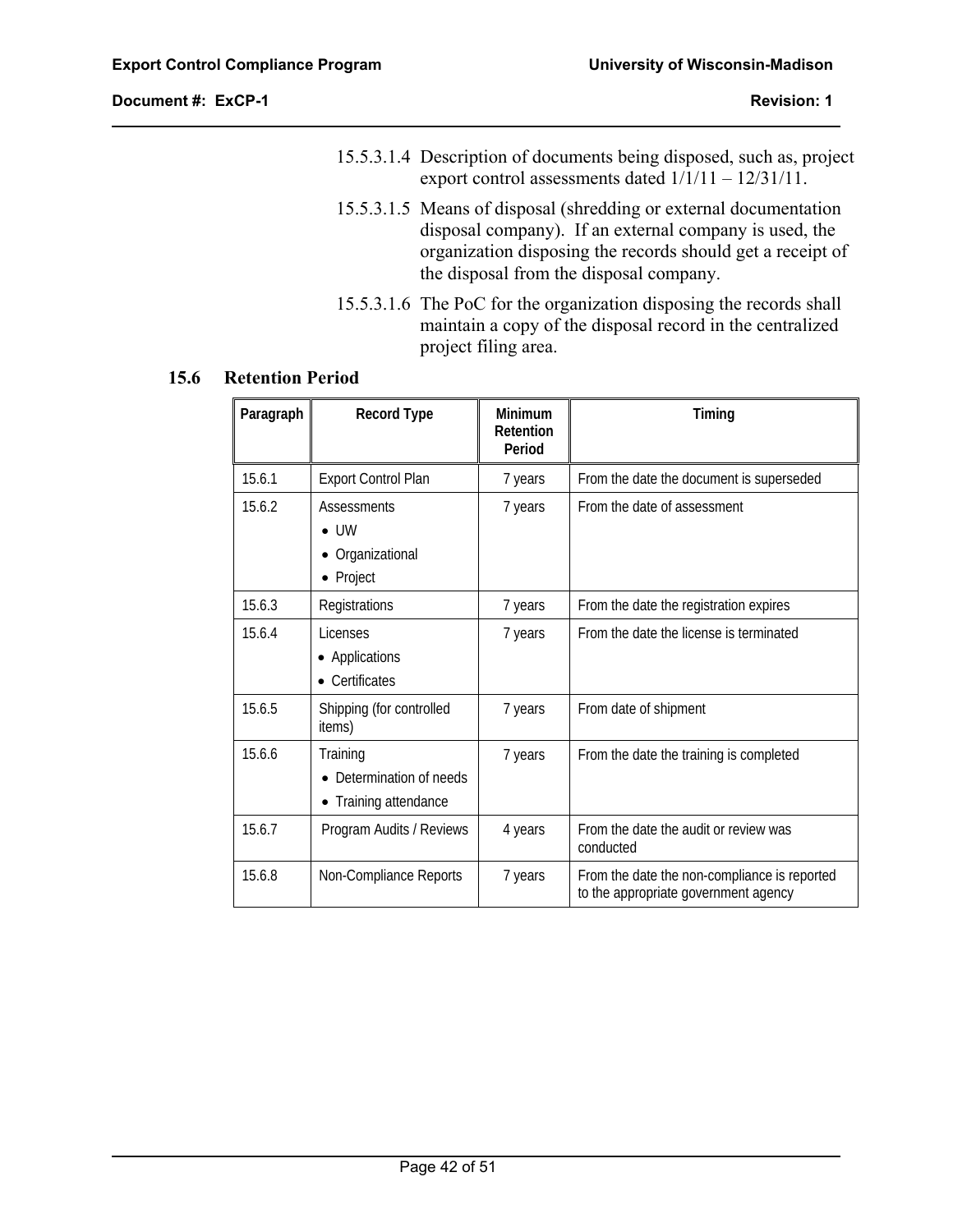$\overline{a}$ 

# **16.0 PROCESS FLOWCHARTS**

**16.1** Process flowcharts are attached to this document as appendices and referenced in the sections to which they apply.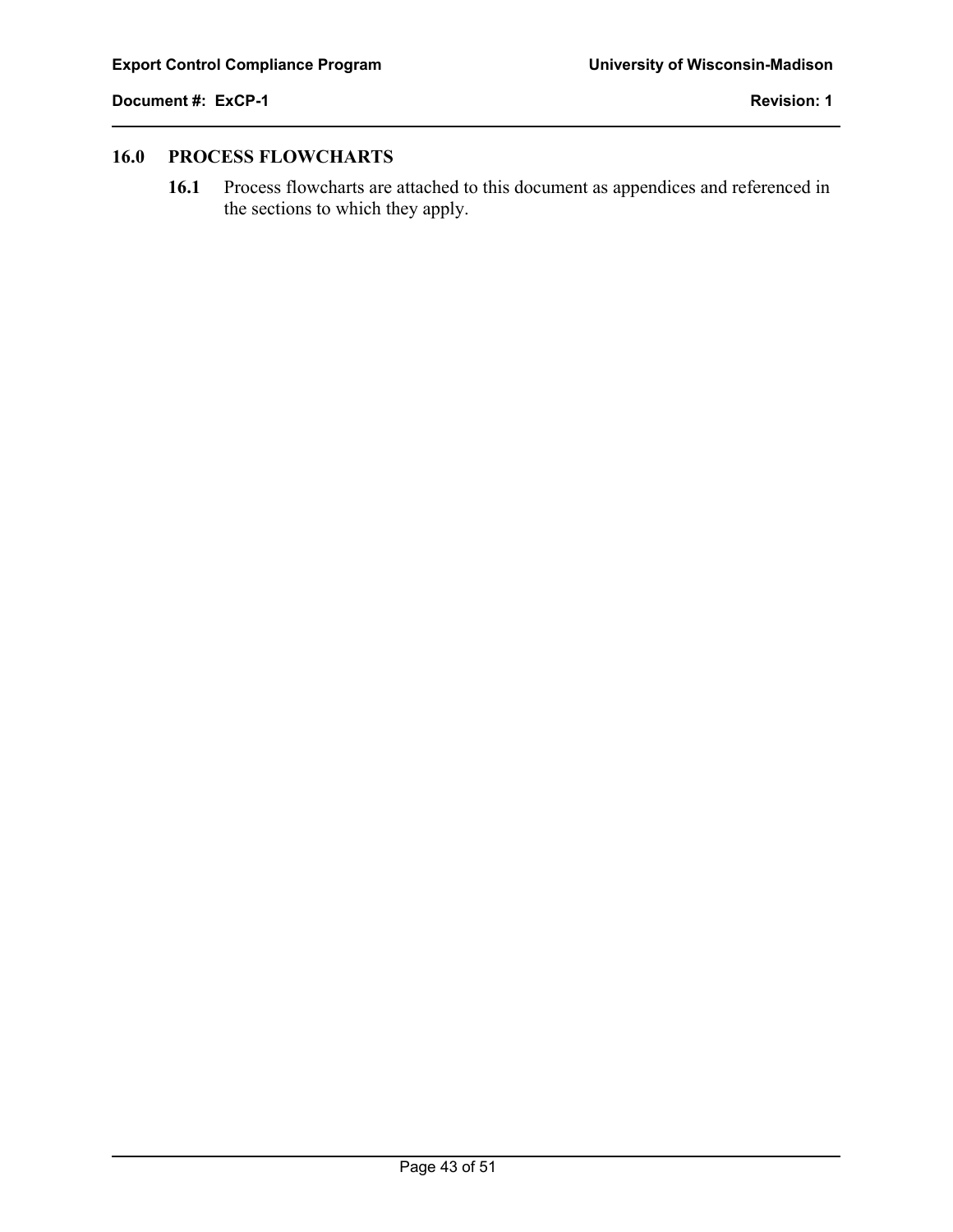$\overline{a}$ 

**APPENDIX A** 

|                                                      |                       | UNIVERSITY OF WISCONSIN - MADISON                                                                                                                                                                                                                                                                                                                                    |
|------------------------------------------------------|-----------------------|----------------------------------------------------------------------------------------------------------------------------------------------------------------------------------------------------------------------------------------------------------------------------------------------------------------------------------------------------------------------|
|                                                      |                       | <b>EXPORT CONTROL PLAN</b>                                                                                                                                                                                                                                                                                                                                           |
|                                                      |                       | ORGANIZATIONAL ASSESSMENT FORM                                                                                                                                                                                                                                                                                                                                       |
| <b>Date of Assessment:</b>                           |                       | Page 1 of                                                                                                                                                                                                                                                                                                                                                            |
| Organization:                                        |                       |                                                                                                                                                                                                                                                                                                                                                                      |
|                                                      |                       | POINT OF CONTACT                                                                                                                                                                                                                                                                                                                                                     |
| <b>Point of Contact:</b>                             |                       | Phone:                                                                                                                                                                                                                                                                                                                                                               |
| Phone:<br><b>Backup Point Of Contact:</b>            |                       |                                                                                                                                                                                                                                                                                                                                                                      |
|                                                      |                       | <b>ORGANIZATIONAL ASSESSMENT</b>                                                                                                                                                                                                                                                                                                                                     |
| <b>Working Groups /</b><br><b>Projects Affected:</b> |                       |                                                                                                                                                                                                                                                                                                                                                                      |
| (use separate page if<br>needed)                     |                       |                                                                                                                                                                                                                                                                                                                                                                      |
| <b>Processes Affected:</b>                           |                       | Research awards _____<br>□ Unfunded collaborations _____<br>$\Box$ Shipping _______<br>$\Box$ Purchasing $\_\_\_\_\_\_\_\$<br>$\Box$ Agreements $\_\_\_\_\_\_\_\_$<br>$\Box$ Other, explain: $\Box$                                                                                                                                                                  |
| <b>Vulnerabilities &amp; Risks</b><br>/ Priority     |                       | Foreign sponsors /<br>□ Foreign staff/collaborators / _____<br>□ NASA, DOD or DOE projects /<br>Travel outside the U.S. / _____<br>□ Spaceflight projects / _____<br>□ Select agents / _____<br>$\Box$ Supercomputing / $\Box$<br>□ Encryption or simulation software /<br>□ Electrical, mechanical and/or optical instrumentation / _____<br>$\Box$ Other, explain: |
| Safeguards:                                          | $\Box$ Staff training | Public Domain information<br>□ Project assessments _____<br>$\Box$ Visa certifications<br>□ Purchasing screening __<br>□ Assessment of project instrumentation<br>$\Box$ Other, explain: $\Box$                                                                                                                                                                      |
|                                                      |                       | <b>AUTHORIZATION</b>                                                                                                                                                                                                                                                                                                                                                 |
| <b>Person Preparing Assessment:</b>                  |                       | Date:                                                                                                                                                                                                                                                                                                                                                                |
| <b>Organization Management:</b>                      |                       | Date:                                                                                                                                                                                                                                                                                                                                                                |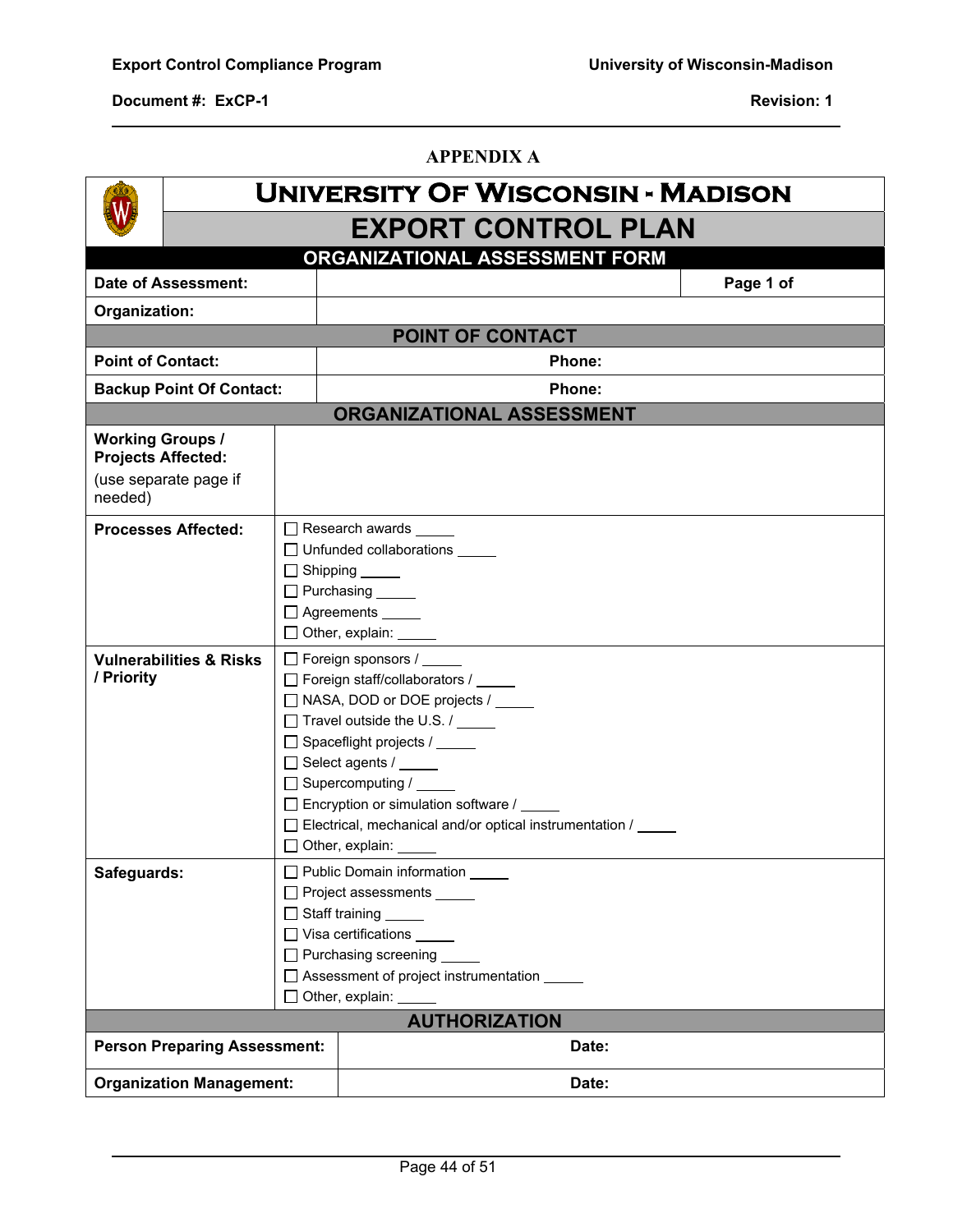### **APPENDIX B – Sample Letter**

# **UW-MADISON POLICY STATEMENT REGARDING EXPORT CONTROL**

Date: <date> To: All <name of organization> Staff From:  $\leq$   $\leq$   $\leq$   $\leq$   $\leq$   $\leq$   $\leq$   $\leq$   $\leq$   $\leq$   $\leq$   $\leq$   $\leq$   $\leq$   $\leq$   $\leq$   $\leq$   $\leq$   $\leq$   $\leq$   $\leq$   $\leq$   $\leq$   $\leq$   $\leq$   $\leq$   $\leq$   $\leq$   $\leq$   $\leq$   $\leq$   $\leq$   $\leq$   $\leq$   $\leq$   $\leq$  Subject: Export Control Policy Statement

Export controls are a set of U.S. laws which control the dissemination of certain technology to non-U.S. persons. Export control laws apply to a variety of technologies -- not only those with obvious military/security applications. Under these laws, "export" includes the physical export of controlled technology from the U.S. to another country, as well as the release of such technology within the U.S. to a non-U.S. person. Violation of export control laws can potentially lead to severe criminal and/or civil sanctions for the individual who violates the law, as well as for the University.

The key export control regulations are:

- ITAR (International Traffic in Arms Regulations) Department of State
- EAR (Export Administration Regulations) Department of Commerce
- FACR (Foreign Assets Control Regulations) Department of Treasury

It is the policy of the University of Wisconsin-Madison to fully comply with U.S. export control laws. Even though openness in research and free dissemination of research results are core values at UW-Madison that are institutionalized in research policy, export control laws can still apply to many activities related to the teaching, research and service missions at UW-Madison. These activities include research with proprietary industry technology, international shipments of advanced scientific equipment and biological materials, participating in international research collaborations, space-related research, international travel, use of computer software with encryption features, and interactions with restricted parties.

Each UW-Madison employee and student, and other persons involved in research on campus have the obligation to determine how export controls might apply to their activities, and to work cooperatively with the University export control management structure to ensure export control compliance.

Violation of export control laws can potentially lead to severe criminal and/or civil sanctions for the individual who violates the law or the University. For more information regarding export controls and how to determine if they apply to specific activities, please see:

https://research.wisc.edu/respolcomp/exportcontrol/. Personalized guidance is also available from the UW Export Control Office.

I ask each of you to take this matter very seriously and support me in this effort. If you have any questions concerning this policy, its implementation or potential non-compliances, please contact  $\leq$  name, phone, Export Control Point of Contact>, the UW Export Control Office (exportcontrol@grad.wisc.edu), or myself.

Sincerely,

 $\overline{a}$ 

<Person's name>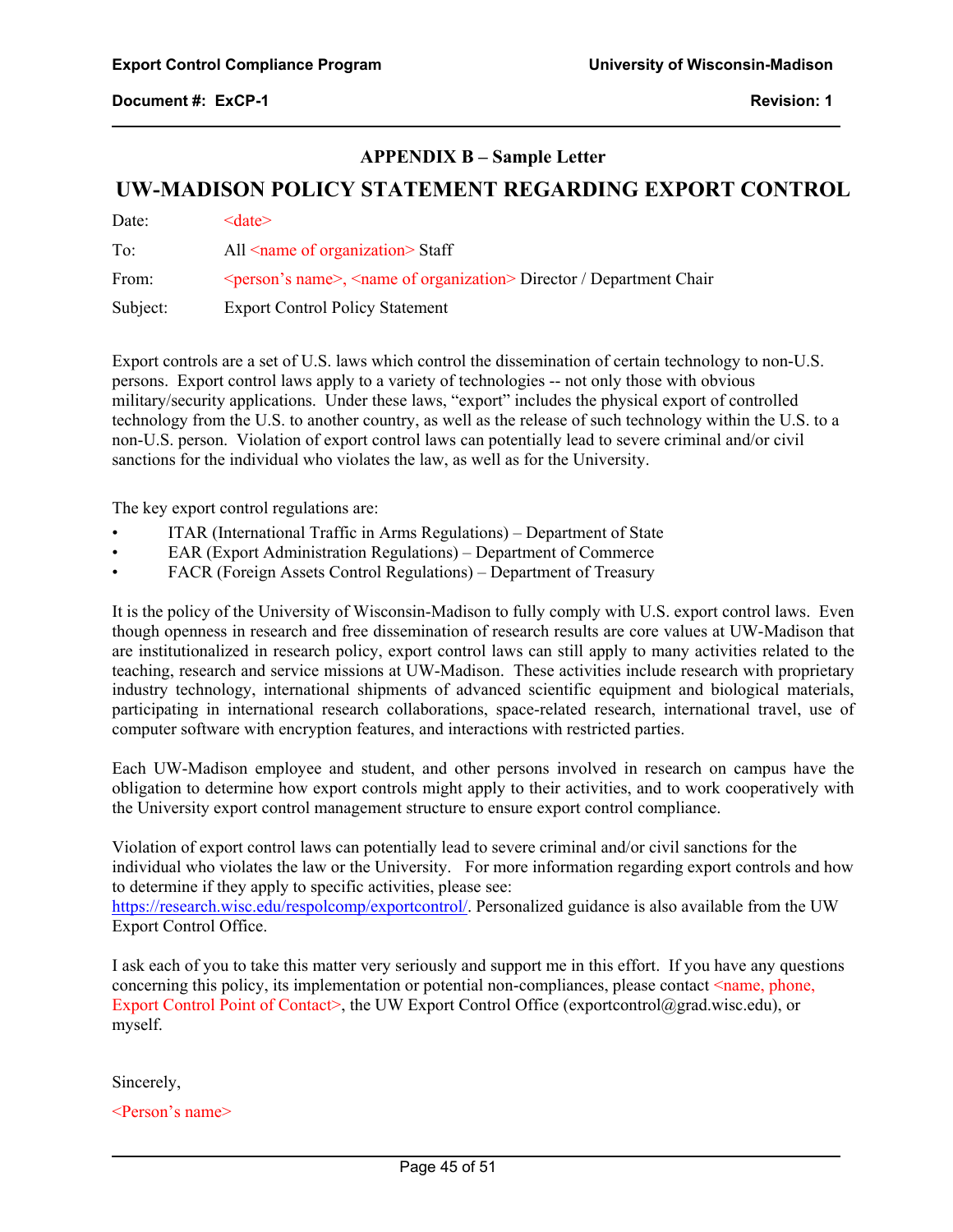$\overline{a}$ 

# <Title>, <Name of organization>

Note: This statement of commitment to Export Compliance will be issued every two years, or if necessitated by personnel changes, changes in management or regulatory changes.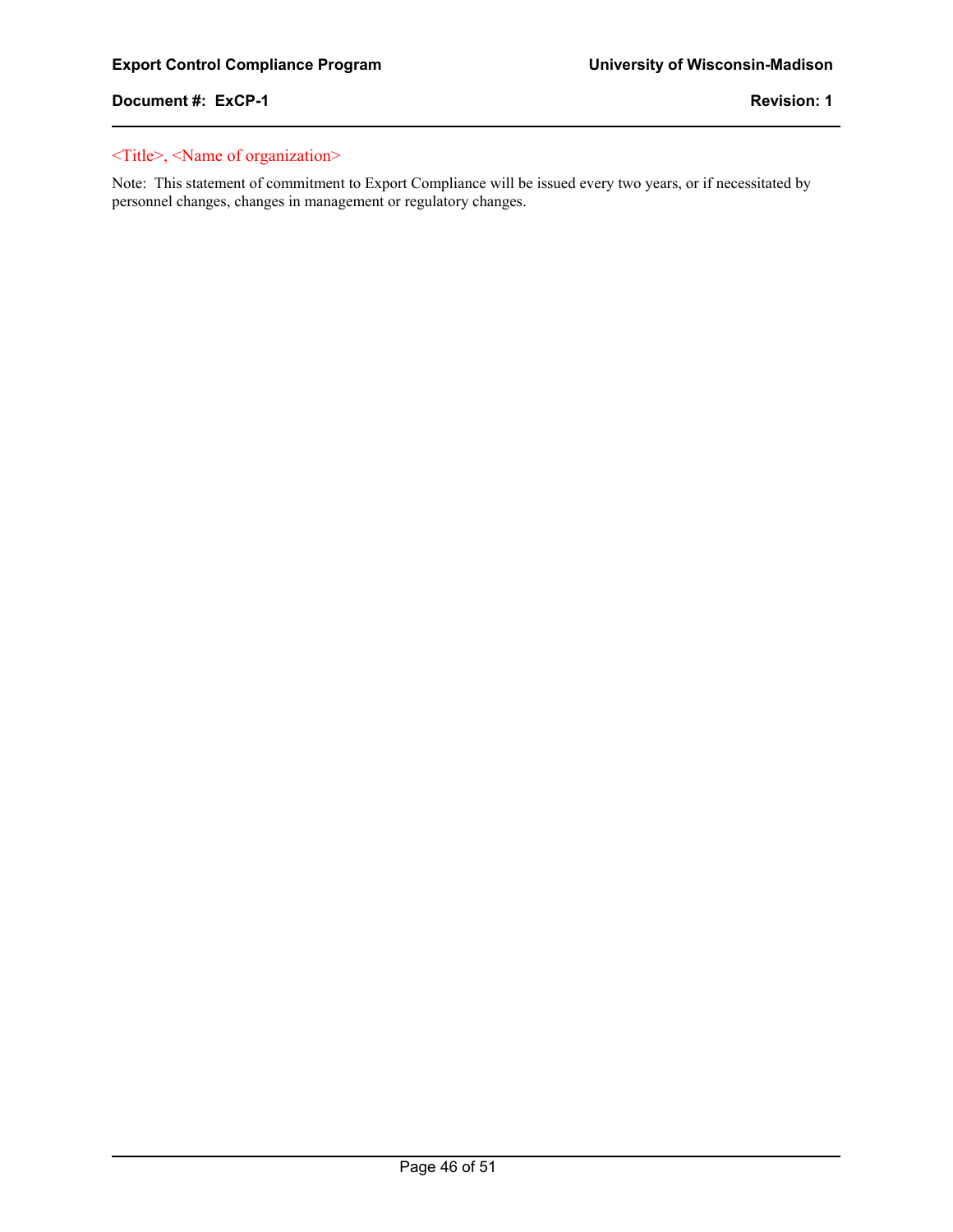$\overline{a}$ 

l

# **APPENDIX C**

# EXPORT CONTROL SCREENING FORM

|                                |               | <b>UNIVERSITY OF WISCONSIN - MADISON</b>                                                                                                                                                                                                                                                                                         |                                      |        |                                                                                                                                                                                                                                |
|--------------------------------|---------------|----------------------------------------------------------------------------------------------------------------------------------------------------------------------------------------------------------------------------------------------------------------------------------------------------------------------------------|--------------------------------------|--------|--------------------------------------------------------------------------------------------------------------------------------------------------------------------------------------------------------------------------------|
|                                |               |                                                                                                                                                                                                                                                                                                                                  | <b>EXPORT CONTROL SCREENING FORM</b> |        |                                                                                                                                                                                                                                |
|                                |               | The following screening questions are to be used to determine if a particular project is affected by U.S. export control<br>regulations. The purpose of these questions is to determine if foreign persons may have access to project technology or<br>information that is controlled under the U.S. export control regulations. |                                      |        |                                                                                                                                                                                                                                |
|                                |               | <b>PROJECT IDENTIFICATION</b>                                                                                                                                                                                                                                                                                                    |                                      |        |                                                                                                                                                                                                                                |
| <b>MSN#:</b>                   |               | <b>Project Title:</b>                                                                                                                                                                                                                                                                                                            |                                      | PI/PM: |                                                                                                                                                                                                                                |
|                                |               | <b>EXPORT CONTROL ASSESSMENT</b>                                                                                                                                                                                                                                                                                                 |                                      |        |                                                                                                                                                                                                                                |
|                                |               | Answer the following questions for scientific, engineering or technology projects                                                                                                                                                                                                                                                |                                      |        |                                                                                                                                                                                                                                |
|                                |               | <b>QUESTION</b>                                                                                                                                                                                                                                                                                                                  |                                      |        | <b>RESPONSE'</b>                                                                                                                                                                                                               |
| 1) Controlled Technology       |               |                                                                                                                                                                                                                                                                                                                                  |                                      |        | Yes<br>H                                                                                                                                                                                                                       |
|                                |               | Check "Yes" in the box to the right if any of the following apply to this award:                                                                                                                                                                                                                                                 |                                      |        | No<br>п                                                                                                                                                                                                                        |
|                                |               | a. The project is sponsored by the U.S. Department of Defense (DOD) or a defense<br>contractor AND has a potential military application, or                                                                                                                                                                                      |                                      |        |                                                                                                                                                                                                                                |
| Regulations (EAR), or          |               | b. The project includes hardware, software, substances, information or data controlled<br>under the International Traffic in Arms Regulations (ITAR) or Export Administration                                                                                                                                                    |                                      |        |                                                                                                                                                                                                                                |
| disclosure agreement).         |               | c. The project uses or creates items, information or data of a technical nature that will<br>NOT be made publicly available (such as subject to a publication restriction or non-                                                                                                                                                |                                      |        |                                                                                                                                                                                                                                |
| 2) Export / Deemed Export      |               |                                                                                                                                                                                                                                                                                                                                  |                                      |        | Yes<br>Ш                                                                                                                                                                                                                       |
|                                |               | Check "Yes" in the box to the right if any of the following apply to this award:                                                                                                                                                                                                                                                 |                                      |        | No<br>п                                                                                                                                                                                                                        |
|                                |               | a. Foreign persons will participate in this project as sponsors, collaborators or staff, or                                                                                                                                                                                                                                      |                                      |        |                                                                                                                                                                                                                                |
|                                |               | b. Hardware, software, substances, information or data for this project will be exported<br>out of the U.S. or transferred to foreign persons within the U.S.                                                                                                                                                                    |                                      |        |                                                                                                                                                                                                                                |
|                                | For HELP see: | http://www.grad.wisc.edu/research/policyrp/ec/wisperhelpscreen.pdf<br><b>RESULTS</b>                                                                                                                                                                                                                                             |                                      |        |                                                                                                                                                                                                                                |
| $\Box$                         |               | No License Required – One or both questions answered No                                                                                                                                                                                                                                                                          |                                      |        |                                                                                                                                                                                                                                |
| $\Box$<br>Contact)             |               | Complete Full Assessment - Both questions answered Yes (contact your departmental Point of                                                                                                                                                                                                                                       |                                      |        |                                                                                                                                                                                                                                |
| <b>Additional</b><br>Comments: |               |                                                                                                                                                                                                                                                                                                                                  |                                      |        |                                                                                                                                                                                                                                |
|                                |               | Note 1: Reassessments - Projects should be reassessed if (1) the nature or scope of the project changes; (2) new<br>foreign staff is assigned to the project; or (3) a new export/change in destination is planned.                                                                                                              |                                      |        |                                                                                                                                                                                                                                |
| <b>Authorization:</b>          |               |                                                                                                                                                                                                                                                                                                                                  |                                      |        |                                                                                                                                                                                                                                |
|                                |               | Prepared By (PI or delegate): Notice that the set of the set of the set of the set of the set of the set of the set of the set of the set of the set of the set of the set of the set of the set of the set of the set of the                                                                                                    |                                      |        | Date: <u>_____________________</u>                                                                                                                                                                                             |
|                                |               | Reviewed By (Export Control Office): New York Control Office 2014                                                                                                                                                                                                                                                                |                                      |        | Date: the contract of the contract of the contract of the contract of the contract of the contract of the contract of the contract of the contract of the contract of the contract of the contract of the contract of the cont |
|                                |               | **** Send signed form to: exportcontrol@grad.wisc.edu (scan the signed copy), or Tom Demke, AOSS Bldg, 1225 W. Dayton St, Rm 525 ****                                                                                                                                                                                            |                                      |        |                                                                                                                                                                                                                                |
| Rev. B, 4/9/2015, TAD          |               |                                                                                                                                                                                                                                                                                                                                  |                                      |        | Page 1 of 1                                                                                                                                                                                                                    |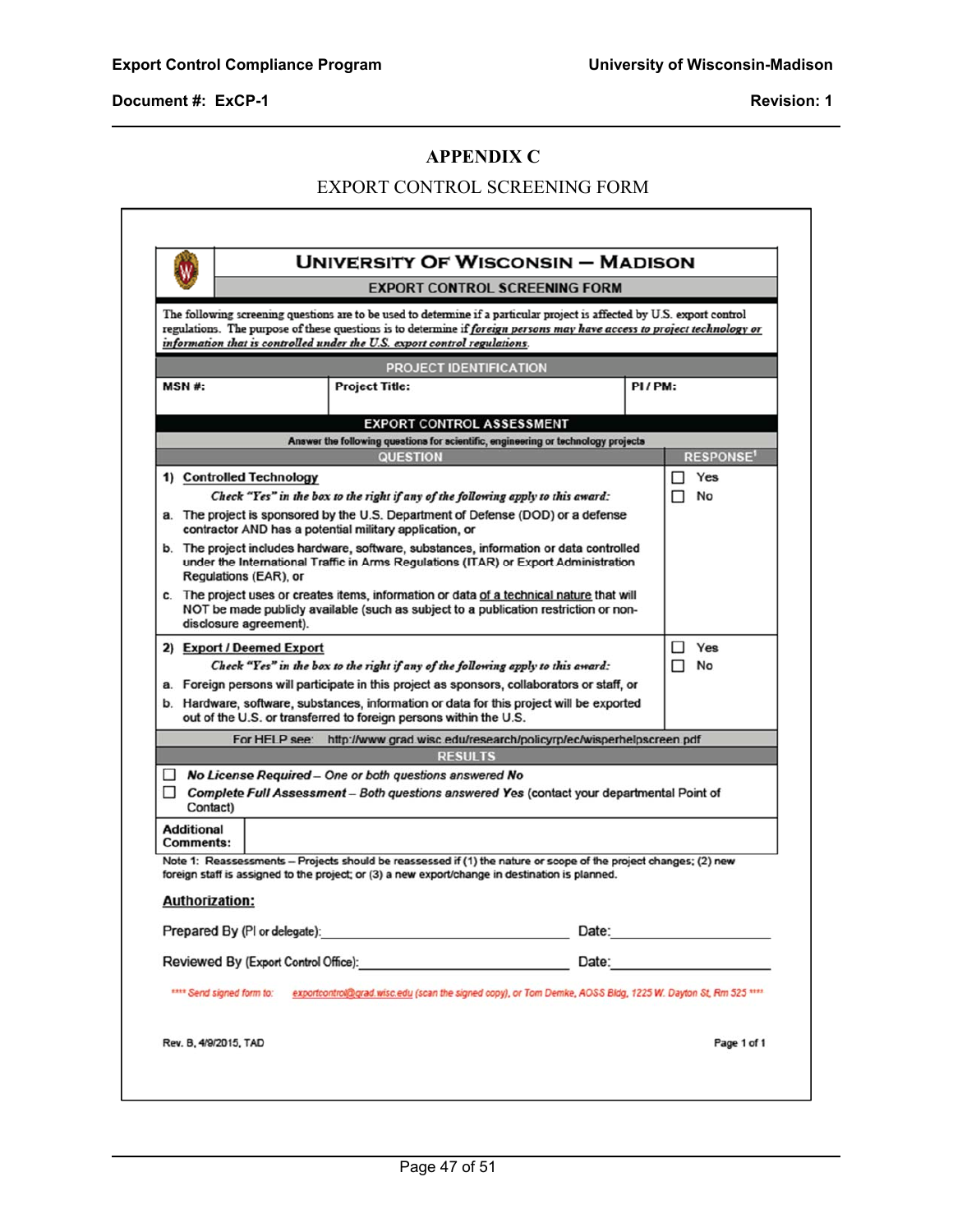$\overline{a}$ 

 $\overline{\phantom{a}}$ 

#### **APPENDIX D**

# EXPORT CONTROL ASSESSMENT FORM

| W                     |                                                                        |                                                                                                                                                          | UNIVERSITY OF WISCONSIN — MADISON   |                     |                                                                                                                                          |  |  |  |
|-----------------------|------------------------------------------------------------------------|----------------------------------------------------------------------------------------------------------------------------------------------------------|-------------------------------------|---------------------|------------------------------------------------------------------------------------------------------------------------------------------|--|--|--|
|                       |                                                                        | <b>EXPORT CONTROL ASSESSMENT FORM</b>                                                                                                                    |                                     |                     |                                                                                                                                          |  |  |  |
|                       |                                                                        |                                                                                                                                                          | PROJECT IDENTIFICATION              |                     |                                                                                                                                          |  |  |  |
|                       | MSN / Project #:                                                       | PI/PM:                                                                                                                                                   |                                     |                     | Sponsor:                                                                                                                                 |  |  |  |
| <b>Project Title:</b> |                                                                        |                                                                                                                                                          |                                     |                     |                                                                                                                                          |  |  |  |
|                       |                                                                        | **** This form shall be completed and signed (see p. 2) by the Principal Investigator                                                                    |                                     |                     |                                                                                                                                          |  |  |  |
|                       |                                                                        | <b>EXPORT CONTROL ASSESSMENT</b><br><b>TOPIC</b>                                                                                                         |                                     |                     |                                                                                                                                          |  |  |  |
|                       |                                                                        |                                                                                                                                                          | <b>Export Controlled Technology</b> |                     | <b>RESPONSE</b>                                                                                                                          |  |  |  |
|                       |                                                                        | Q1) Public Domain - Will this project use or create information that is not or                                                                           |                                     |                     | Yes                                                                                                                                      |  |  |  |
|                       |                                                                        | will not be shared publicly? Answer "No" for patient-related information or                                                                              |                                     | П                   | No                                                                                                                                       |  |  |  |
|                       | data (i.e., HIPAA).                                                    |                                                                                                                                                          |                                     |                     |                                                                                                                                          |  |  |  |
|                       |                                                                        | Q2) Publication Restriction - Does the award documentation include a<br>publication restriction that could limit your ability to publish your research?  |                                     | П                   | Yes<br>No                                                                                                                                |  |  |  |
|                       |                                                                        | Q3) Personnel Restriction - Does the award documentation include a                                                                                       |                                     | □                   | Yes                                                                                                                                      |  |  |  |
|                       |                                                                        | personnel restriction that limits your ability to hire foreign nationals to work on                                                                      |                                     | П                   | No                                                                                                                                       |  |  |  |
| the project?          |                                                                        |                                                                                                                                                          |                                     |                     |                                                                                                                                          |  |  |  |
|                       |                                                                        | Q4) NDA – Does this project require a non-disclosure agreement to share<br>items, software, information or data that could limit your ability to publish |                                     | ×<br>$\blacksquare$ | Yes<br>No                                                                                                                                |  |  |  |
|                       | some or all of your research?                                          |                                                                                                                                                          |                                     |                     |                                                                                                                                          |  |  |  |
|                       |                                                                        | $Q5$ ) Encryption Software – Do you plan to share or use UW developed or                                                                                 |                                     | $\Box$              | Yes                                                                                                                                      |  |  |  |
|                       |                                                                        | non-commercial encryption software (including travel abroad with it)?                                                                                    |                                     | $\Box$<br>П         | No<br>Yes                                                                                                                                |  |  |  |
|                       |                                                                        | Q6) WMDs – Does the project involve the design, production or use of<br>nuclear, chemical or biological weapons (WMDs)?                                  |                                     | $\Box$              | No                                                                                                                                       |  |  |  |
|                       |                                                                        | Q7) ITAR - Does this project include items, software, information or data                                                                                |                                     | П                   | Yes                                                                                                                                      |  |  |  |
|                       |                                                                        | controlled under the International Traffic in Arms Regulations (ITAR) that are                                                                           |                                     |                     | List the USML Category: _______                                                                                                          |  |  |  |
|                       |                                                                        | military- weapon-, spacecraft-, satellite or rocket-related?                                                                                             |                                     | $\Box$              | No<br>Yes                                                                                                                                |  |  |  |
|                       |                                                                        | Q8) EAR – Does this project include items, software, information or data on<br>the Commerce Control List (CCL) of the Export Administration Regulations  |                                     |                     | List the CCL Classification:                                                                                                             |  |  |  |
| (EAR)?                |                                                                        |                                                                                                                                                          |                                     | ×.                  | No                                                                                                                                       |  |  |  |
|                       |                                                                        |                                                                                                                                                          | <b>Export / Deemed Export</b>       |                     |                                                                                                                                          |  |  |  |
|                       |                                                                        | Q9) Foreign Participation - Will foreign persons or students participate in<br>this research as sponsors, collaborators or staff?                        |                                     |                     | Yes                                                                                                                                      |  |  |  |
|                       |                                                                        | Q10) Travel - Does this project require you or your staff to travel                                                                                      |                                     | П                   | No<br>Yes; Name of Country:                                                                                                              |  |  |  |
| internationally?      |                                                                        |                                                                                                                                                          |                                     |                     | No                                                                                                                                       |  |  |  |
|                       |                                                                        | Q11) Shipping - Are you planning on shipping any items, software,                                                                                        |                                     | $\Box$              | Yes; Name of Country:                                                                                                                    |  |  |  |
|                       |                                                                        | information or data out-of-the-country as part of this project?                                                                                          |                                     |                     | No                                                                                                                                       |  |  |  |
|                       |                                                                        |                                                                                                                                                          | <b>Restricted Party Screening</b>   |                     |                                                                                                                                          |  |  |  |
|                       |                                                                        | answer the following questions to determine whether a restricted party screening needs to be completed for your project.                                 |                                     |                     | The U.S. government generates lists of persons and organizations with which we are not to have transactions (restricted parties). Please |  |  |  |
|                       |                                                                        | Q12) Sponsor – Is the project sponsored by a foreign organization?                                                                                       |                                     |                     | Yes                                                                                                                                      |  |  |  |
|                       |                                                                        | If Yes, please note the name of Organization:                                                                                                            |                                     | П                   | No                                                                                                                                       |  |  |  |
|                       |                                                                        | Q13) Subawards - Does this project include subawards to foreign                                                                                          |                                     |                     | Yes                                                                                                                                      |  |  |  |
|                       | organizations or persons?<br>If Yes, note name of Organization/Person: |                                                                                                                                                          |                                     | H                   | No                                                                                                                                       |  |  |  |
|                       |                                                                        | Q14) Purchasing – Do you plan to purchase, acquire or control movement of                                                                                |                                     | $\Box$              | Yes                                                                                                                                      |  |  |  |
|                       |                                                                        | any equipment, materials or software from a foreign source for this project?                                                                             |                                     | $\Box$              | No                                                                                                                                       |  |  |  |
|                       | Name of Country:                                                       | If Yes, note: Name of Organization/Person:                                                                                                               |                                     |                     |                                                                                                                                          |  |  |  |
|                       |                                                                        | For HELP see: Export Control Assessment Form Tutorial @ https://kb.wisc.edu/gsadminkb/page.php?id=35038                                                  |                                     |                     |                                                                                                                                          |  |  |  |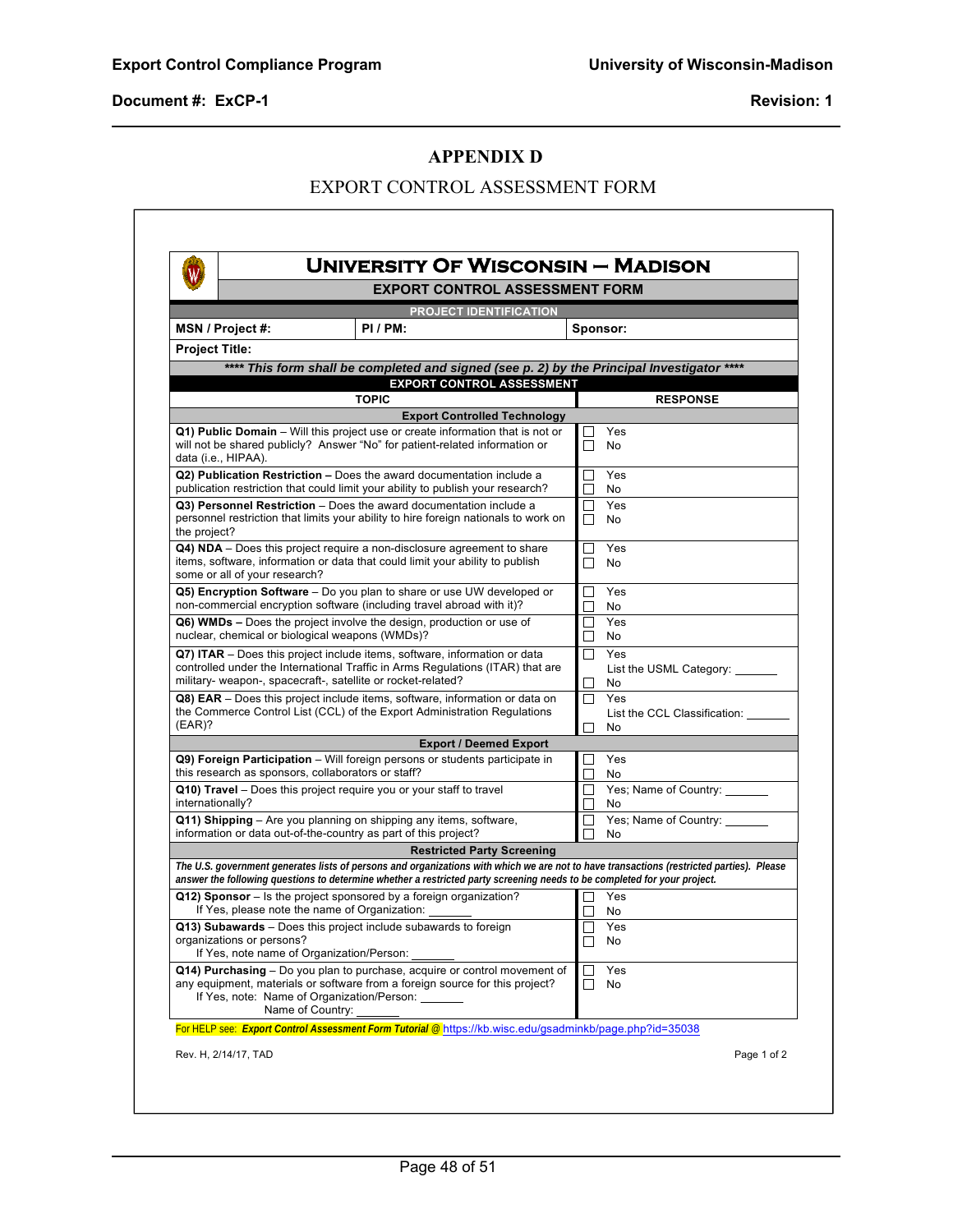$\overline{a}$ 

| <b>UNIVERSITY OF WISCONSIN - MADISON</b>                                                                                                                                                                                                                                                  |                                                                                                                                                                                                                                |               |
|-------------------------------------------------------------------------------------------------------------------------------------------------------------------------------------------------------------------------------------------------------------------------------------------|--------------------------------------------------------------------------------------------------------------------------------------------------------------------------------------------------------------------------------|---------------|
|                                                                                                                                                                                                                                                                                           | <b>EXPORT CONTROL ASSESSMENT FORM</b>                                                                                                                                                                                          |               |
| <b>SIGNATURES</b>                                                                                                                                                                                                                                                                         |                                                                                                                                                                                                                                |               |
| <b>Assessment Authorization:</b><br>The above assessment is complete and correct to the best of my knowledge. If an export license is required, I will ensure<br>that no export or deemed export of the controlled item or technology shall occur prior to receiving that export license. |                                                                                                                                                                                                                                |               |
| Signature - Principal Investigator                                                                                                                                                                                                                                                        | Date: the contract of the contract of the contract of the contract of the contract of the contract of the contract of the contract of the contract of the contract of the contract of the contract of the contract of the cont |               |
|                                                                                                                                                                                                                                                                                           |                                                                                                                                                                                                                                |               |
| **** Send signed form to: exportcontrol@grad.wisc.edu (scan the signed copy), or Tom Demke, AOSS Bldg, 1225 W. Dayton St, Rm 525 ****                                                                                                                                                     |                                                                                                                                                                                                                                |               |
| <completed by="" control="" export="" office="" the=""><br/><b>EXPORT LICENSE DETERMINATION</b></completed>                                                                                                                                                                               |                                                                                                                                                                                                                                |               |
| An Export License is required for this project?                                                                                                                                                                                                                                           | $\Box$<br>Yes                                                                                                                                                                                                                  | $\Box$<br>No. |
| <b>Comments / Rationale:</b>                                                                                                                                                                                                                                                              |                                                                                                                                                                                                                                |               |
|                                                                                                                                                                                                                                                                                           |                                                                                                                                                                                                                                |               |
| <u> 1989 - Johann Barn, mars ann an t-Alban ann an t-Alban ann an t-Alban ann an t-Alban ann an t-Alban ann an t-</u><br>Signature - Export Control Office                                                                                                                                | Date: the contract of the contract of the contract of the contract of the contract of the contract of the contract of the contract of the contract of the contract of the contract of the contract of the contract of the cont |               |
|                                                                                                                                                                                                                                                                                           |                                                                                                                                                                                                                                |               |
|                                                                                                                                                                                                                                                                                           |                                                                                                                                                                                                                                |               |
|                                                                                                                                                                                                                                                                                           |                                                                                                                                                                                                                                |               |
|                                                                                                                                                                                                                                                                                           |                                                                                                                                                                                                                                |               |
|                                                                                                                                                                                                                                                                                           |                                                                                                                                                                                                                                |               |
|                                                                                                                                                                                                                                                                                           |                                                                                                                                                                                                                                |               |
|                                                                                                                                                                                                                                                                                           |                                                                                                                                                                                                                                |               |
|                                                                                                                                                                                                                                                                                           |                                                                                                                                                                                                                                |               |
|                                                                                                                                                                                                                                                                                           |                                                                                                                                                                                                                                |               |
|                                                                                                                                                                                                                                                                                           |                                                                                                                                                                                                                                |               |
|                                                                                                                                                                                                                                                                                           |                                                                                                                                                                                                                                |               |
|                                                                                                                                                                                                                                                                                           |                                                                                                                                                                                                                                |               |
|                                                                                                                                                                                                                                                                                           |                                                                                                                                                                                                                                |               |
|                                                                                                                                                                                                                                                                                           |                                                                                                                                                                                                                                |               |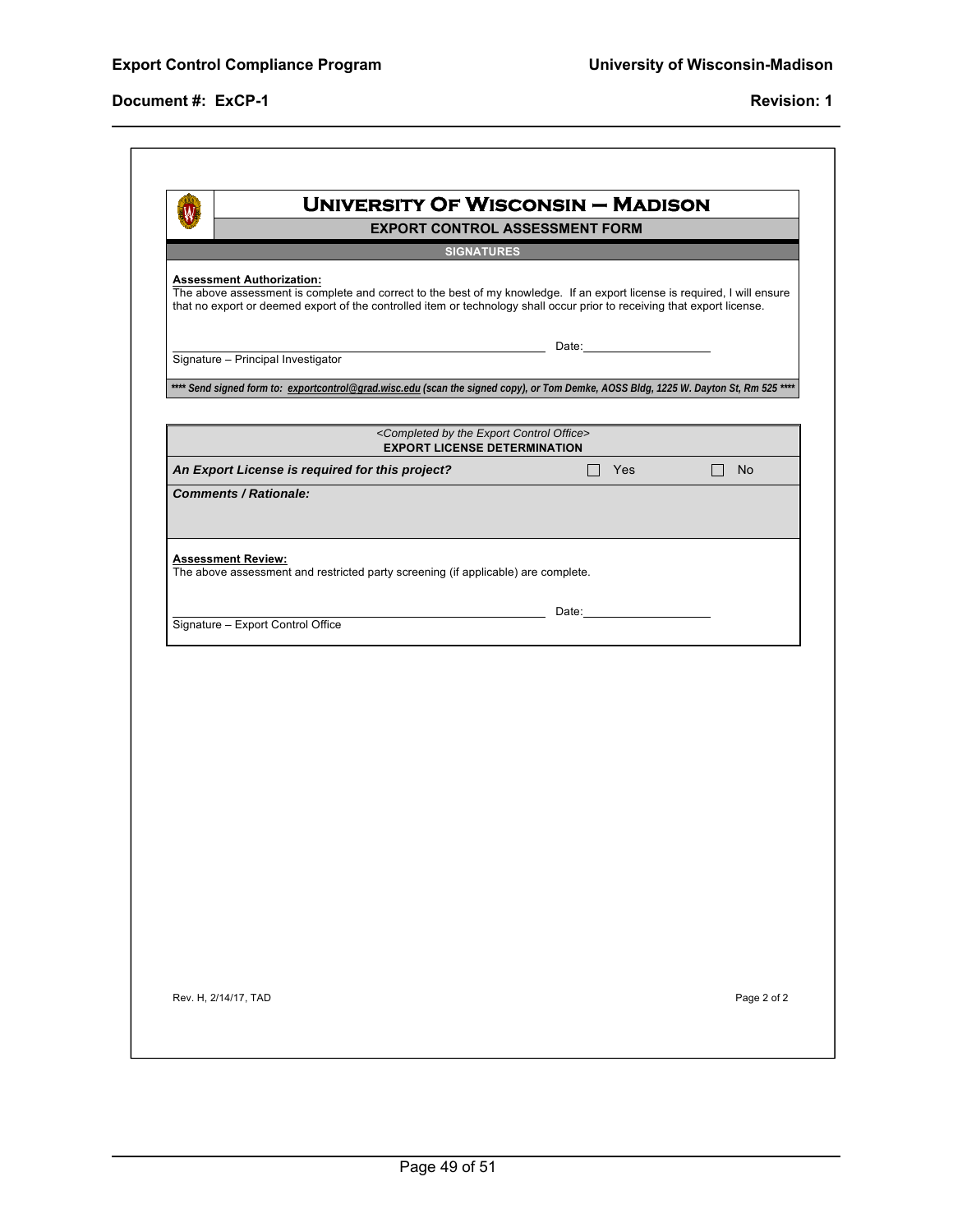$\overline{a}$ 

#### **APPENDIX E**



Page 50 of 51